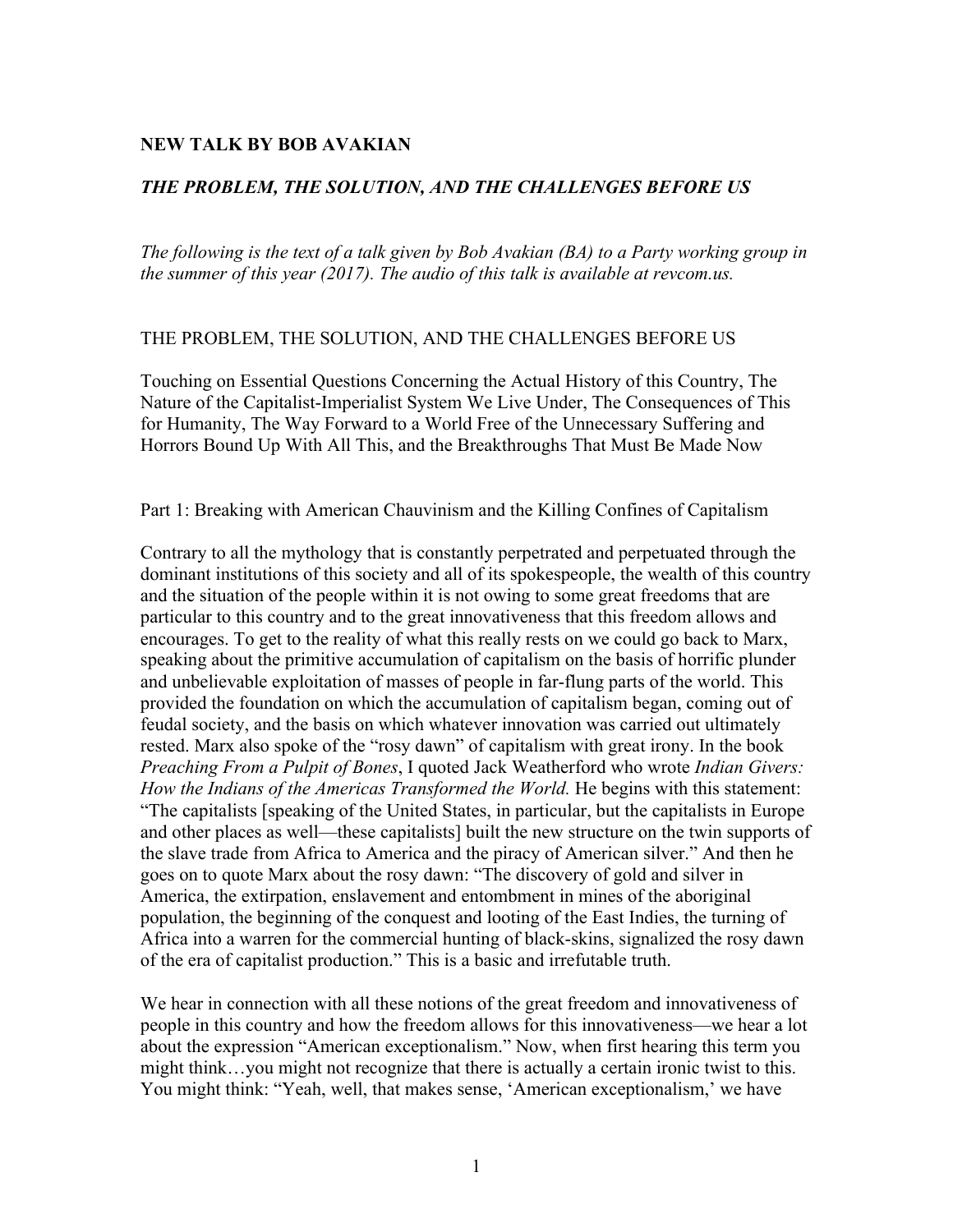this good democracy here and people have a lot of freedom, but of course there are some things that ran really contrary to that in the history of the country—like the genocide against the Indians and all the slavery and everything else. Yeah that makes sense, it's an exception, it's a democracy but it's kind of an exception because it has all these negative features associated with it." And then, lo and behold, you discover that's *not* what it means—that American exceptionalism means America is exceptionally good, that even in comparison to all the other "capitalist democracies" in the world, there's something special, the shining city on the hill, as Reagan, for example, invoked it. You know, this image that there's something particularly and specially good about America and its people. And you have to think: what an irony. This is completely upside down. If anybody wants to talk about exception, it should be talked about in the way I was just referring to it—that here are some real negative things here that stand in sharp conflict to "our democracy" which we still haven't yet overcome. But no, it means the opposite we're exceptionally good.

And think of the level of American chauvinism you have to have internalized not to vomit upon hearing that. Let's look a little bit more at the actual founding cornerstones and the long shadow of slavery in this country along with the genocidal dispossession and rounding up into concentrations camps called reservations of the native population, the original population.

The treatment of Black people in this country, the horrific oppression of Black people from the time of slavery down to today—if you want to talk about a special characteristic of America, that's one of the most distinguishing. And that slavery has been built into the very foundation: it is a cornerstone of the entire society, and its shadow continues to cast itself over the entire society, the entire country and everything about it, right down to today. If you look at the founding documents of this country—for example, if you look at the Declaration of Independence—what are the indictments that are made against the King of England in declaring independence? Among them is the following: "He has excited domestic Insurrections amongst us, and has endeavored to bring on the Inhabitants of our Frontiers, the merciless Indian Savages." Now, think about this. Here are people who repeatedly broke treaties with these very Native Americans, the original inhabitants, who never in fact kept a single treaty they made with them, who drove them repeatedly off the land—would grant them land but, "Oh, wait a minute, there's gold there." So they have to be uprooted again and put on these Trail of Tears marches where thousands died over and over and over again. And then, in turn, we hear these people described as "the merciless Indian Savages" whom the King of England is inciting against these settlers. This is one of the great crimes of the King of England according to the Declaration of Independence. Again, reality is turned completely on its head.

And then of course it goes on and talks about how the King of England has forced the slave trade upon the European settlers of this territory—as if somehow none of them, including Thomas Jefferson, wanted to have slaves. Never mind the fact that he engineered the Louisiana Purchase to greatly expand the territory that would be slavebased. Somehow supposedly the King of England is responsible for forcing slavery on people like Jefferson and these other founders.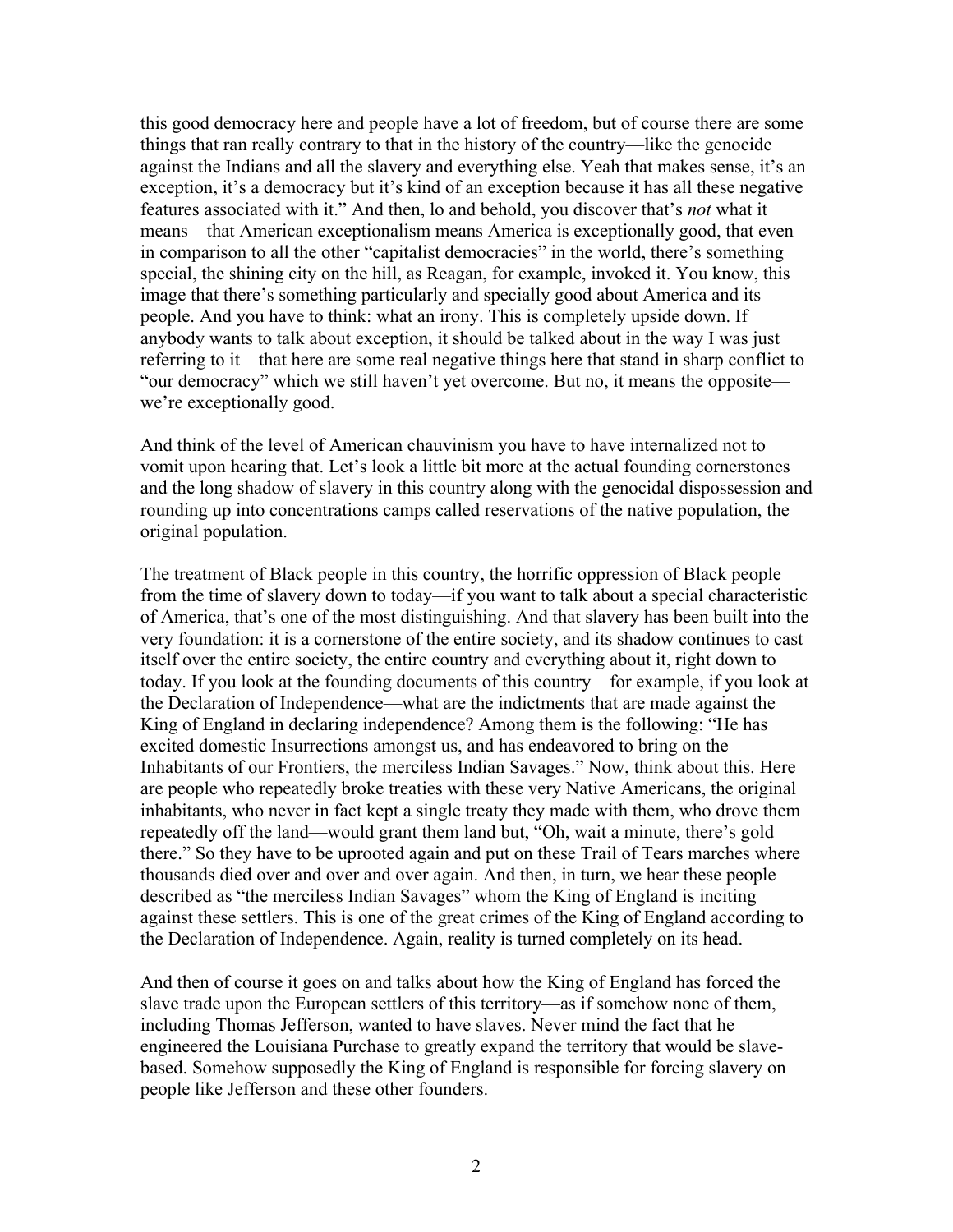Or look at the Constitution of the United States. Not only the infamous three-fifths clause which declared that the slaves were three-fifths human beings, to be counted as threefifths for the purposes of taxation and representation; but even such things as the electoral college were in fact engineered in that way, established, and established in their particular forms, as concessions to the slave states. Recently in the *New York Times,* in a special supplement on the Constitution on July 2, 2017, Gary Wills went into how the Second Amendment itself was not about individuals owning arms—that's not what was being… that was not the concern that was being addressed. It was, in particular, the right of the slave states to have militias to hunt down slaves and put down slave insurrections. So right there, again, in the very founding of this country's basic documents, and in the way this has extended its shadow right down to today, the horrific oppression of the original inhabitants, and then of Black people—or of Black people along with that—it's right at the core of what this country is about, from the beginning to today. The fact is that white supremacy and its continuation in different, but always horrific, forms has been built into the very foundation and structures, the social relations and the culture of this system in this country and is an indispensable part of its ongoing cohesion and functioning.

Now, in light of all this, you might think it's a little ridiculous when people say something like: "Fascism couldn't really happen here. We have all these institutional protections against it, and, once again, we are these exceptional people. So how could fascism happen here? It couldn't happen here." Oh no, it couldn't happen here. Not in a country founded on slavery and genocide and steeped in white supremacy as well as male supremacy, manifest destiny and white man's burden. Oh no, it couldn't happen in a country like that. And it is important to point out about all these things—the white supremacy, the male supremacy, the American chauvinism, the manifest destiny, the white man's burden—all of these have been, and remain, intertwined and mutually reinforcing.

If you turn to the book, for example, *Rebirth of a Nation* by Jackson Lears—which focuses on the era when the U.S. really pushed itself out into the world as a colonial power, gobbling up the Philippines as well Puerto Rico, Guam and Cuba, and entering onto the world stage on a level of thuggery previously unseen—he talks about how all this was bound up with a certain sense of male identity and male assertiveness, as well as white supremacy, in rather grotesque forms, unvarnished, the way we're seeing it coming back now, unvarnished, under the Trump/Pence fascist regime. For example, he cites the woman, Rebecca Latimer Felton, who was the wife and campaign manager, not of a dog catcher, but of a U.S. Congressman, who said that one of the great problems in American society was that men were not providing adequate attention to "white women's vulnerability to the Black rapists" who were supposedly roaming the rural South. "The fault, she declared, lay with southern white men. They had failed to put a 'sheltering arm about innocence and virtue.'" She concluded that "if lynching was required 'to protect women's dearest possession from the ravening human beasts—then I say lynch, a thousand times a week, if necessary.'" The wife and campaign manager of a U.S. Congressman.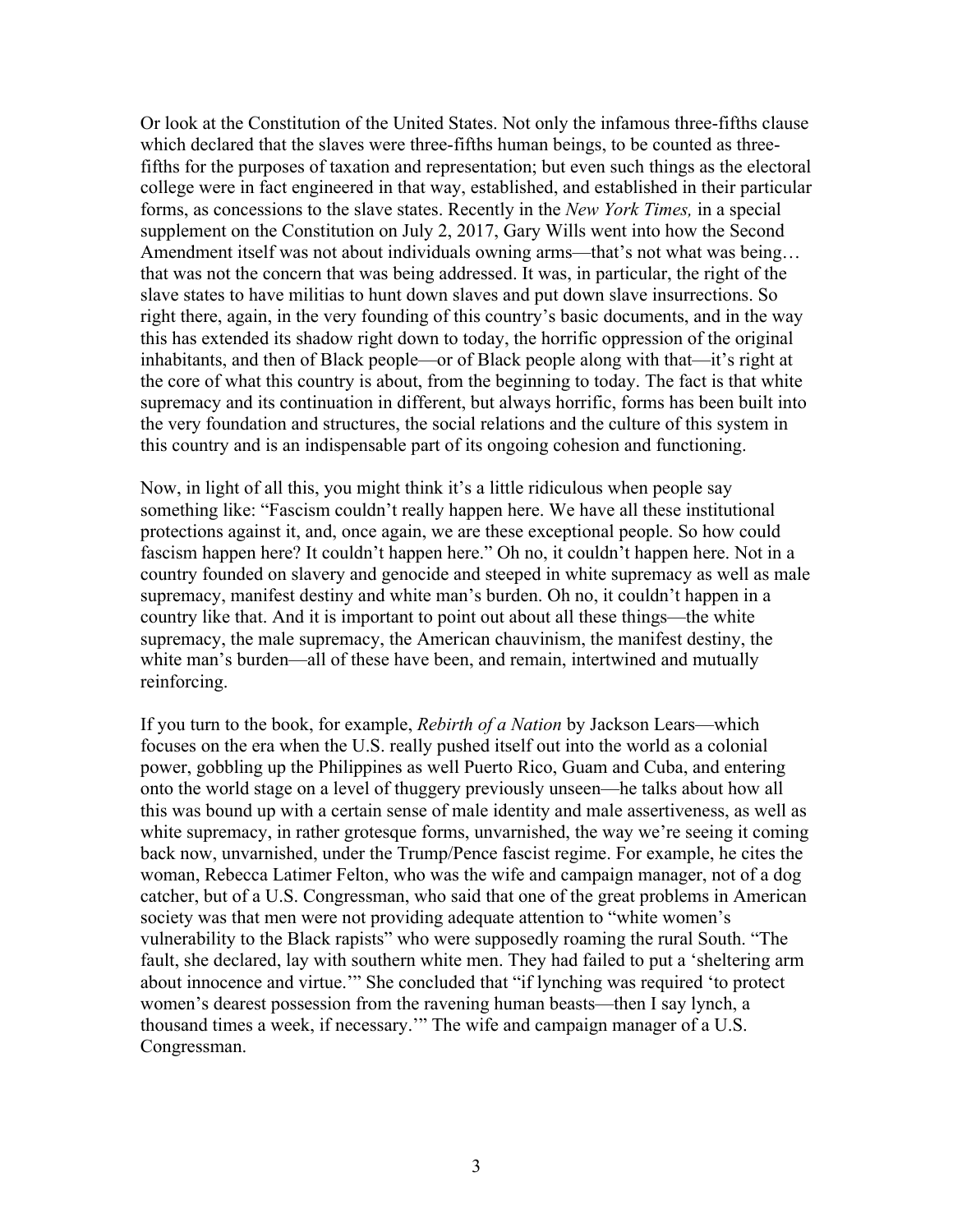Or let's look at another statement that shows the horrendous dimensions of this and the way in which all of this is intertwined. In particular, here is the male chauvinism, the patriarchy, the misogyny. Lears writes: "Behind all the economic calculations and all the lofty rhetoric about civilization and progress was a primal emotion—a yearning to reassert control, a masculine will to power." In particular, this was speaking to the sense that the elite, the wealthy men, had become soft as a result of their riches. And so what was said was necessary to deal with that? War—this would be a masculinizing effect on these feminized wealthy effete men. This was the way that they could experience regeneration.

Or look at the following comment, speaking about the cult of courage and an urge to warfare: "Here," Lears writes, "was the germ of the worship of force, the secular religion that underlay the regeneration of masculine will."

And here's something very interesting in light of the tactics and strategic approach of U.S. imperialism in invading and occupying countries these days. If you think back, for example, to the first Iraq invasion in 1991, Colin Powell said: "We're not imperialists, we don't invade countries in order to occupy them, we don't engage in permanent occupation. We just democratize them and then leave them to the people to run themselves." Well, this is a well-worn approach of the imperialists, which was being applied as far back as the end of the  $19<sup>th</sup>$  and beginning of the  $20<sup>th</sup>$  century. Lears speaks to this. He speaks to the approach that the American empire would depend only in part on formal acquisition of foreign colonies, which it did occupy, for example once again, the Philippines. "More commonly it would involve periodic military intervention (rather than permanent occupation) and support for governments friendly to American policies. This indirect approach [to colonialism, I'm adding] would make it easier for American imperialists to wrap themselves in exceptionalist rhetoric and claim moral superiority to their European counterparts." Here we are again with American exceptionalism, ravishing and plundering colonialism with a particular twist that enables them to say: "Oh no, we're not colonialists like those Europeans."

And finally, from Lears he talks about how the resistance of the Philippine people to U.S. occupation was taken by the Americans, including the soldiers of the American imperium, was taken as an affront to white identity and to white being.

So you can see how all of this is all intertwined and mutually reinforcing. And then there's something that should also be recognized, especially in light of the present situation. There is a direct line and deep connection between all this, and the way in which all this intertwined and mutually reinforcing—a direct line and direct connection between all this and the virulent hatred and repressive actions directed today against the fight for the recognition of the humanity and the rights of LGBT people.

It is crucial that people be won, including through struggle waged well, to look squarely into the reality of what this system is built on and how it really works, and come to understand why the horrors it causes cannot be reformed away. Here I can only touch on the actual reality of what this system is, how it operates and why, and the terrible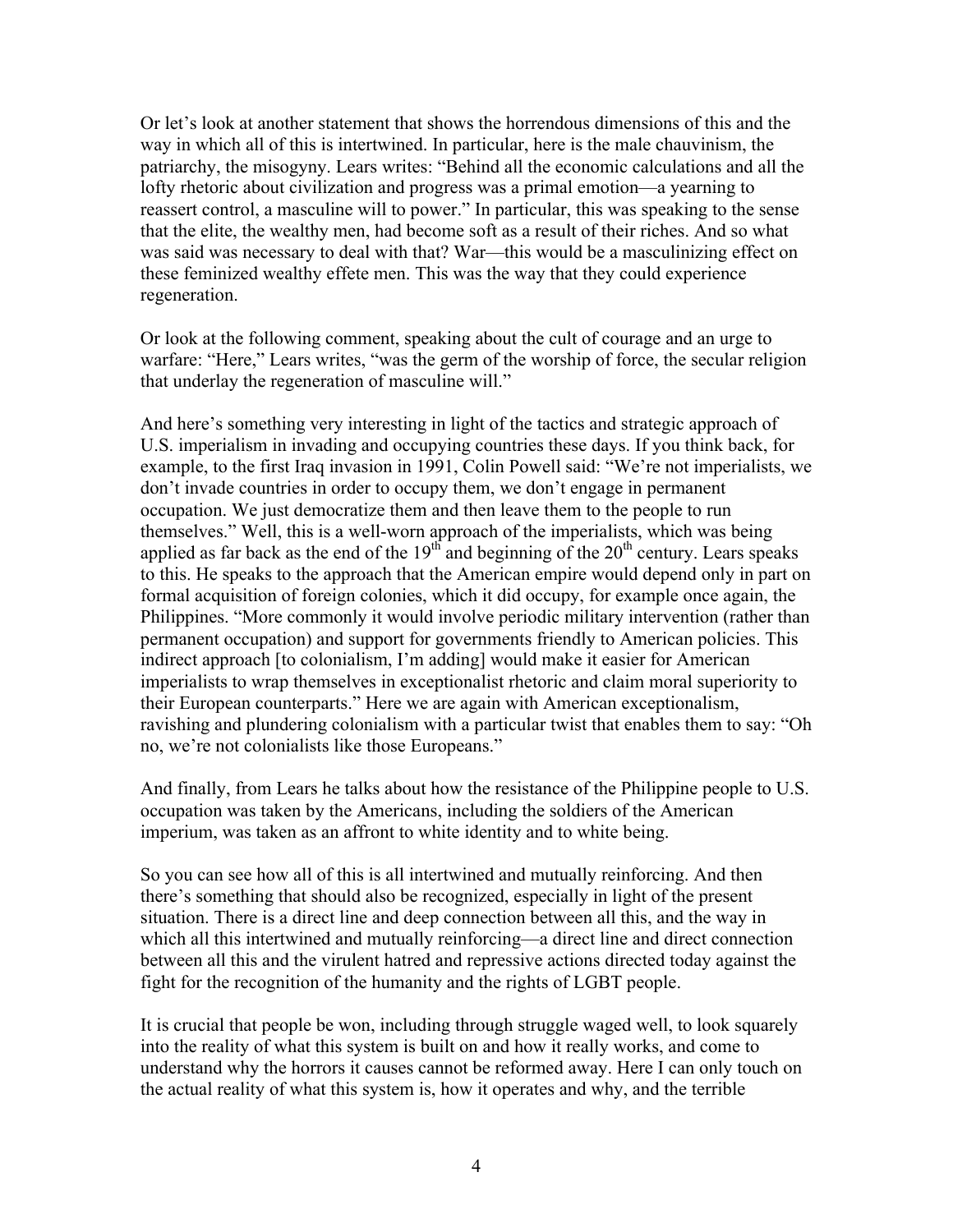consequences of this for humanity. In the Interview with Ardea Skybreak, *SCIENCE AND REVOLUTION*, this is discussed more fully. In *THE NEW COMMUNISM*, the basic contradictions and dynamics of the system are dug into in some depth. And there is continual exposure and analysis fleshing out all of this on the website revcom.us. But to put this in kind of concentrated way, and what is the actual history and foundation and reality of this country, let's look at *BAsics* 1, 2, 3, and 4, beginning with *BAsics* 1:

**There would be no United States as we now know it today without slavery.** That is a simple and basic truth.

Now, of course, slavery was not the only factor that played a significant part in the emergence of the U.S. as a world power, whose economic strength underlies its massive military force. A major historical factor in all this was the theft of land, on a massive scale, from Mexico as well as from native peoples. But, in turn, much of that conquest of land was, for a long period of time up until the Civil War, largely to expand the slave system. "Remember the Alamo," we are always reminded. Well, many of the "heroes" of the Alamo were slave traders and slave chasers….And expanding the slave system was a major aim of the overall war with Mexico, although that war also led to the westward expansion of the developing capitalist system centered in the northern United States.

The essence of what exists in the U.S. is not democracy but capitalismimperialism and political structures to enforce that capitalism-imperialism. What the U.S. spreads around the world is not democracy, but imperialism and political structures to enforce that imperialism.

Not only did slavery play a major role in the historical development of the U.S., but the wealth and power of the U.S. rests today on a worldwide system of imperialist exploitation that ensnares hundreds of millions, and ultimately billions, of people in conditions hardly better than those of slaves. Now, if this seems like an extreme or extravagant claim, think about the tens of millions of children throughout the Third World who, from a very, very early age, are working nearly every day of the year—as the slaves on the southern plantations in the United States used to say, "from can't see in the morning, till can't see at night"—until they've been physically used up….These are conditions very similar to outright slavery….This includes overt sexual harassment of women, and many other degradations as well. All this is the foundation on which the imperialist system rests, with U.S. imperialism now sitting atop it all.

Now again, this might sound like exaggerated or extreme descriptions. But in fact, it is an accurate description of the reality of today and the whole historical development leading up to it, in terms of this country and its role in the world. As I said elsewhere, many examples have been given to bring to life more fully the reality of this, and much analysis has been made of how and why this system cannot operate on any other basis than this. For example, in the book, *THE NEW COMMUNISM*. But, as a shorthand way of saying this, it can simply be stated that there is not a single thing that finds its way into the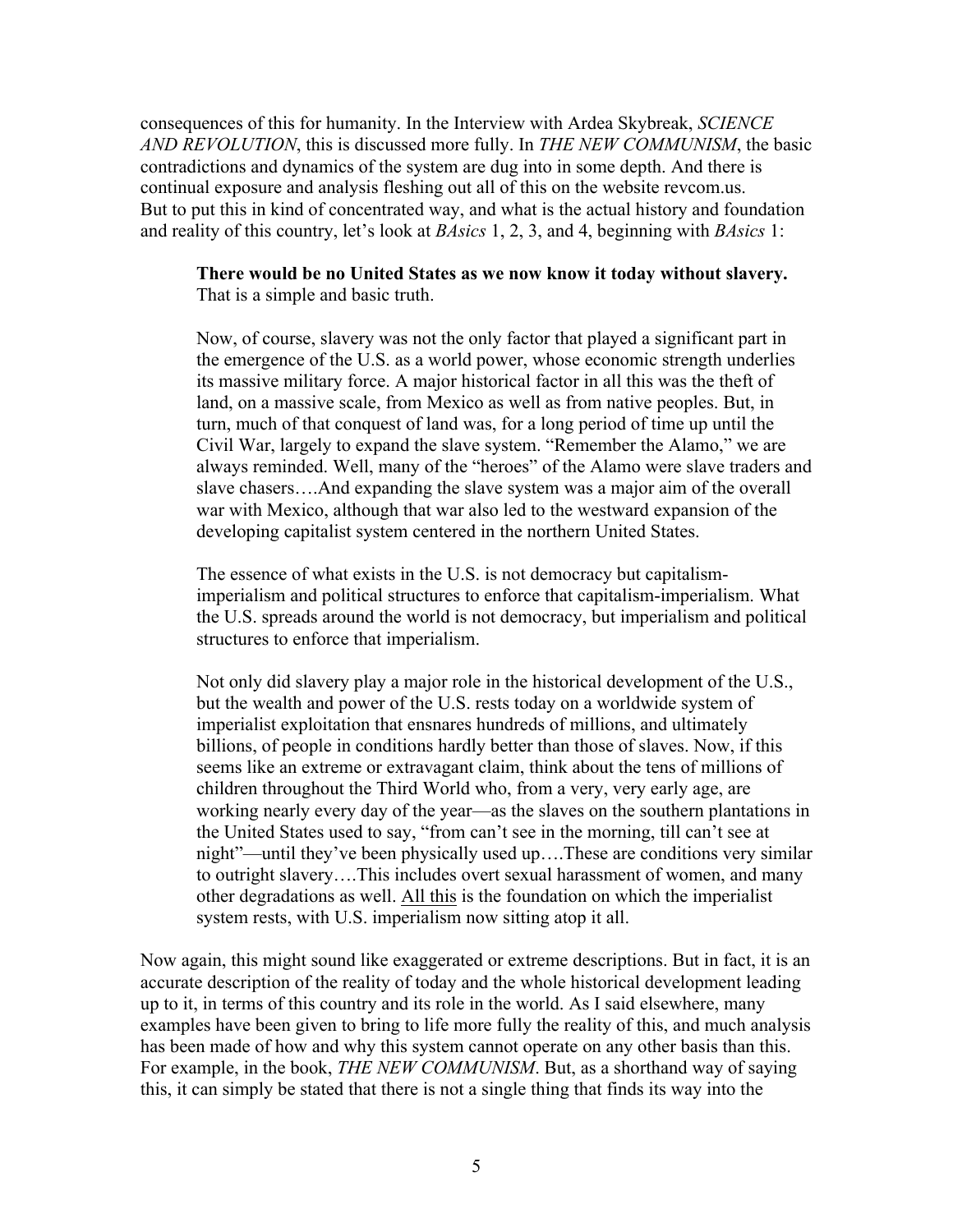consumption markets of the U.S. and similar countries which has not gone through, in its chain of production, horrific forms—the most vicious exploitation and oppression—in far flung parts of the world, in particular, the Third World. Not a thing.

We can go to another statement by Marx: "Capitalism came into the world with blood dripping from every pore." And it has maintained itself down to the present day, on an even greater scale, on exactly the same basis. This country and this system is most emphatically not a force for good in the world, but on the contrary the greatest cause of unnecessary suffering for the masses of humanity.

Now, let's look at another one of the narratives they like to run out to talk about the great nature of this country and of this system of capitalism—job creation. "The capitalists are not exploiting people, they're creating jobs. If they go to Indonesia or Guatemala or Haiti or Pakistan or Bangladesh or India and have children, or even adults, working for less than a dollar a day—why that's better than the alternative. If it weren't for these capitalists going there, these people wouldn't have a way to have a livelihood at all. So, yes, maybe the conditions are not as good as you and I might like them to be, but they're much better than they would be otherwise." This is a typical rationalization, it's one of the most disgusting rationalizations. And it's a complete tautology. It amounts to saying: Under the system of capitalist-imperialism, the choices people have range from bad to worse. And it's a complete lie. If you step away and out of the confines of the selfcontained logic of the capitalist system, think about it: The raw materials are there, the people are there—that's what you need to develop an economy. The question is, on what terms and through which means are you developing that economy with those people and those raw materials?

Once again we're back to the question that I focused on centrally in *THE NEW COMMUNISM*: through which mode of production are things done? Capitalism is not the only way, and is certainly far from the best way, to "create jobs" and for people to have meaningful employment. It is possible to have a radically different economic system, the system of socialism, in which people's work is not exploited for the benefit of cut-throat competing capitalists who are now cut-throat competing capitalists on a world scale, who immediately, as soon as they find it not profitable enough, stop creating those jobs in this country and go to another country where they create jobs, until they find another country where they can go and more ruthlessly exploit people. The people are there. That is the most important thing. And with the people it is possible now to have a radically different economic and social system which is not built on exploitation and oppression—which, in fact, moves to do away with every form of exploitation and oppression—the socialist system moving toward communism on a world scale, at which point all exploitation and oppression will have been eliminated.

So again, the question is: what's the economic system underlying all this? Or, once again, through which mode of production are things done? Through an exploitative and oppressive system, or one which is moving to eliminate exploitation and oppression and unlocking and unleashing all the human potential in that direction and for that purpose?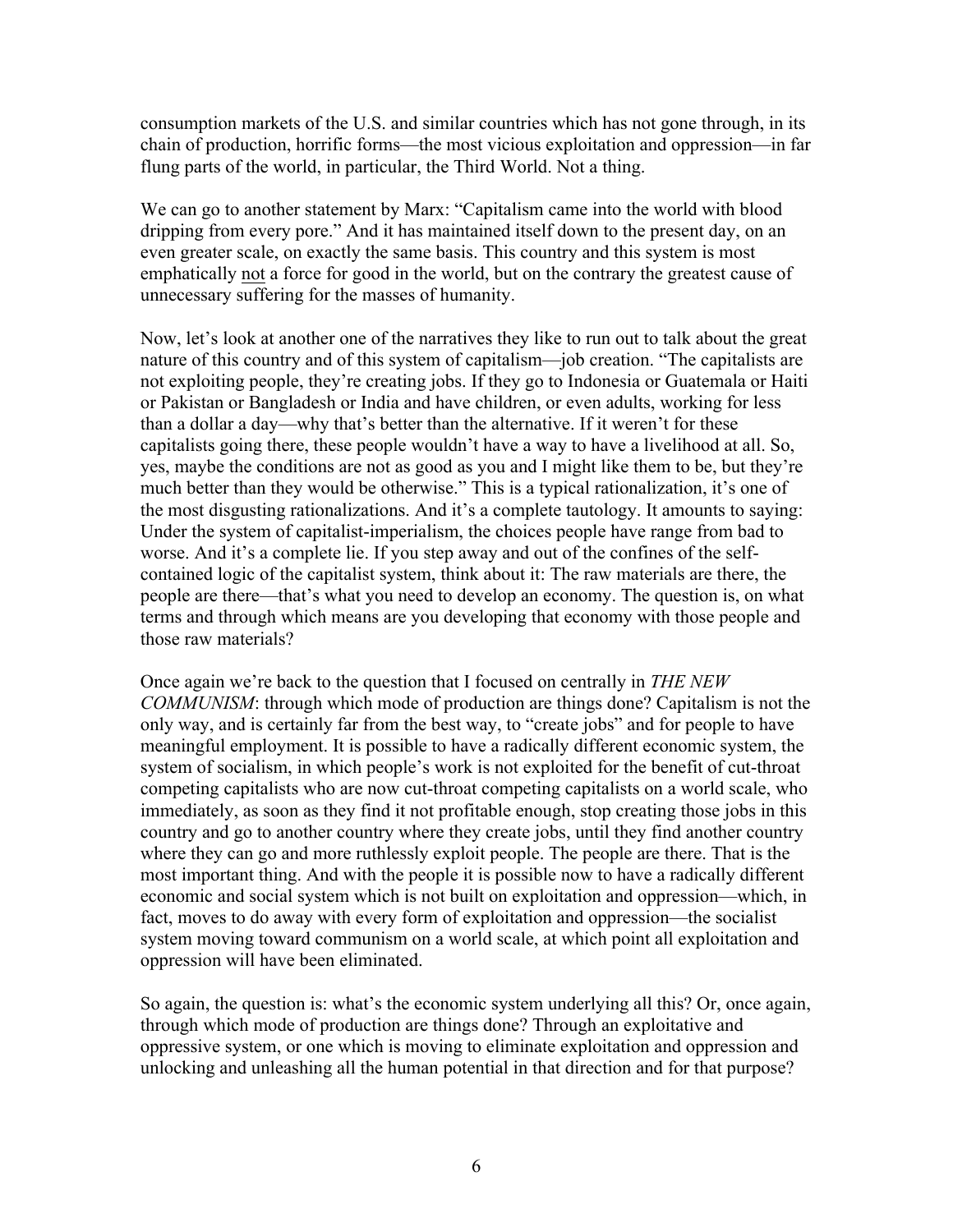Now, I've talked elsewhere and emphasized the anarchic workings of this system. Once more, let's go back to Marx, who said about the system of capitalism: Its total disorder is its order. This is speaking to the anarchy of these different capitalists who, because of the internal nature, contradictions and dynamics of their own system—which, once again, is gone into in *THE NEW COMMUNISM*—but because of its very internal nature, its very intrinsic nature, its very internal contradictions and dynamics, is a system that rests on ruthless exploitation and ruthless competition between different units and aggregations of capital, competing intensely with each other today on a world scale and in a highly globalized way.

The point, the brutal reality…we hear, for example, all this from these high-tech billionaires and so on, talking about "epic fails" and the "creative destruction" of the way in which they come in and completely undermine the way things have been done and bring in new ways of doing things. And this is upheld as a great phenomenon in the world, this creative destruction. Even where you fail, you learn how to succeed at creating more creative destruction—in other words, more exploitation. And again, the brutal reality is that this disorder, this creative destruction, causes tremendous suffering on a world scale of people and of the environment, which this system and its internal dynamics have brought to the point where the very future and existence of humanity is seriously threatened. And then, on top of all that, there is a massive destruction brought about by the wars, the coups, and other bloody actions which are carried out in every part of the world to enforce this system's oppressive rule.

The military of this country is not a body of heroes who should be thanked for their service, but a machinery of perpetual war crimes and crimes against humanity, repeatedly carrying out slaughter and destruction on a mass scale in the service of a system literally built on blood and bones. Once again, this may seem like an exaggeration or an extravagant claim, but look at the wars that have actually been carried out by this military, in the present day in the Middle East, and the horrific results of their invasions and occupations and everything this set loose. Or Vietnam. Or the coups they pulled off from Iran to Guatemala to Indonesia to Chile, which have cost the lives of literally more than a million people—just those coups and their consequences. This is no exaggeration. This is the reality that people have to be brought to confront.

And as for people who should be appreciated, those from this military who should be supported are those who have broken with it, especially those who have come over to the side of opposition to these crimes and the system this military enforces with its depraved violence and massive destruction. And depraved violence is a very apt description. You can go back to Vietnam, not only the massive bombing with chemical weapons—Agent Orange, napalm which literally sets fire to people's flesh—but the My Lai massacre, which was not an aberration or an exception or a one-time deviation, but a repeated pattern by the U.S. military in Vietnam. The soldiers who became so degraded that they cut off the ears of the people they slaughtered and carried them around as trophies. This is the reality of those that the rulers of this country want people to celebrate as heroes. Because this is the nature of the military that these people are serving in and its role in the world.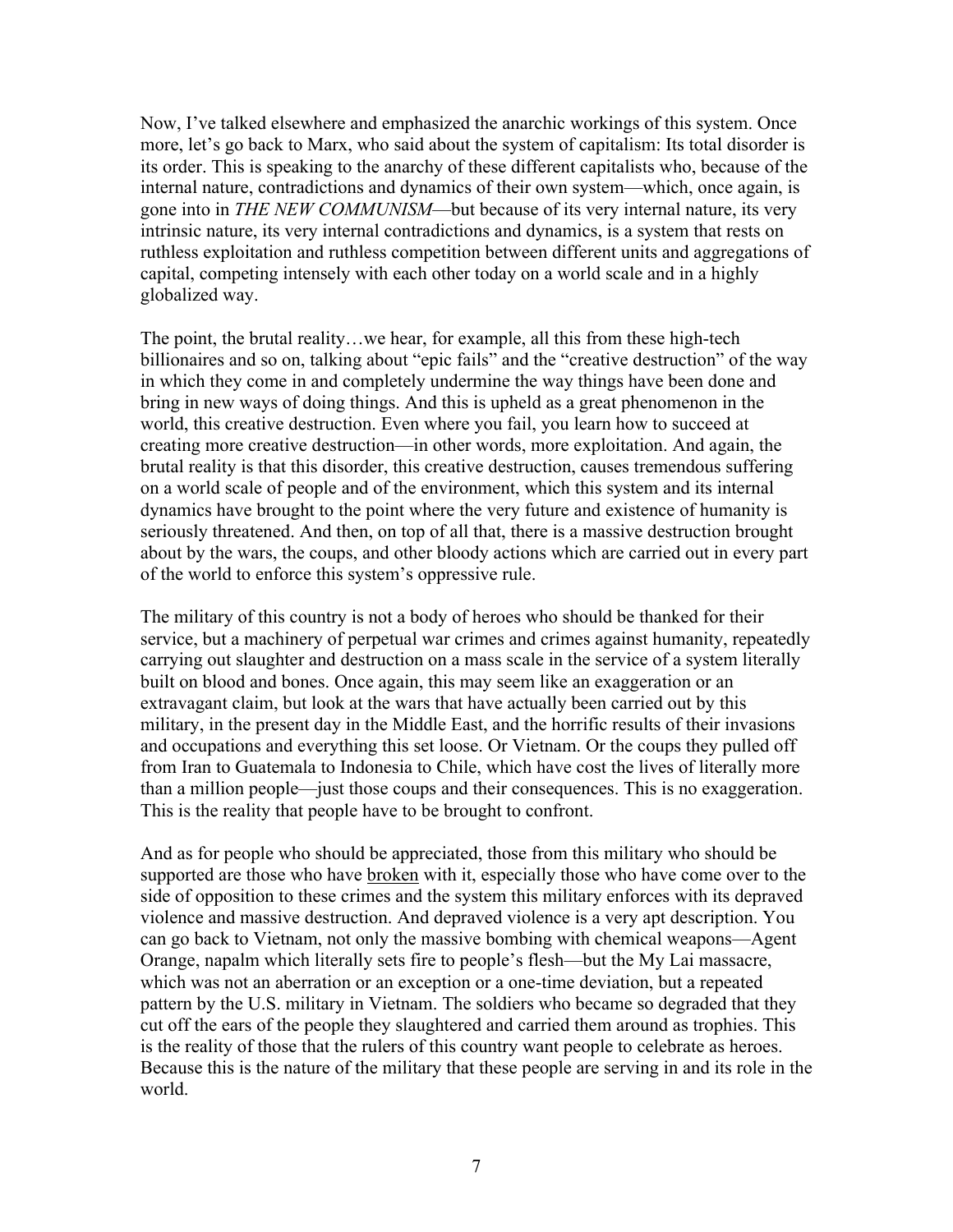Now, along with everything already spoken to in terms of the actual history of this country, as well as its role in the world right up to the present, the theory of government and the founding documents of this country—as articulated, for example in the Declaration of Independence—this theory of government is in fundamental conflict with reality. Let's look at one of the most oft-quoted statements from the Declaration of Independence. And often you'll hear people celebrating democracy who will quote this opening of the Declaration of Independence right after "When in the course of human events" and so on (I guess people still memorize this in school on some occasions), there's this famous passage:

We hold these Truths to be self-evident, that all Men… [*Nota Bene*, as they say: all *men* are created equal, note well] all Men are created equal, that they are endowed by their Creator with certain unalienable Rights, that among these are Life, Liberty and the Pursuit of Happiness. That to secure these Rights, governments are instituted among Men, deriving their just Powers from the Consent of the Governed.

Now, I have to say there should be a certain prize given here, because it's hard to conceive of packing more bullshit into such a small number of sentences. First of all, leave aside the part about "endowed by their creator." Let's leave aside the fact that there is no creator, there is no god, nobody is endowed with anything by a non-existent being. That's the first point. But let's leave that aside. Let's move on to the core of this—that to secure these rights (life, liberty and the pursuit of happiness)... by the way notice that in the Constitution "life, liberty and the pursuit of happiness" is replaced with life, liberty and property, including that the slaves were property. But anyway, to secure these rights of life, liberty and the pursuit of happiness "governments are instituted among Men, deriving their just powers from the Consent of the Governed." Well, this completely flies in the face of the actual history of human beings. Human beings who evolved and lived in early communal societies were not marked by all the features of the kind of society that's spoken to in the Declaration of Independence and the Constitution of the United States. They did not have the kind of oppressive class divisions within their own small societies that are taken for granted in the world today by the defenders of this system and those who don't know better, even if they should. And the evolution of human beings from there to the present time did not take place through gatherings of the people to institute governments among them which derived their just powers from those who gathered together to create these governments.

Think back to the statement by Marx, describing the "rosy dawn" and what the primitive accumulation of capitalism rests on. The inhabitants, the original inhabitants, of the mines of Potosi in Latin America, who were literally worked to death in the mines passing their flesh literally into the structures there—they were not governed by an association of people that had come together to choose this. The slaves who were hunted down in Africa... Yes, there was slavery in Africa—we have to speak to what's raised by all these fascists and others—yes, there was slavery in Africa; yes, there was slavery among the original inhabitants of the Americas. But it was on a very small scale, part of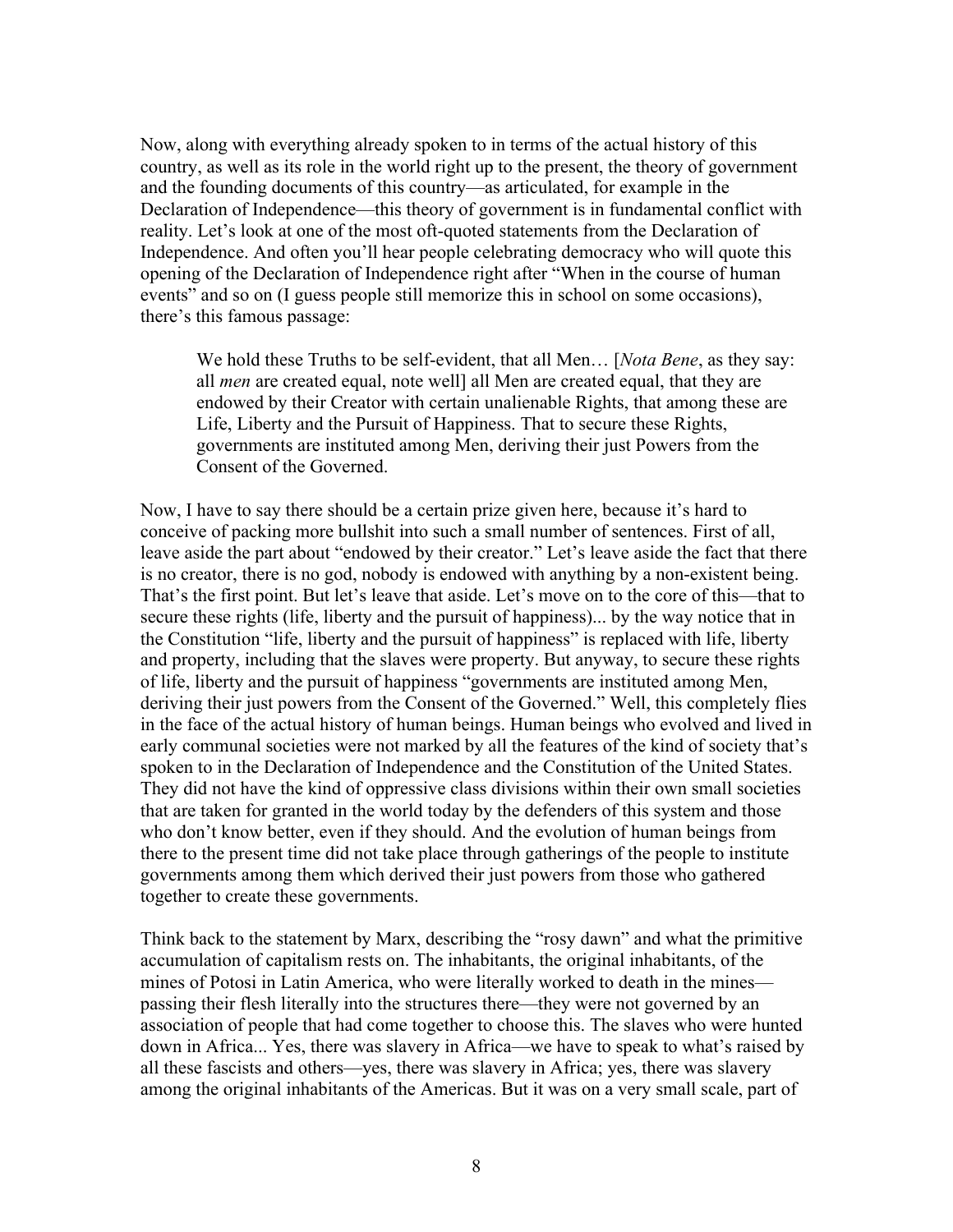the fabric of those societies. When slavery and genocide became tethered to the machinery and fed into the maws, the jaws of capitalist accumulation and exploitation, it became a whole other thing on a whole other horrendous level, involving and killing millions of people and grinding millions more to an early death. Those people did not come together and choose a government that derived its "just powers" from their decisions.

In the feudal societies of Europe and Japan and China, the serfs did not come together with the nobles and hold a conclave and decide upon the government of their choosing whose "just powers" derived from their decision and their consent.

Oftentimes, as I've pointed out elsewhere, people did things out of necessity which led to great changes which they themselves did not anticipate and might not even have wanted. Now, I spoke in another work about people in Mexico, for example, thousands of years ago, who lived by hunting and gathering, and then by their own activity, used up many of the resources that they were depending upon, and also due to changes in the natural environment, they were forced to leave the area they were hunting and gathering in, and they went and settled by a river and began to carry out settled agriculture. This is just one of many examples of how this has happened repeatedly throughout the world. And then class differences of a very oppressive nature began to develop among them because of the new situation they were in. Some people were more favorably situated near a river—on more arable land, for a combination of factors—so polarization developed among them. It wasn't that they sat down together and said: "Let us develop a society in which there's polarization among us, in which some will thrive and others will suffer and in which those who thrive will exploit those who suffer so they will suffer more—this is what we choose to do as a way to be governed. And of course that government that we established for these purposes will derive its 'just powers' from our consent." This is absolute nonsense. It completely flies in the face of reality. And it has nothing to do with the reality of the United States of America when it broke from England and established a different new country. The slaves were not part of any conclave, nor were the original inhabitants, the so-called Indians—they were not part of any conclave to establish a government deriving its "just powers" from their consent. The character of this society, the class divisions, the social relations in this society were not decided by people sitting down and having a meeting to discuss: "Okay, some people are going to be farmers, and some are going to be rich farmers and some are going to be poor farmers, and some are going to be indentured servants to these other people, and some are going to be slaves, and some are going to be dispossessed of everything they own, and during the course of the Civil War we're going to start a westward expansion 90 years from now, but let's plan it now. Ninety years from now we're going to start a westward expansion to drive the remaining original inhabitants off their land, killing them in the process, suppressing them through warfare. And we'll bring a bunch of Chinese in, force them to work on building the railroads so we can expand all the way to…." What kind of nonsense is this?! It has nothing to do with how the country was founded, how it developed, and what role it has played in the world right down to today.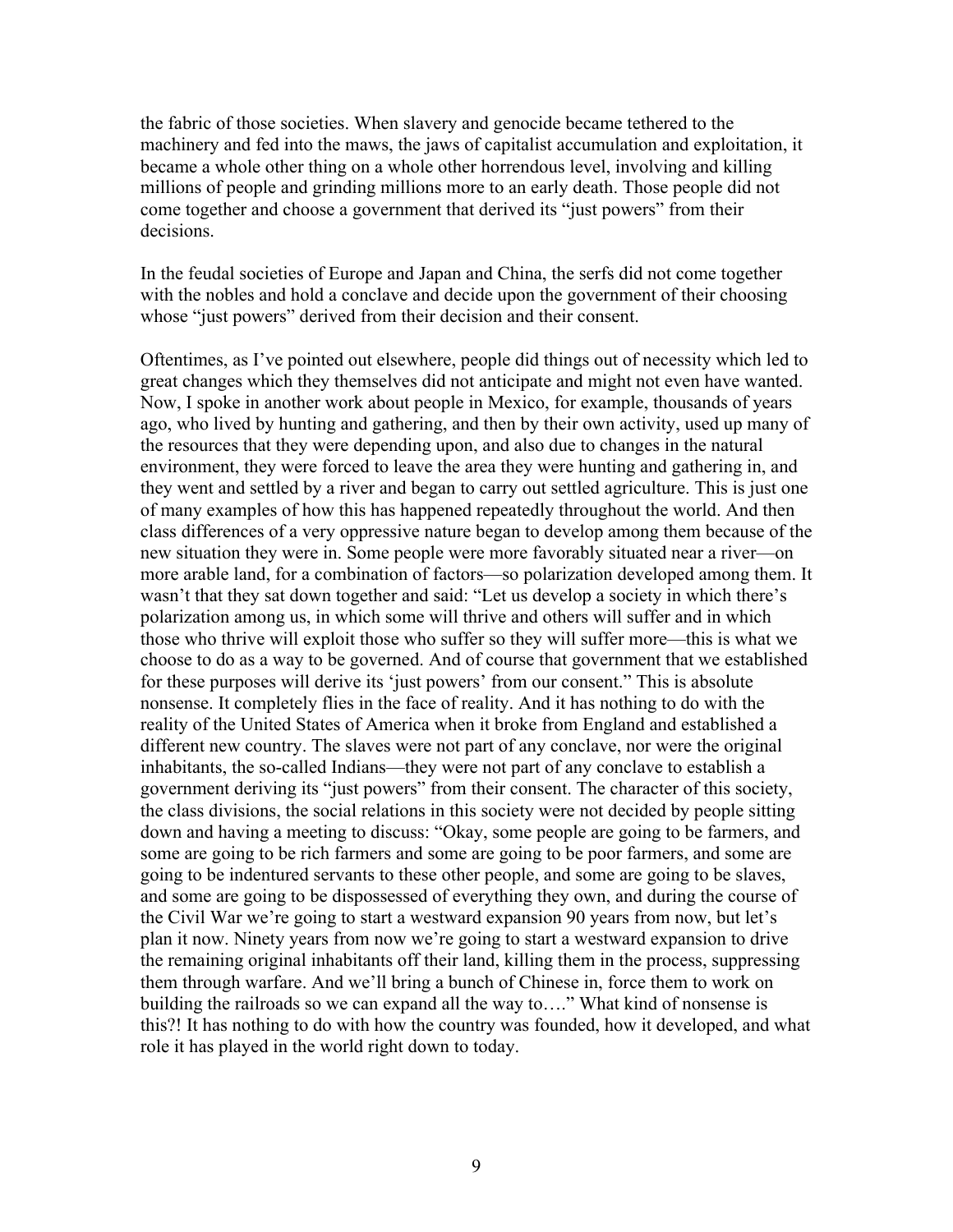These things arise out of the conflict between the necessity that people face and the means they devise to try to transform that necessity through a series of different societies, which are fundamentally founded on the relations that people—in the face of that necessity, and in the face of what they've inherited from previous generations—the relations they enter into to meet their material requirements of life, and the superstructure that arises on the basis of this—political institutions, political processes, ideology and culture—which serves those underlying economic relations which are not static and forever but continually change with changes in conditions, including the new productive forces that are brought forward through this process. This is how society has developed from the earliest emergence of human beings down to the present. And the important thing is that it was not predetermined to do so but it has come to a point where there are now the actual material conditions to do away with all these oppressive divisions and exploitative relations among human beings of every kind.

Besides what I've spoken to here, this is gone into in greater depth in *Birds Cannot Give Birth to Crocodiles, But Humanity Can Soar Beyond the Horizon,* Part 1. And there is also a very good concentrated discussion of the basic principles that I'm discussing here in *Making Revolution and Emancipating Humanity,* Part 1, particularly in the section "How Does Human Society Actually Develop?"

The truth really does matter, and it is very important to insist on and struggle fiercely for the critical importance of actually following the truth wherever it leads—as opposed to the longing, all-too-common among liberals and "progressives": "Please, can we put an end to these lies from Trump that make me uncomfortable and get back to the lies about this country that make me comfortable." In the "Democracy" book, (*Democracy: Can't We Do Better Than That?*) I wrote: "[I]n all bourgeois democratic countries—and this is no exaggeration—from the very earliest age, through the educational system, the mass media and in other ways, *the people are systematically misinformed and lied to about every significant question of current political and world affairs and of world history*, and are *systematically indoctrinated and imbued with an upside-down world view and errant methodology*." (That's on page 190, for those who want to look at it.) This is obviously a very provocative statement, and it is as true as it is provocative. In fact, it is so provocative precisely because it is so profoundly true. That is, it seems outrageous precisely because people have been so systematically misinformed and misled.

I've already touched on some glaring examples of this, speaking to the actual history of this country and its role in the world. Some others will be spoken to through the course of this talk, and many, many other examples could be cited, including the lies and distortions by the dominant institutions and representatives of this system about the wars waged by this country, about socialism and the overthrow of socialism in the Soviet Union and China, the Great Depression of the 1930s and how it was ended, World War 2 and how and why the U.S. emerged as the most powerful imperialist country after that war, what the situation is with Korea and why, what the '60s was really about, the character and role of imperialist heads of state who are presented as great leaders like Kennedy, Johnson, Reagan, Franklin Delano Roosevelt and Churchill, and on and on and on.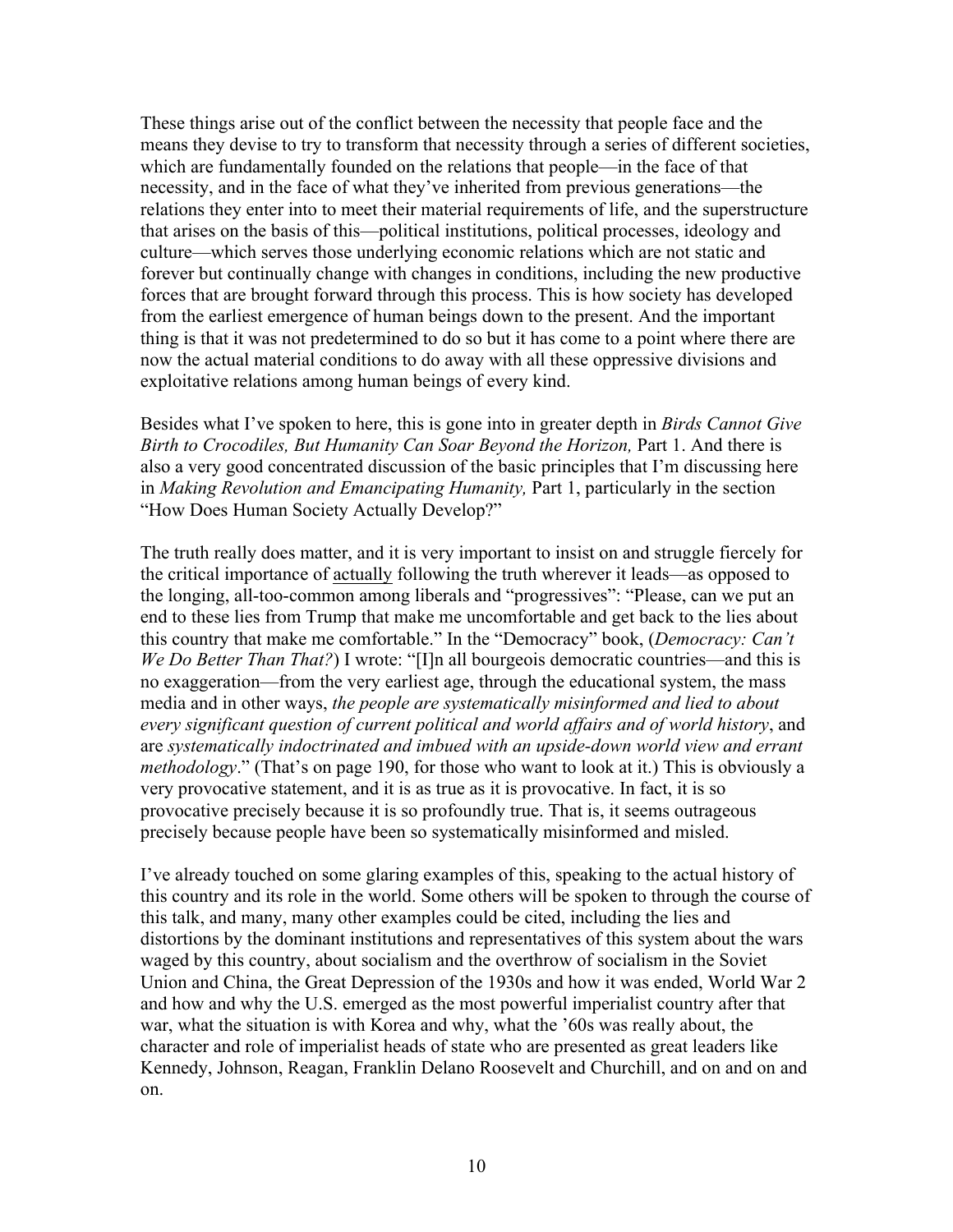*While it is right and necessary to unite with people broadly in opposing the injustices and outrages committed by those who rule this country, and while this has taken on heightened importance with the coming to power of the Trump/Pence fascist regime, it is a basic truth that without breaking with American chauvinism—without confronting the very real horror of what this country has been, and what it has done, here and all over the world, from its founding to the present—and without coming to deeply hate this, it is not possible, in the final analysis, to retain one's own humanity and act in the highest interests of all humanity.*

Before moving to Point 2, I just want to make a clarification. In the Declaration of Independence, along with the point about inciting the slaves to carry out domestic insurrection against the slave owners and inciting the "Indian Savages" to make warfare against them (the colonists), the point about the King of England forcing slavery on the colonies was actually, I believe, in Jefferson's original draft of the Declaration of Independence but for whatever reasons did not make it into the final version. But nonetheless you can see Jefferson's thinking there.

Part 2. The Decisive Importance of *Method*—*Scientific* Method—in Understanding and Changing the World

First, we need to speak to the glaring lack of materialism that is so widespread and common in regards to what this system is, how it actually functions, why it functions as it does, and what the consequences and implications of this are. Here, again, we can refer back, for example, to the point I made earlier about the narrative of "job creation"—as opposed to the reality of ruthless exploitation. But this lack of materialism is, in fact, extremely glaring. This is what you find, instead of people basing themselves on the critical breakthrough that Marx made in establishing what is the foundation and what are the dynamics of human society in general, what are the fundamental dynamics—the relations between what the forces of production are at hand and therefore correspondingly how people enter into economic relations in order to utilize those productive forces, and on that basis, the superstructure that arises of politics, ideology and culture, and the back and forth, the dialectical relation between and contradictions and relations within, the economic system, between the forces and relations of production, and how those are constantly moving and changing, and in terms of the contradictions between the economic system and the superstructure of politics and ideology that develops on the foundation of this economic system and, in turn, reacts back upon it in certain ways.

This breakthrough has been there for the taking for more than 150 years, and it was systematized in Marx's major work *Capital* more than 100 years ago, nearly 150 years again. And yet people, including those who consider themselves scholars of society, constantly turn away from this—reject it, distort it, deny it, or in one form or another try to ignore this fundamental breakthrough—ignore and often oppose this fundamental breakthrough. Instead, what do we get for explanations about society, both in academic circles and out more broadly among the "common people?" Things that focus on the superstructure as the decisive element—theories of "human nature" which supposedly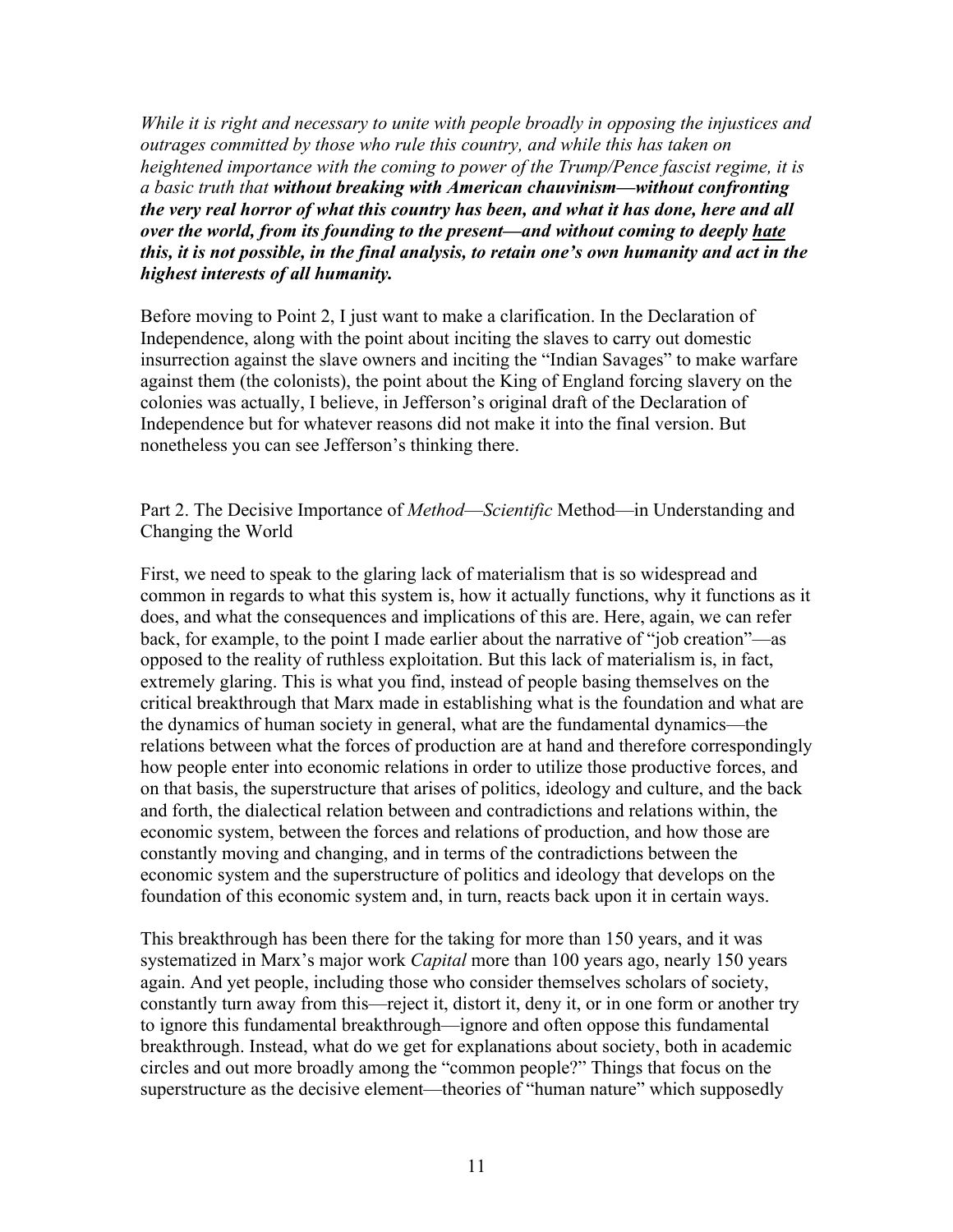explain why things happen the way they do, emphasis on the political processes, elections and different demographic analyses in terms of how they pertain to and influence elections—all these kind of things which are secondary and can only be correctly understood on the basis of a materialist approach to and a materialist method of proceeding from an understanding of what underlies all these politics, what underlies all these ideas and the culture that circulates in society and predominates in society. Why did Marx say, so very correctly and importantly: The entire history of humanity is the history of the transformation of human nature? Did that mean that the way human nature got transformed was that people fought with each other about what their nature should be? Well, yes, they did do that. But what was more fundamental, underlying and decisive in that? Not the sole factor, but the more underlying, fundamental and decisive factor was: what was going on underneath all of that in the economic base of society?

Here, again, you run into other tautologies. "People are just naturally selfish"—which is another… Marx and Engels point out in the *Communist Manifesto* that this kind of thinking is just a tautology, that as long as you have capitalism you will have the ideas of capitalism predominating, including the idea that everybody should be out for themselves against everybody else, which corresponds to the commodity relations of a capitalist society where everything is increasingly turned into a commodity. The continuous transformation of human nature proceeds through the changes that occur in the base of society and the corresponding struggle that this gives rise to in the realm of ideas and politics, and so on. So we have, once again, an upside down approach which leads you always into a dead end. You can never understand such basic things as: If you have a society based on exploiting people, you're gonna have a lot of fucking selfish people, OK? If you have a society in which white supremacy is built into its structures, you're gonna have a lot of white supremacists.

But see, a sort of basic understanding like that is either neglected or outright attacked and replaced with all these theories that are just going around in a circle, never getting to the underlying basis of why things are the way they are and why they change. Why don't we have slavery anymore? Is it simply because people developed ideas that slavery was wrong and fought against it? Yes, they did. But that, in turn, while not being reducible to, was fundamentally grounded in changes that were taking place in the economy and the rising conflict and antagonism between a different kind of economic system—capitalism, which was developing particularly in the North—and the slave system, which was seeking to preserve itself and even to expand, centered fundamentally in the South. And not reducible to, but on the basis of that increasing conflict between these different economic systems, these different modes of production, different ideas not only arose but were able to attract masses of people to them.

People could have all kinds of ideas in any kind of epoch, but if there's not a basis in the underlying foundation of society and its economic dynamics, and in the social relations that are emerging and in the changes that are occurring in the underlying basis of society, then those ideas will not be able to attract a mass following. People thousands of years ago could have the idea that it would be nice if nobody mistreated anybody else, but as long as they didn't have the basis for an economic system which made that possible, they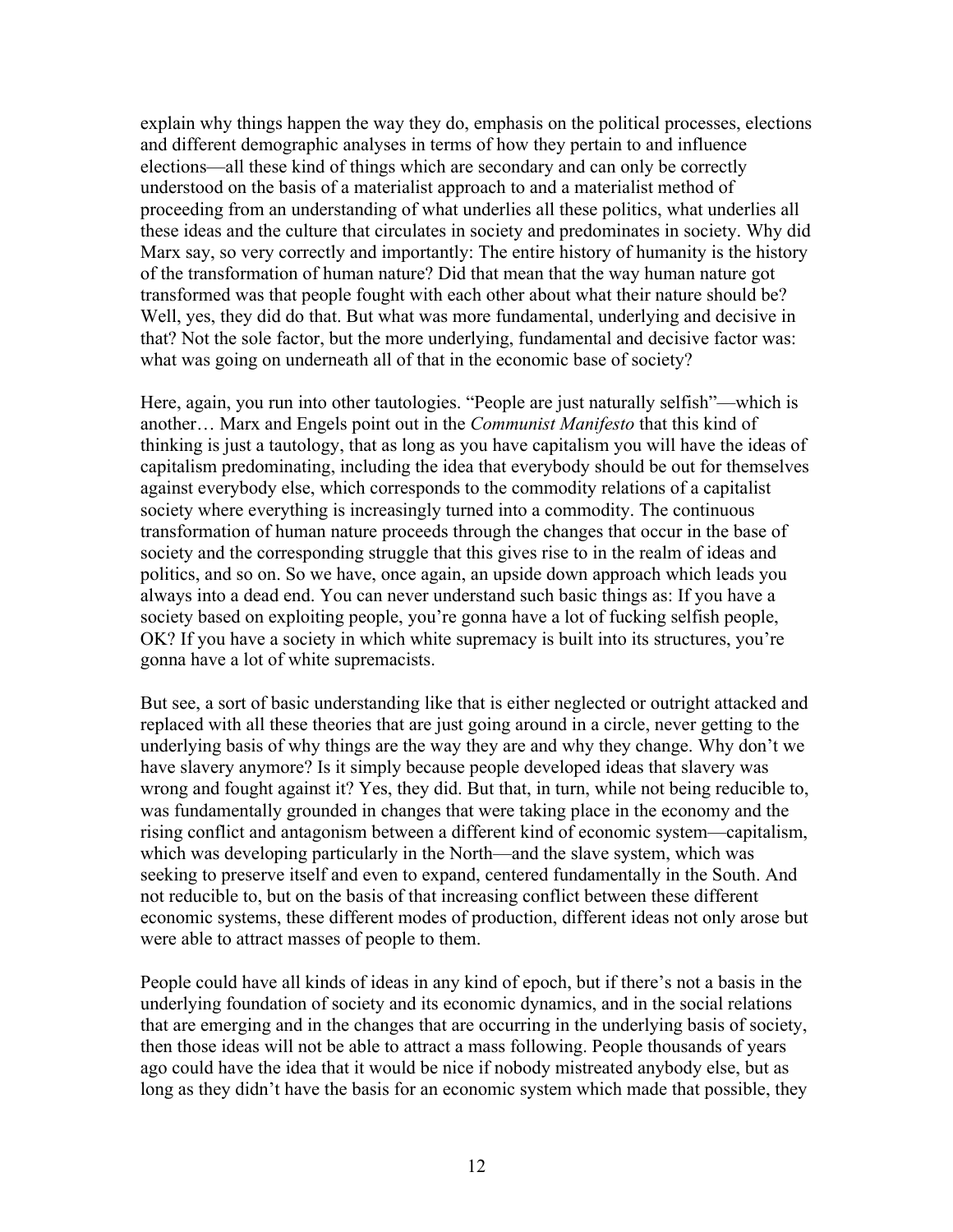could not have a society like that. They could not institute those kinds of social relations. It wasn't a matter of people coming together in a vacuum and cooking up ideas about what kind of society they wanted and then proceeding to implement it. This basic dialectical materialist understanding—dialectical because it doesn't just deal with the underlying material system, the mode of production, and it doesn't deal with that as static and unchanging, but deals with the contradictions and motion and development within that economic system, within the superstructure of politics and ideology that arises on that basis, and between that underlying economic system and the superstructure of politics and ideology. And the dialectics of this are that changes are brought about, of any real consequence in society, through what occurs in the superstructure, through the formulation of political ideas and theories and ideologies and through the struggle over different programs, and ultimately, when a revolutionary crisis comes about, then the possibility opens of a radical transformation in society, taking place in a concentrated way in the superstructure, in the struggle over who will rule society and what kind of system will they be able to implement—not out of their abstract reckoning in their heads but in relation, once again, to what are the underlying economic and social relations and the dynamics and changes within that.

So the foundation is the underlying economic system, and it's in the superstructure where this gets battled out and where the changes get fought out. And the superstructure is a very dynamic sphere; the realm of political struggle, the realm of culture, the realm of ideas is not one-to-one a mere passive reflection of what the underlying economic system is, but it's full of contradiction and struggle. People who perceive, like Marx did, the contradictions and analyze deeply and scientifically the contradictions in the underlying economic system, were able to recognize the possibility of transformation to a radically different economic system and therefore to formulate the theories and ideas that would lead to that, that would lead to that process of struggle, that could make that possible. This is why Marx said that the sense of the permanence of the existing conditions breaks down in theory before it is actually broken down in practice. Or, as we emphasize, this is why theory can and often does run ahead of practice. Theory has its ultimate point of origin and point of verification in practice, in the actual material world—that's where ideas arise out of, and that's where they're proven ultimately to be true or not true and to find a basis or not find a basis among people. But in that overall process, people can perceive—out of reflecting on the contradictions and motion and development of the underlying relations, they can perceive changes before those changes are actually brought about. If that weren't so, there could never be any radical change in society.

So this is all very important to understand. What are the actual relations here? If you want to understand why people treat people the way they do, you have to look fundamentally to the underlying economic system, and the social relations that correspond to that, and then the ideas that arise on that basis and the contradictions and motion within all that. That's the way you understand it. Otherwise, you'll go around in a circle. "White people are racist." "Men are chauvinist." Well, overwhelmingly in a society like this, if you're looking at the broad population, that's true—but why is it true? And why are there not very many advocates—although we see some cropping up again now with the Trump phenomenon and his supporters—but why are there not very many advocates of slavery?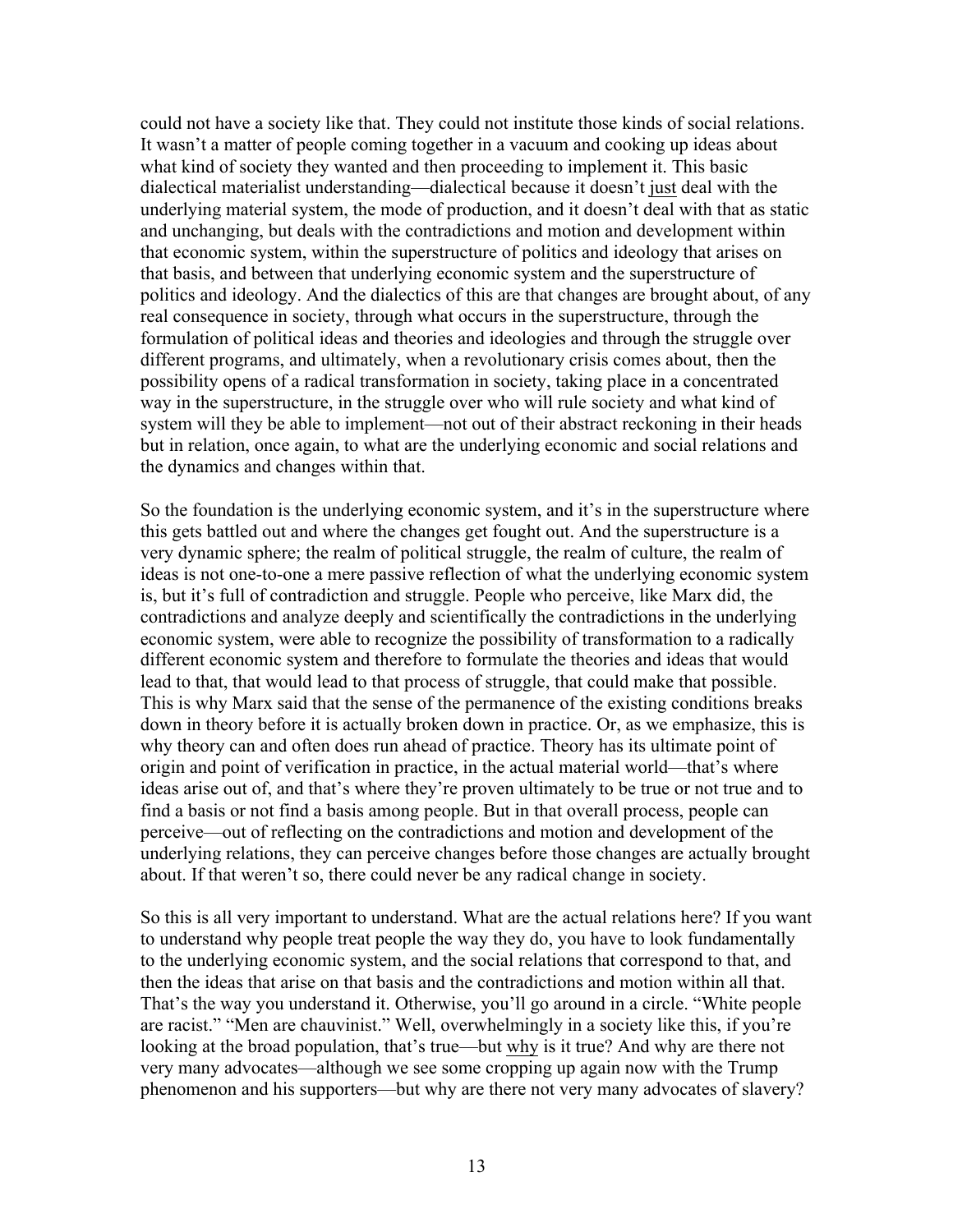Other than things like sexual slavery and the trafficking of women and girls today. But why are there not advocates for: Let's restore the whole slave system? Because that's completely out of line with the underlying economic system and the way that system operates in the world today. So people may have those ideas, but it's hard for them to get a hearing on a mass scale or exert significance influence—not simply on the basis of different moralities, but what underlies and gives rise to those moralities, the changes in the economic relations and the social relations. And without understanding this, you could never really see the possibility of changes in both circumstances (that is, the system) and in people—and of the way those can be fought for. So we need, as opposed to this anti-, not just non, but anti-materialist approach, we need dialectical and historical materialism and a correct understanding of the dynamic contradictory relationships within the economic base, within the superstructure, and between the economic base and the superstructure.

Now, let's look here: I thought it might worthwhile looking at what might seem like an unusual but actually an important example of applying dialectical and historical materialism—the phenomenon of gangs in the U.S., but not only in the U.S., throughout much of Latin America and the Caribbean. Now, there's a book called *Gangster Warlords: Drug Dollars, Killing Fields, and the New Politics of Latin America* by Ioan Grillo, which is about the Caribbean and Latin America. And it's very striking. He makes the following statement early in this book: "When you tally up the total body count the numbers are staggering. Between the dawn of the new millennium [in other words at the turn of the century, 2000] and 2010, more than a million people across Latin America and the Caribbean were murdered." Now even if we think this is somewhat… he does cite sources for this… but even if we think this is somewhat exaggerated, even if it's anything close to that, think of the implications of that. Think what that reflects. And he goes on to say that it's a cocaine-fueled holocaust, a cocaine-fueled holocaust. In other words, most of these are—not literally every murder, obviously, there are "crimes of passion" and other murders—but on this kind of scale, the largest contributing factor is the drug phenomenon and the wars associated within the gangs who are part of all this. And if you look at the U.S. itself, Tom Hayden made the analysis a little while ago that, in the decades since the 1970s, tens of thousands of people have died from gang battles in the United States itself. So think about this. A million people in Latin America and the Caribbean, or something on that order, and tens of thousands within the U.S.

Now how do we understand this? Is it because the people doing this are just by nature, their human nature, depraved? Or is there something else going on here that is much more fundamental? In the book I cited earlier, *Preaching From a Pulpit of Bones*, in speaking to Jim Wallis and refuting his arguments about how you could have a good society based on principles of Christian charity and so on, I analyzed one of the examples he gives of how problems in society can be remedied. He talks about how in Brazil, back in the 1980s, there were a number of peasants who were about ready to be driven off their land, and the women among the peasants contacted the wives of the senators in Brazil and persuaded them to put a stop to this particular dispossession. He holds this up as a model of how justice can be brought in society and changes for the people's good. And I did a little research and I discovered, not to my surprise frankly, that in the same period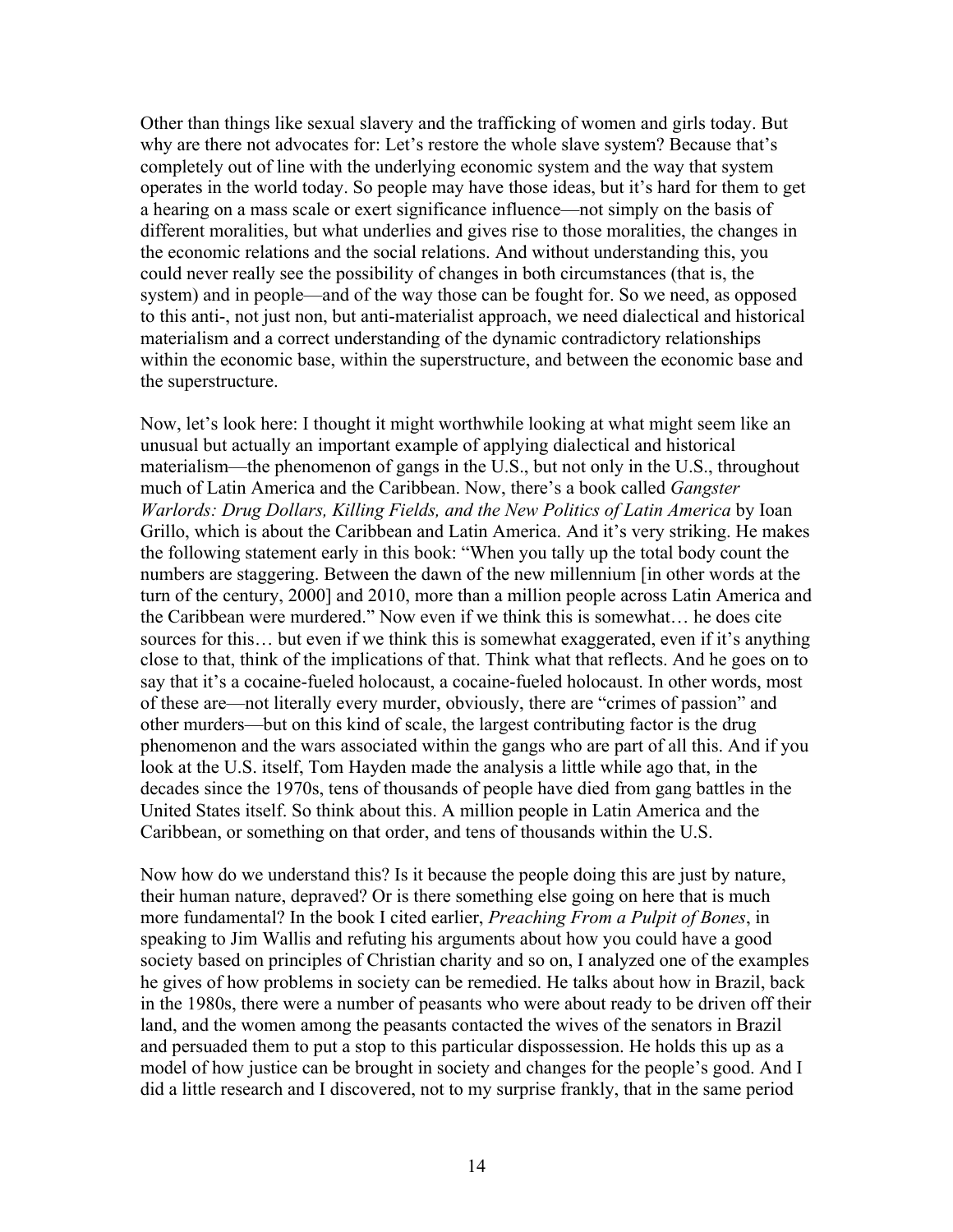he's talking about, 15 million people in the countryside of Brazil had been dispossessed. That was the overwhelming phenomenon. And the land holdings in Brazil were highly concentrated in large land holdings among a very small percentage of the rural population. And what happened to those 15 million people and their descendants over several generations? Did they evaporate? No. They went into the *favelas*, the urban slums of Brazil, in conditions where they were not integrated into the economy in an articulated way where they got regular employment even under highly exploitative conditions. Many of them had to engage in various forms of self-employment in the informal economy, including crime, which became one of the more lucrative means of accumulating wealth or at least making a living.

We've seen the same phenomenon in the U.S. People from the… Black people, in particular, came from the South after World War 2, worked in factories to a large degree, and other occupations, many of which were closed down or the jobs were replaced by machines. After a couple of generations, many of the youth faced massive unemployment rates. And what did they turn to? Crime and the gang structure in large numbers—not all of them obviously. And you look throughout, not just Brazil, but Latin America and the Caribbean, you have this phenomena of people who several generations ago were peasants in the countryside who were driven off and could no longer live that way, as oppressive and exploitative as that was. They came into the cities, but also could not be integrated into the regular formal economy, and the youth in particular turned to means other than menial employment, such as it was, for making their way through the world and trying to get some kind of existence that was meaningful to them. On the basis of this, and also on the basis that drug production became one of the highly lucrative means of agricultural production, if you will—the raising of cocaine and then the processing of it—you've got people drawn into these gangs which then developed into major structures and enterprises which in Latin America are frequently called, and do have some of the characteristics of, cartels. Why did this happen? If you roll the process back 50 years ago, these youth were not into that. It's not because of some depraved character of their human nature. It's because of the conditions into which they were thrust and the options that were presented to them, and which were not presented to them.

I mean, in the same book, *Preaching From A Pulpit of Bones,* I spoke about William Bennett and his pontificating about virtues, and this whole notion of personal responsibility and the choices that people make. And I said: Why is it that the choices for people like Bennett and the class he represents, with their multi-thousand dollar a plate dinners, why is it that their choices are whether to wage war here or there, or whether to close down factories here and move them there, whereas for middle class people in this country it might be how much to go into debt to try to put your kids through college, while for poor people it's can you get a job or not, and for a girl in Thailand, as young as nine, it's either be miserably, viciously exploited in some sort of factory or being chained down as a prostitute. Why are *those* the choices? Is it because of human nature, or is it because of the *system* and the relations that are embodied in that system and the dynamics of that system?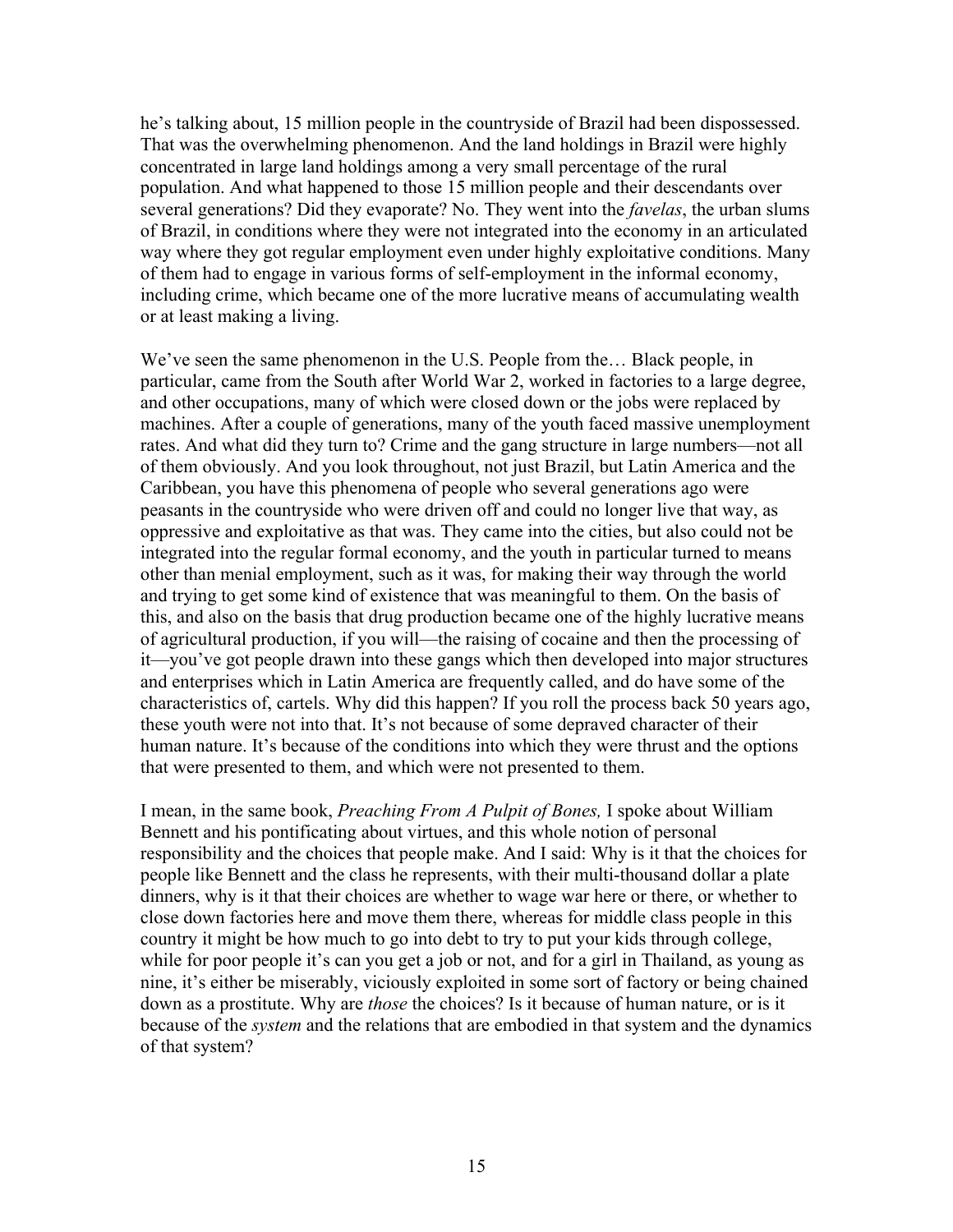So you have this phenomenon of gangs now on a major scale. And it's interesting to think about how in a certain way—not in every detail or every aspect, but in a certain way—this parallels the phenomenon of Islamic fundamentalism in the parts of the world where Islam has been the dominant religion. Much of the process has actually been the same. Peasants driven out of the countryside, driven into this "planet of slums," as Mike Davis called it, where up to a billion people live in these massive slums around the core cities of these countries throughout the Third World. They're uprooted from the traditional relations and then drawn to, in the case of Islamic fundamentalism, attempts to restore, with a vengeance and through barbaric means, those traditional relations—which are being undermined but not transformed in any thoroughgoing way by the dynamics of what imperialism, in conjunction with the dynamics of the particular country, has wrought, has brought forward, has caught people up in. And it's interesting, you see that some of these leaders of some of these Islamic fundamentalist forces, or people who have become their foot soldiers, were actually people who were into crime, went to jail, and got proselytized by these fundamentalists.

But again, we need to be materialists, but not mechanical materialists, not determinists who think that whatever people's conditions are in their main aspect is all that there is to their conditions, and whatever their conditions are will automatically produce a certain result in terms of how they act. That's a kind of mechanical materialism and determinism that we also have to fight against. Because we have to understand the dynamic role of contradiction. There are very acute and profound contradictions in the conditions of all these masses. There is, on the one hand, the pull that I've described owing to their conditions, but there's also the oppression they suffer, the poverty that's enforced on them, the misery that they are subjected to by the workings of this system, and there are the corresponding ideas of longing for a different and better world that are often suppressed and suffocated to a significant degree once again by the workings of the system, both its underlying workings and the conscious policy and actions of those who rule in society, who dominate the superstructure of political rule and ideology and culture.

So the contradictions of the masses caught up in these situations—whether you're talking about the *favelas* and slums of the Caribbean and Latin America, whether you're talking about the slums and barrios, for example, in the United States where people, many peasants or people from other strata from Mexico and Latin America, come to this country and basically the same phenomenon occurs as occurred to Black people migrating from the South, the first generation maybe finding some kind of menial and super-exploited exploitation, but the youth, many of them don't feel like going through that, so they turn to this other way of life based on gang structure and crime and so on, not all of them, obviously, but significant numbers. But there's also the highly oppressive conditions that people are in and the highly repressive situation in which, because of their conditions, the system and its enforcers—the police and all the rest of that apparatus of repression, the courts and the judges, and so on—are constantly subjecting them to all kinds of horrors: outright murder and brutality, mass incarceration, and on and on.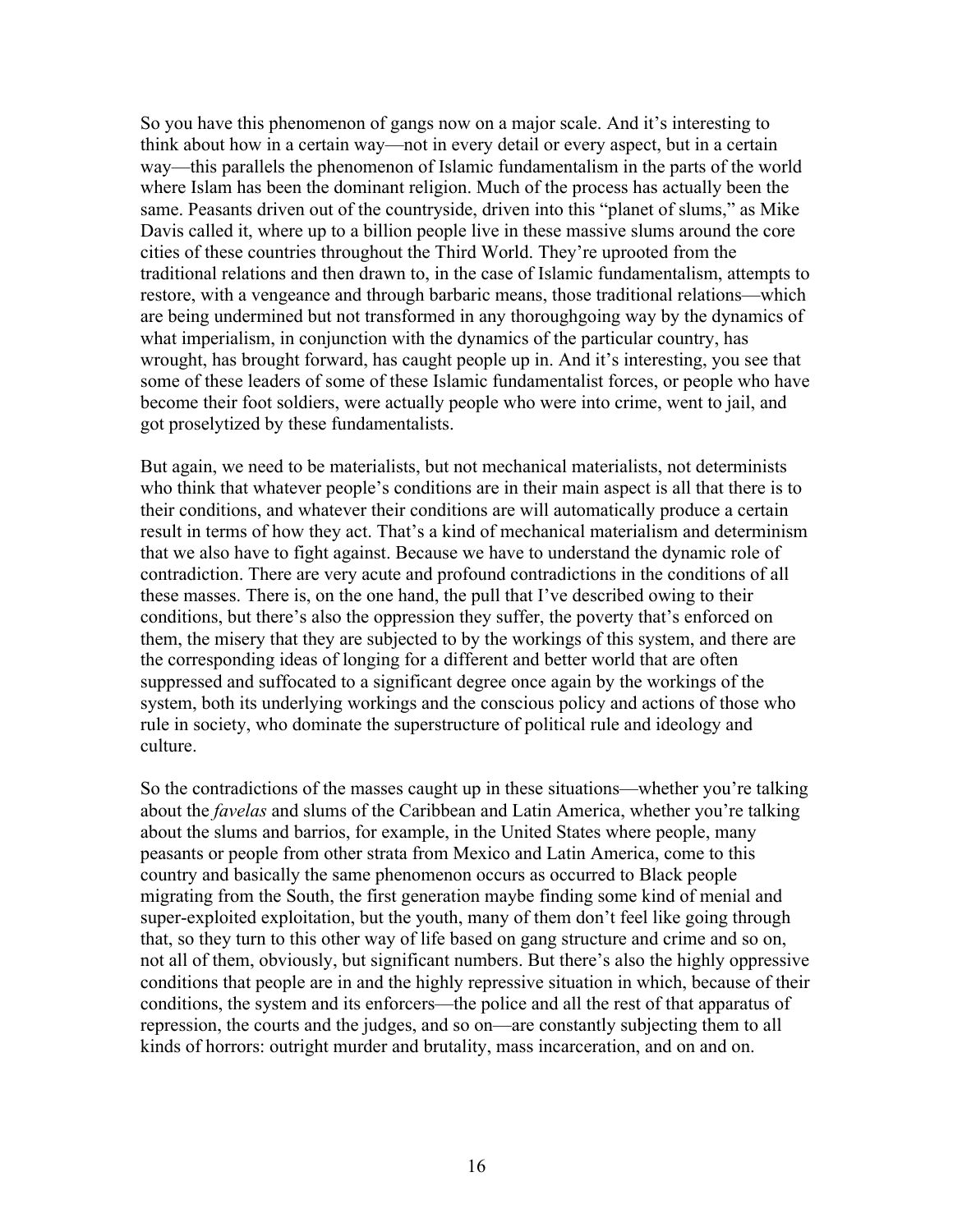This is the contradictory character of the conditions of these masses and what it gives rise to spontaneously, but also the basis it provides for struggling with people to take a different road, a road of emancipation. That will not happen by spontaneity, and given the pulls that I've been describing—the very powerful pulls—this is not going to happen without a great deal of struggle. But the point is that the contradictions are real, and the side of people that aspires to, or can be drawn toward, something actually emancipating, as opposed to enslaving in one form or another, is very real. Without dialectical materialism and historical materialism, you can't even recognize this, let alone act on it. But with it, you can. And that's what's so crucial. So we have to have a correct understanding of the contradictory nature of all this, the contradictory nature of people's thinking and ideas and the contradictory nature of the economic and social relations that they're caught up in—which, in an ultimate and fundamental sense, give rise to these contradictory ideas and tendencies and aspirations among them. And we have to work to transform this through a great deal of struggle—and not by any tailing of spontaneity into a revolutionary force based on the understanding of the possibility, and the inspiration on that real foundation, of the whole prospect and reality of the struggle to emancipate all of humanity.

And within this, without falling into the notion, which I have been criticizing, of turning things upside down and thinking that ideas somehow arise completely independently of the underlying relations in society and thinking that the struggle is merely a struggle in the realm of ideas, at the same time we have to recognize the very powerful role of ideology. People in the same conditions can be drawn to very different programs because of the struggle in the realm of ideas if, again, those ideas have some relation to the underlying reality, not just as it is in a static and unchanging sense, but as it is full of contradiction, struggle and motion. And the ideology of communism, and its further development in the new communism, can be a very powerful force attracting people as the liberatory, emancipating path out of the conditions, the contradictory conditions in which they are caught up. This is something we really have to powerfully recognize. And our ideas, in order to play this role, in order to be a powerful force, have to be in accord with an actual scientific understanding of reality and constantly struggling to further develop and refine that understanding, including because life is constantly changing. But if, in fact, they are based on that scientific approach to the correct relation of things in society—the correct relation between the underlying conditions and the realm of politics and thinking and culture—if they more and more reflect a correct understanding of that, they can be a very powerful pole attracting people toward the only resolution of the contradictions they are caught up in that is fundamentally in their own interests and in the interests of humanity as a whole.

So with that I want to move to part 3.

Part 3: The Solution, the Necessity, the Possibility and the Desirability of Revolution Grounded in The New Communism

I want to start by reading the 5 Stops, which repeatedly appear in our newspaper, *Revolution,* and on the website revcom.us, for good reason: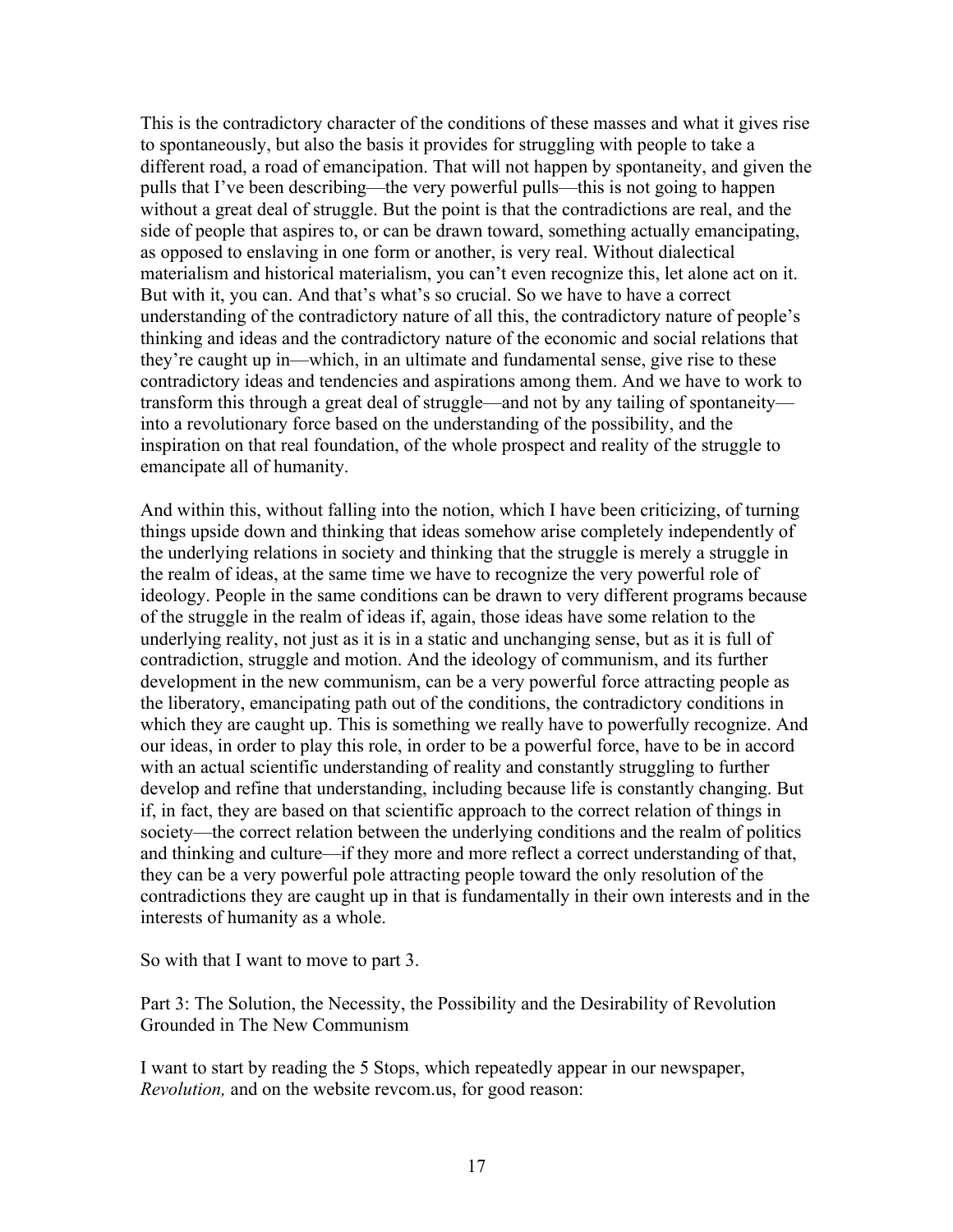STOP Genocidal Persecution, Mass Incarceration, Police Brutality and Murder of Black and Brown People!

STOP The Patriarchal Degradation, Dehumanization, and Subjugation of All Women Everywhere, and All Oppression Based on Gender or Sexual Orientation!

STOP Wars of Empire, Armies of Occupation, and Crimes Against Humanity!

STOP The Demonization, Criminalization and Deportations of Immigrants and the Militarization of the Border!

STOP Capitalism-Imperialism from Destroying Our Planet!

Now, these are, on the one hand, contradictions. They are descriptions of major social contradictions and conditions of masses of people and ultimately conditions affecting all of humanity. Now, we've made the very important statement that these are contradictions that cannot be resolved under the present system of capitalism-imperialism—they cannot be resolved in any way that would be in the interests of the masses of people and ultimately all of humanity. And therefore this is a compelling reason and a fundamental reason why we need the kind of revolution we're talking about to uproot this system, to break its hold over society and humanity and to bring into being a new system based on the *Constitution for the New Socialist Republic in North America*, a new system of socialism that is part of the worldwide struggle, and works to develop and promote and support that worldwide struggle, ultimately for communism in the world.

Now, for those who want to oppose us, for those who want to say it is not necessary to have that kind of revolution, they have to argue that the things that are encapsulated and concentrated in these 5 Stops are not important, that they aren't really significant problems. Let them argue that. Or they have to argue: "Well, yes, these are big problems, obviously—only a fool or worse would deny that—but they can all be solved under the present system." In which case: let's hear the argument. But it is completely irresponsible either to ignore what's concentrated in these 5 Stops or to fail to engage the question—if you do recognize how significant they are—to fail to engage the question of whether or not they can actually be resolved under this system or whether it requires a revolution and a radically different system to solve these problems.

We have not come to this position of revolution lightly. We've come to it out of a scientific analysis that identifies these major social contradictions—which didn't just pop out of nowhere, but have been integral parts of the capitalist-imperialist system and have further become accentuated in the present period—a scientific analysis of the magnitude of those contradictions, of those horrors, really, and the scientific analysis that it requires the kind of revolution we're talking about to deal with those in a way that would be in the interests of the masses of people, not just here but throughout the world, and ultimately in the interests of all of humanity.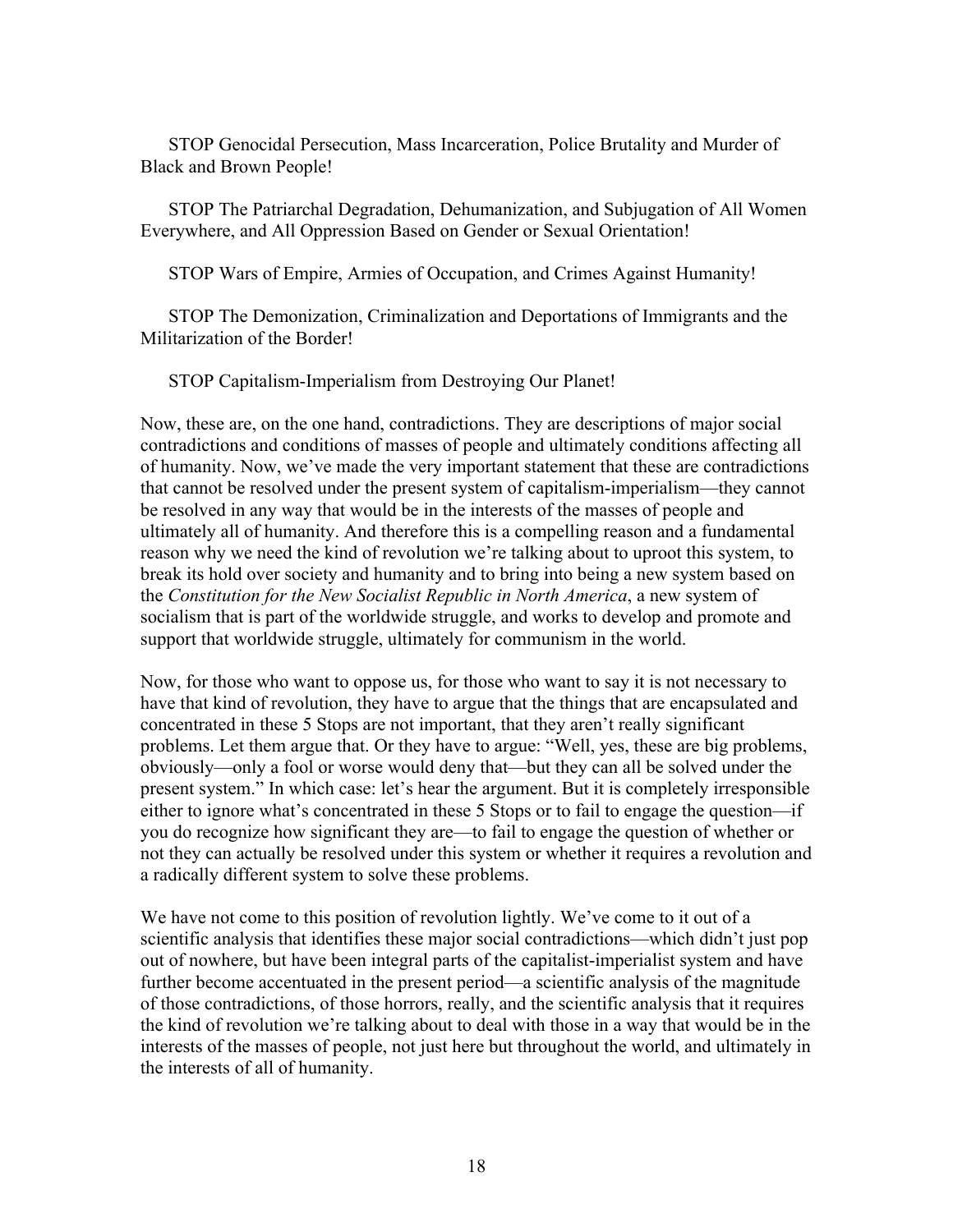So there are these 5 Stops which concentrate these major contradictions of this system, which are unresolvable and are real horrors. And there's the reality, which I've spoken to here—and which, again, for example, on revcom us is gone into from many different angles and utilizing many different examples—a world of massive poverty, oppression, exploitation, despoliation of the environment and unnecessary suffering for humanity on a massive scale. This is the world that we actually live in. This is the world we're actually confronted with. And there is an actual answer to this, a scientifically grounded answer.

So, for all the reasons touched on here and gone into in more depth in *THE NEW COMMUNISM*, the Interview with Ardea Skybreak, *SCIENCE AND REVOLUTION*, and other works, including a great deal of material available through revcom.us, it is clear that this system cannot be reformed, cannot be made to function in the interests of the vast majority of humanity, because of the very basic contradictions and dynamics of this system. And once again, we're back to the basic point: The fundamental contradictions and dynamics of this system, and what this gives rise to in order to perpetuate this, is not something which is incidental or accidental, but something which is rooted in the very nature of the system itself. Here, I refer people, again, to *THE NEW COMMUNISM*, in particular Part I, the discussion of "Through Which Mode of Production," and "The Basic Contradictions and Dynamics of Capitalism"; and Part II, the discussion of "The 4 Alls."

Now, in terms of the possibility of revolution, one big reason people have a hard time seeing this possibility is the inability or difficulty in seeing beyond the permanent necessity of existing conditions or the positive potential of upheaval and sudden dramatic change—a fear of that, rather than a recognition of the possibilities it opens.

I was thinking here of an analogy to the question of evolution in the natural world. Leaving aside the Christian Fascists who are determined to resist science and to promote an anti-scientific approach to the world, many regular people—especially those who haven't been exposed to and had the chance to learn about the actual scientific explanation of evolution—many ordinary people have a hard time with understanding or accepting evolution, not only because of the influences of reactionary forces like the Christian Fascist fanatics, and so on, but also as part of this, because they have difficulty in actually conceiving of things not in terms of a few years, a few decades, a few centuries, or at most a few millennia, maybe two or three thousand years, but conceiving of things in terms of *millions and billions* of years, which is how long life has existed, in one form or another, on this planet. If you can't theoretically conceive of such a vast span of time, then the question of how all these diverse forms could evolve on the earth seems at best perplexing and at worst sort of like impossible. How could all these diverse things…if you're thinking of how it had to evolve in 25 years instead of 3.5 billion years…I mean people can't even think about a billion years. So a lot of regular people— I'm making an analogy—a lot of regular people have a hard time conceiving of things in those terms, besides the fact that they're indoctrinated, once again, with an upside down world view and an errant methodology. This thing about: "Oh, you don't believe in god. Well, who woke you up this morning?" Well, my alarm clock. But anyway, the whole point of material reality—you know, that you don't need a god to explain these things which are explainable by scientific means; or if they're not yet explainable by scientific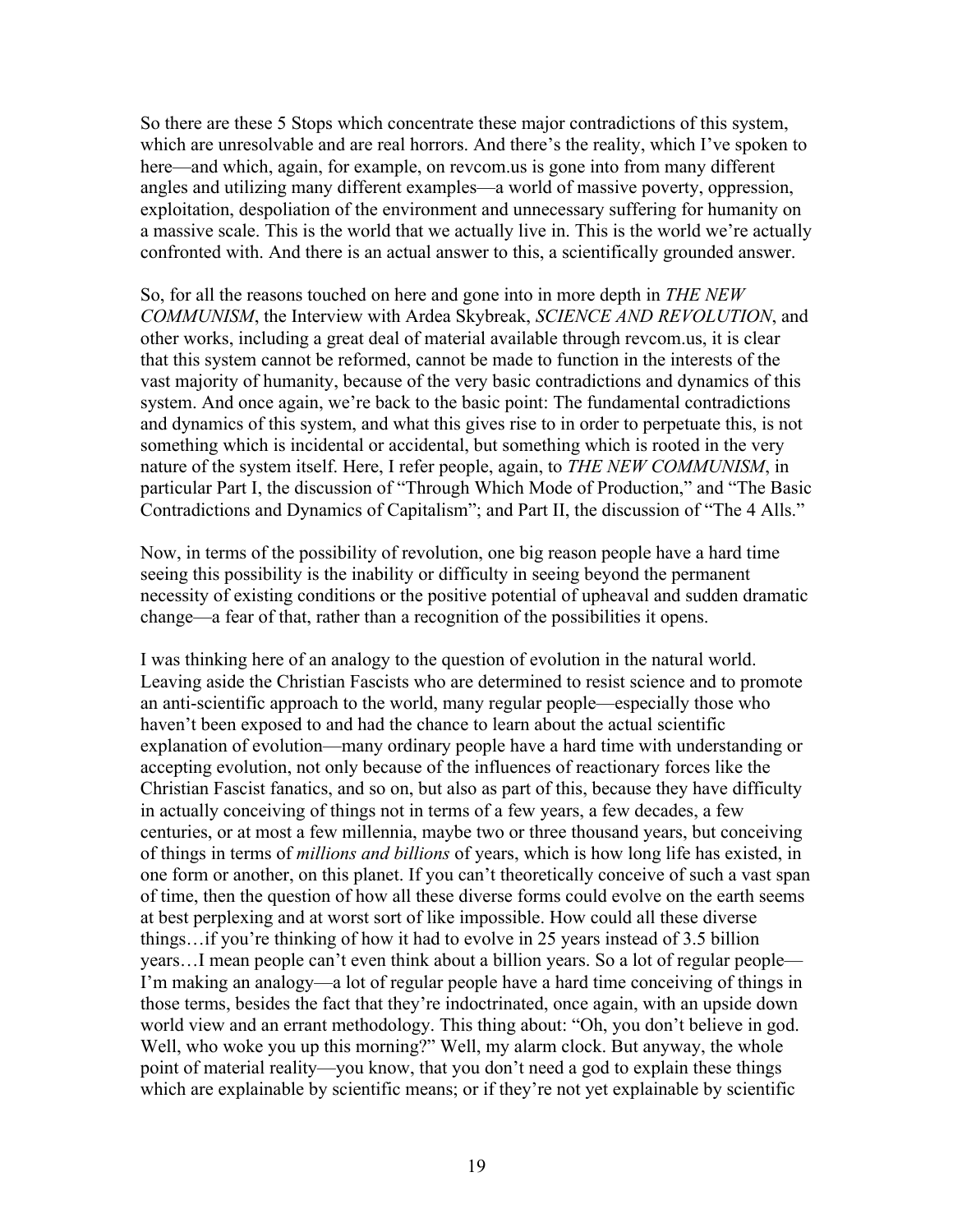means, through scientific means the recognition can be achieved of how you would move toward explaining them or what the contradictions are that lie in the way of explaining them. Rather than it all being mysterious and you have to invoke some sort of supernatural force for the simplest of things, like how do you talk or how do you get up in the morning.

So I'm making an analogy here. Besides the importance of that point in its own right. I'm making an analogy to why people have a difficult time—one of the significant reasons, I should say, why they have a difficult time—imagining the possibility of revolution, is because they can't imagine a radically different situation in which all the things that normally hold, and hold down people, are beginning to fray and tear apart and even break apart. Even the normal functioning of the system—though people are getting a sense of some of that now with this president, this Trump guy, who tweets out things calling somebody in the Congress a sleaze ball or calls him sleazy Congressman so and so. I mean these are not the normal ways that the ruling class has conducted its affairs. And you have Pence always leering behind Trump, looking, as someone said, like one of those child molester priests—leering behind Trump. This is a different way, so this begins to get people to… it shakes people up, begins to cause them to think about… you know, a lot of them, their spontaneous reaction is they want to go back to the norms that they're used to. But what if all those norms are breaking down on a whole other level, both because of the struggle that's been called forth in society and because of the way that at the top the rulers of the society are attempting to resolve these things and this is intensifying the conflicts among them as well as the conflicts they have with the masses of people? So, if you can break out of this framework and this blindfold of only things … once again, the tautological thinking, the round-in-a-circle thinking, that: "Well, you can't do that because that's not the way things are done."

Now, with all of his problems, there were some positive qualities definitely to Eldridge Cleaver, and I remember when, way back in the day, he was being interviewed on PBS, I believe, by one of those bourgeois wise men, David Susskind, and he began to run down the 10-point platform and program, Eldridge did, of the Black Panther Party. And he got only a little ways into it and David Susskind says, "But you can't do that kind of thing in this society." And Eldridge immediately responded: "You can't do that kind of thing in this society—that's why we need a radically different society." See, this is the thinking that people have to be liberated into, breaking out of the confines of the self-contained logic that this is the way things are done, so therefore what you're saying can't be done because it's not how things are done. That's exactly the point—it's not how things are done. And we have to wage that struggle in the realm of thinking, in the realm of ideology. At the same time, we have to develop the struggle of the people which contributes to people breaking out of that, on the one hand, and also sharpens up the contradictions in society in a positive way, because they need to be sharpened up in a positive way. Not because that's our thing, but because society needs to be radically transformed, because of these 5 Stops, because of the massive poverty, exploitation, oppression and suffering in the world that's completely unnecessary, because of what's happening with the environment. It's for those reasons that the contradictions in society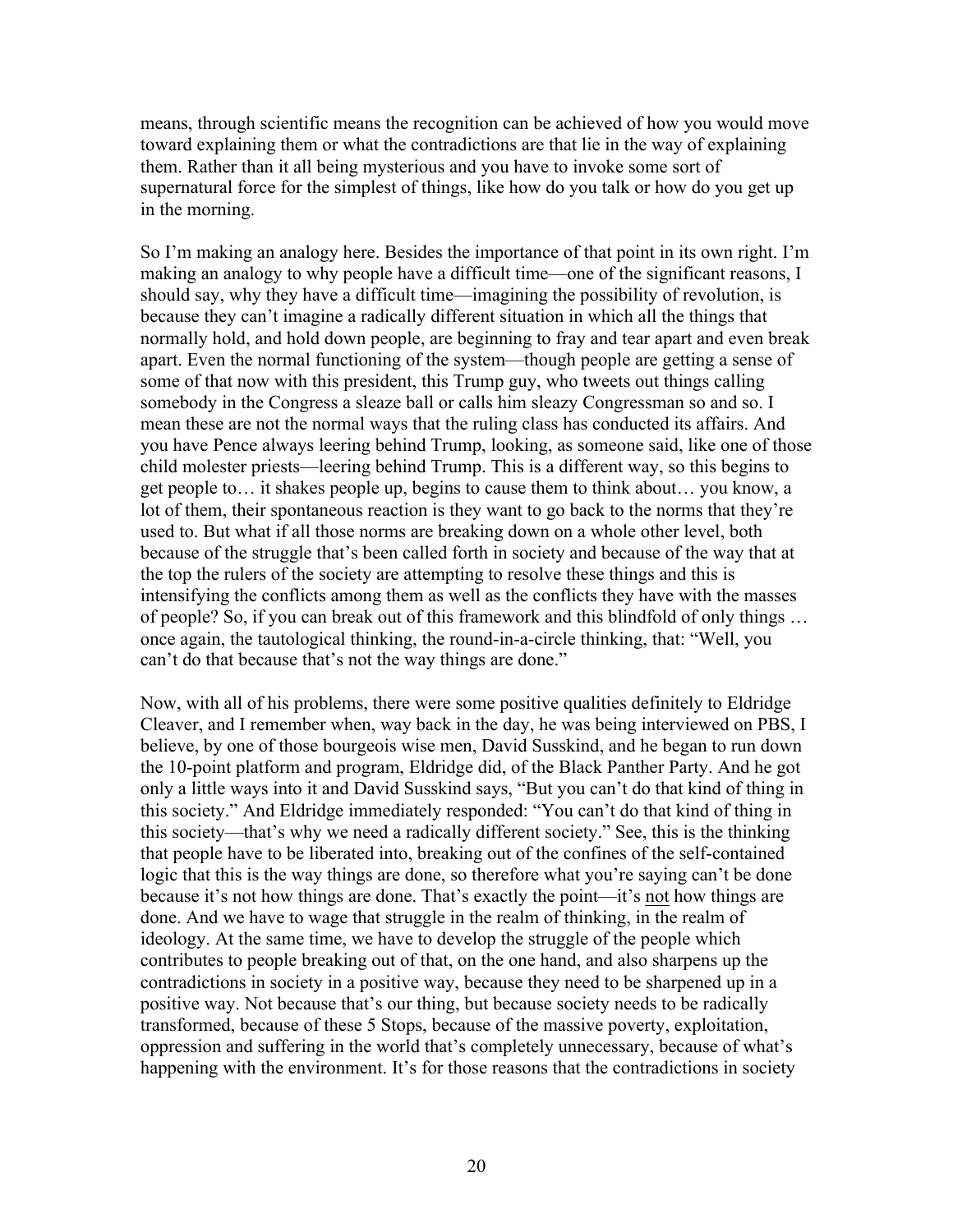need to be sharpened up and people need to break out of the way things are done and do them in a way that corresponds to their actual interests.

Now, in terms of looking again at the prospect of revolution, another thing I want to touch on is what we might call: parasitism, paralysis of bourgeois liberalism and reformism, friendly neutrality, and the possibility of revolution.

Let's take the first part: parasitism. Going back to the '60s, for example, more than 50 years ago, many people who aren't completely blind to the realities of things would say… if you think back to the '60s, people would say: "I want a revolution, too, but you're never going to have a revolution in this country because there's too many middle class people who are too well off." Well, is this a real phenomenon and a real problem? Yes, it is. It's a heavy weight on the masses of people and a heavy weight against the kind of radical change and the struggle for that radical change that's needed. And it is owing to the parasitism of this society. Once again, in this land of short attention spans and no memory, where history is somehow anathema and out of bounds, people think that the way things are yesterday at the most—that's as far back as they go—is the way things always were. You look at this country, for example—it didn't always have the same kind of gigantic middle class, very large middle class which is relatively well off, although its well-off position has been significantly undermined in the last couple of decades, and that is something to be definitely aware of—and the implications of that which are, again, very contradictory. But if you look back at the history of this country, here again you get another narrative about the immigrants. The Statue of Liberty—good hearted people, when faced with this anti-immigrant hysteria being whipped up by Trump and these people, will say: "Well look, you know this is a country of immigrants, we've always welcomed immigrants." Well yes, they were welcomed when they could be viciously exploited for several generations coming into New York, living in the Lower East Side in incredibly rat-infested, miserable conditions, working…I mean where did we get International Women's Day? From out of the struggle of particularly women workers in their horrific conditions in New York City and representative of what was going on in the country as a whole. Where did we get May Day, International Workers Day? Out of the struggle of people who were viciously exploited, many of whom, as in the case of the women workers I was speaking of, were immigrants. And it was really only after World War 2 and the U.S. emerging relatively... see people don't know anything about—I'm sorry, let me just say bluntly: people don't know shit about anything in this country. For many of them, it's not their fault. Some of them, it is because they could know and they don't, and they don't want to know or they resist knowing or they refuse to find out. And they're too busy with…what is it Paul Simon called it even 30 years ago? Constant staccato of information… little bits of information constantly coming at you all the time—but no depth, no digging beneath the surface of the information to see what it really is all about and what larger framework and underlying basis it fits into and is grounded in.

So people don't know anything. You know, I have to say I got furious the other day—just to engage in a personal indulgence—I got furious when I watched Kenneth Branagh on Stephen Colbert talking about this movie about Dunkirk, going on and on. First of all,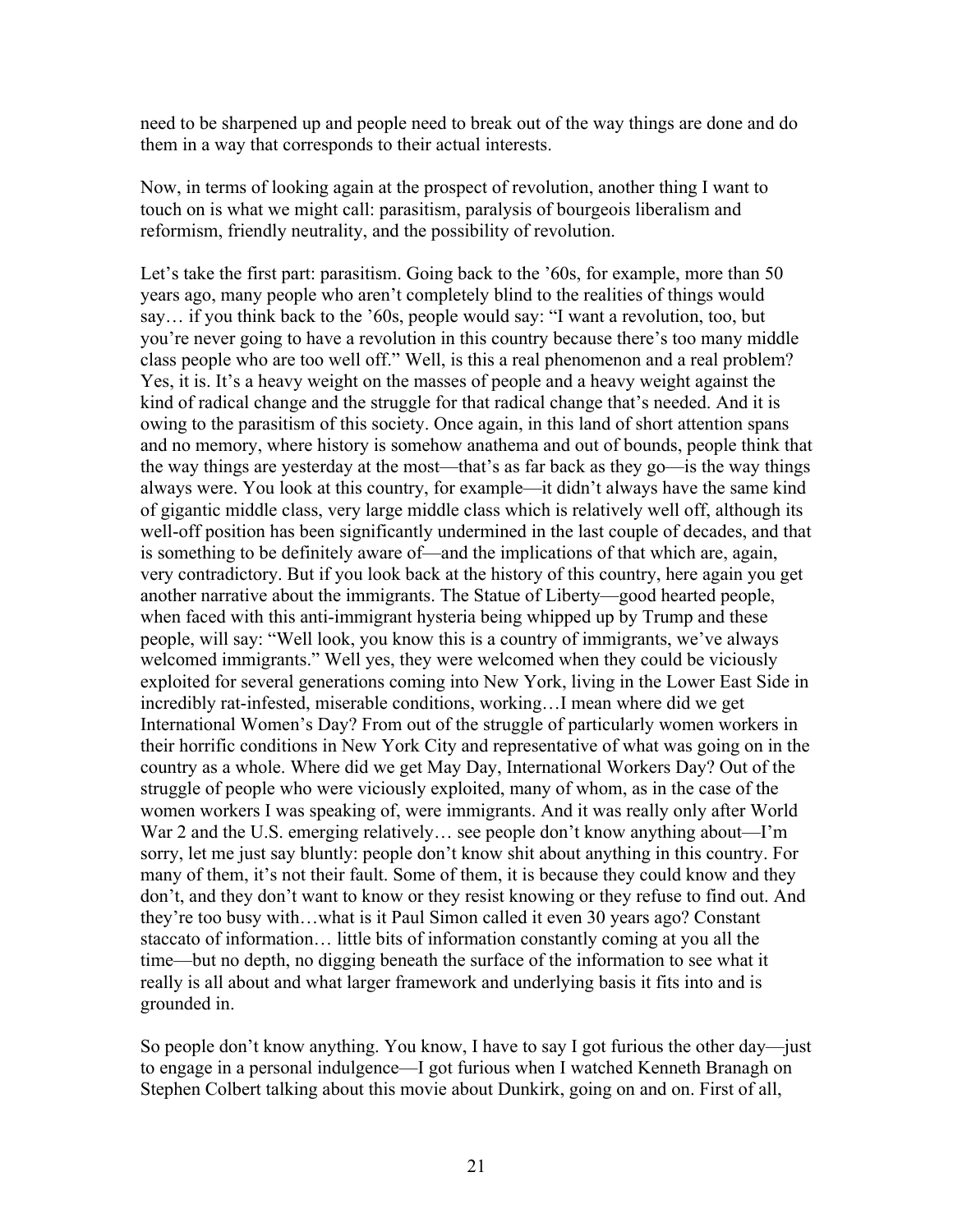Dunkirk was a fucking rout. The British Army got routed and had to flee by any means it could back to the island. And second of all, he goes on to talk about: "If this hadn't happened, if the British Army had been destroyed at Dunkirk, the whole war would have been different, but because they escaped, because of the assistance of your great country, the history of things…." There are so many fucking things wrong with that, including, hey, you know what? Guess who broke the backbone of the fucking Nazi Wehrmacht, the Nazi war machine? It wasn't fucking England, and it wasn't fucking the U.S. It was the Soviet Union, and anyone who's done any scholarship knows that. But nobody in this country knows it, and nobody is gonna tell them except for a few of us. But the point is, people don't know anything about… why did the U.S. emerge out of World War 2 the way it did? Because it was, essentially, completely unscathed in World War 2—a few hundred thousand casualties, one thing at Pearl Harbor, nothing directly on the mainland. Europe was completely devastated. The Soviet Union lost between 20 and probably 30 million people. Its whole industrial base was destroyed. Why did things take shape in Eastern Europe and in Korea, and so on, the way they did? Did that have anything to do with—oh a forbidden word—history? Did it did have anything to do with what emerged out of these conditions? Did the character of U.S. society, the "physiognomy" of U.S. society—that is, the nature of the social classes and social groups and how they relate to each other—did that have anything to do with all that? Or is it somehow just the way it's always been? I'm giving vent to a lot of frustration here, but we really have to not just be frustrated. We have to go out and really struggle to get, once again, a dialectical and historical materialist understanding of where did this parasitism come from? And it is contradictory—the conditions of the middle class, they are being undermined. People in that middle class, even ones who are relatively well off economically—who are benefitting with some of the spoils, the plunder of the whole vast international network of sweatshops that U.S. imperialism could not do without—even those people have better aspirations, because they live in a society full of contradiction and struggle about what the social relations and basic relations should be.

So, on the one hand, there is the parasitism, but it's also in contradiction to other tendencies among people which ultimately are rooted in the contradictory nature of their conditions and more broadly the contradictory nature of society and ultimately the world—which, despite everything I just said, people are not completely ignorant of, although there is an astounding amount of ignorance, in certain particular spheres especially, having to do with the nature of society, history, and so on.

But in moving toward a revolutionary situation, one thing to understand: It's not necessary for all the middle class to be enthusiastically leaping into the ranks of the revolution. You won't make a revolution without at least good numbers of the youth in the middle class becoming part of the revolution, but for many it's going to be a matter of their recognizing that what they had been used to, and what they may be even desperately yearning to have back, is not going to exist anymore. The norms they want reestablished are not going to be reestablished, and norms that are in conflict with what they want and what they think constitutes a society worth living in are going to be instituted, and the bourgeois liberalism and reformism that's put forward in various forms—from the "left" groups, from the regular bourgeois politicians—are proven to be completely bankrupt and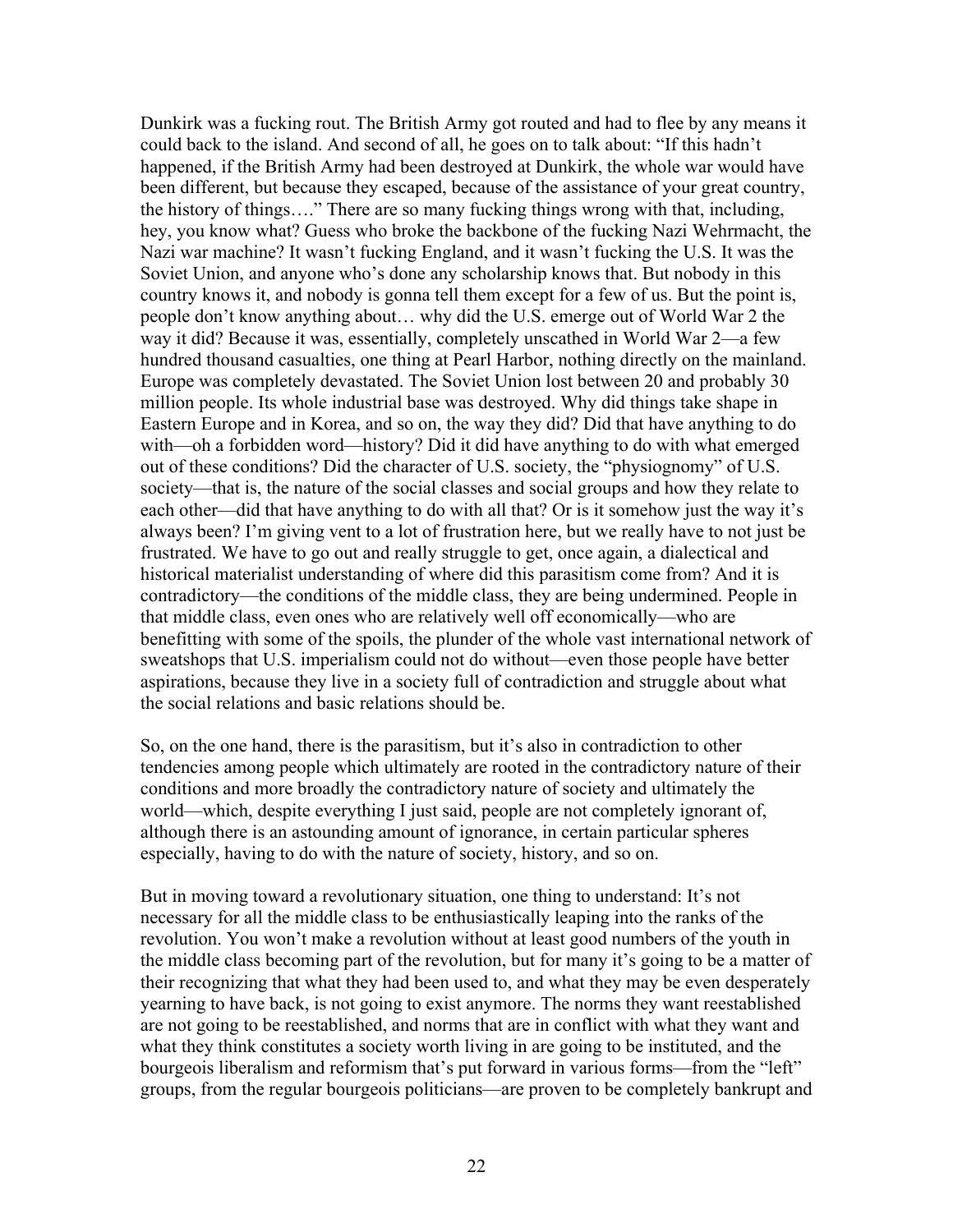cannot deal with the new conditions that are emerging. This is where you get, much more broadly than those who will be actively involved, everything from support to friendly neutrality, which is very important. People decide that, at a minimum, they're not going to help the powers-that-be and the oppressive ruling class suppress the revolution as it emerges.

So yes, this is a big phenomenon. Anyone who thinks about making revolution in the U.S. seriously, knows that this phenomenon, among others—there's the power of the ruling class and its military, its repressive apparatus overall, its massive machinery of destruction and death—yes, all that's real. But also very real is this weight of the middle class, even with the undermining of the conditions of significant sections of the middle class. It's all very contradictory, and we have to approach this strategically and not in a determinist way which looks at it, once again, like "all that's possible is what is." But do we look beneath the surface? Do we see the contradictions? Do we see the motion and development? Do we see where…the possibilities that might lie ahead, the contradictory directions things might go, and how we might—and need to, and in fact, must—act on that to transform it in the direction it needs to go in?

So, in terms of the possibility of revolution, you're never going see it if you don't break out of the self-contained logic and the determinist logic of just looking at things as they are and then getting caught up in thinking that the way things are is the only way they could be. Why? Because that's the way they are. Now, when you state it like that, it seems like an obvious tautology, but that's the thinking that most people are caught up in. "Well, you can't do things that way." Why not? "Because that's not how things are done." Why aren't they done that way? "Well, because they're done differently." I mean when you break it down, that's really what a lot of people's arguments are. What if we don't accept that that's the way things have to be? What if there are material conditions in the world that say that there's a possibility for them to be radically different? Then what?

Now, the next thing I want to talk about and touch on briefly is "How We Can Win" as an actual living guideline and working document. And to stress this I would …I would formulate this—to stress how this needs to be approached as a living guideline and working document, I would put it this way: "How We Can Win" needs to be taken up and applied and constantly gone back to and dug into more deeply—but taken up and applied all while that's going on—in the way of *working back from the third part*, *consistently applying the second part*, *on the basis of the first part*.

Now, what do I mean by that? The third part speaks to how we could actually defeat them when the times come, under radically different conditions with the emergence of a revolutionary situation and a revolutionary people in the millions—just to emphasize that. But projecting to the possibility of those conditions, it talks about how we could defeat them and lays out certain concentrated principles. The point, after all, is to make revolution, and making revolution does require defeating them. So you have to work back from that. That's what we're going for, and if we don't do that, everything else we do ultimately—not at every point along the way, but ultimately, in the final analysis amounts to nothing. It amounts to tinkering around and leaving the system the way it is.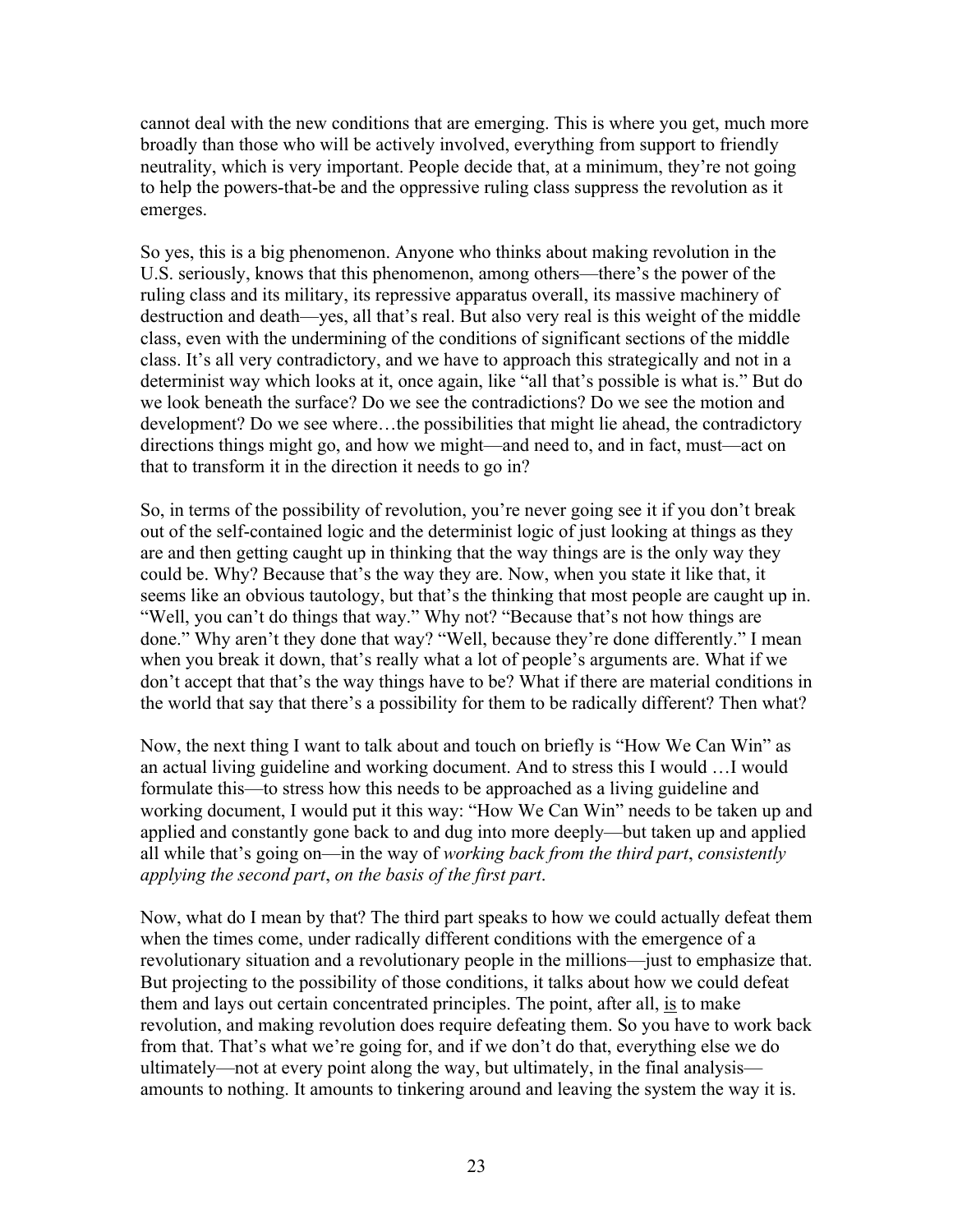So we have to actually get to the point where there is a real chance to win, with millions fighting for revolution in a revolutionary situation.

So working back from that, we have to be consistently applying the second part of "How We Can Win"—what it is that we need to do now. How do we go about implementing a strategy in its various dimensions and approaching this strategically, as strategic commanders, to wield this as a strategy so that all the component parts are mutually reinforcing each other on a strategic level? And what's that grounded in? It's not grounded in some fanciful idea that it would be nice to have a different society, and because that would be nice we ought to subject everybody to everything that has to go into achieving that, including all the upheaval and all the radical disruption, and yes, all the destruction that will be brought down overwhelmingly by the forces of the old order viciously resisting. No, it's not that. No, it's not that we had a nice idea and we're going to subject everybody to all that because of that nice idea which has no basis in reality. No, it's because we need a revolution, and why we need a revolution—which comes back to what I was saying earlier in terms of the world as it is, what's concentrated in the 5 Stops, the horrors of all that, the very real peril to humanity that it's posing, and the possibility of a radical transformation to something that's much, much better. It's not just much better but it's better in *qualitative* terms, it's a whole different kind of world—the basis for which exists within the contradictions of the very world we live in now, including the people who are caught up in those contradictions.

So it's a matter of consistently wielding this as a living guideline and working document, working back from the third part, consistently applying the second part, on the basis of the first part—on the basis of why there is a necessity and possibility for revolution in the first place, and the desirability. And in this context I just want to say very briefly a few words about Chicago.

We've concentrated in Chicago because it has become a concentration point objectively of very important social confrontations and social contradictions. The ruling class, as such, is seizing on it as a bludgeon for greatly heightening its murderous repression that's carried out among the masses of people who are concentrated in the inner cities in particular, but also as an ideological weapon that it's been working on for decades which is not very different from, and is essentially the same as, what I quoted from that wife and campaign manager of that Congressman back at the end of the  $19<sup>th</sup>$  century that these are a bunch of savage animals. And we even hear some of the masses telling us: "They're too far gone, try to get the five-year-olds. These kids, by the time they're teenagers, they're too far gone." No, they're not, but it's going to be a very intense, fierce struggle to win them to revolution. But you keep thinking…you know, for decades they've been portraying these masses in this way through all the culture, through all the pig shows on TV, through everything the politicians have done. They portray these masses as savage beasts, like this woman said.

And I kept thinking to myself: How the fuck do they keep getting these juries that let these pigs off, or refuse to convict them, one after another, when the evidence of coldblooded murder is overwhelming and right in front of your face? It's partly who they get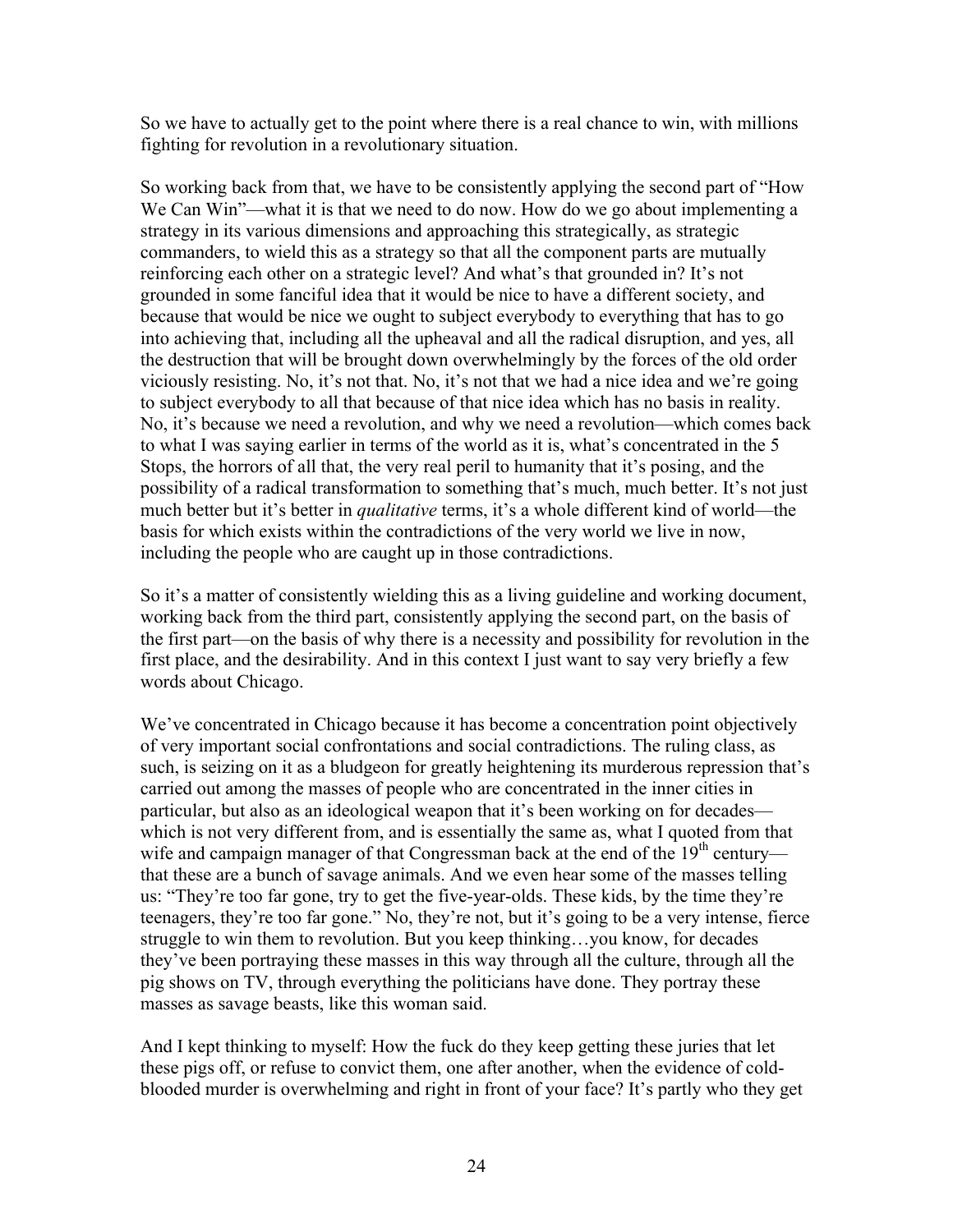on juries, and it's partly how the prosecution doesn't prosecute and accepts the terms, the very narrow terms, of whether the cop had a legitimate fear for his life or whatever which has racism written into it and institutionalized. "If I'm a cop and I hate Black people, well, then every time I see one of these young Black youth, I'm afraid of them because I hate them, and therefore I can do anything I want to them." And then the prosecutors accept that and try to work with that basic logic, try to work within it. And you know what the judges… how they're slanting things. But still you've got these juries—how do they *not* convict, even with all that? Because people who get on these juries, in particular, have been conditioned for years and decades on how to look at this: "If we don't let these cops do what they gotta do, these savage beasts are gonna run wild, they're gonna come in our neighborhood and rape the women and burn down everything and steal everything and murder everybody." This is how they do this. They're using Chicago as a big battering ram and a big sledgehammer ideologically to go further with that as part of, in practice, greatly heightening the repression, the murderous repression. It's nothing less than murderous repression with genocidal, yes, real genocidal dimensions.

And so we've recognized this. This is a gauntlet that's been thrown down by the ruling class, and is objectively a gauntlet that we have to pick up and transform. And there is nobody else who's going to do this—not because of some sort of human nature that we have that's different from other people, but because people don't have the science. They don't have the science to recognize what the actual situation is, what the contradictory situation is. Yes, what the very negative factors are, including in what people are into not just what they do but how they think, and what needs to be really compellingly struggled with in a very fierce way to rupture them out of that and to get them to actually rise to the potential they have to be emancipators of humanity, to be a backbone of a revolution whose goal is the emancipation of all humanity. And furthermore, having entered into this, there is no way that we are not going to fight through on it. We have to fight through on it because of what it represents objectively, which I was just speaking to. And, on top of that, we have to fight through on it because we've gone to the masses and said we're going to do so. And goddamn it, we're not going to *not* do that!

Now, that doesn't solve the problems. That's just a basic point of fundamental orientation, and then we have to go to work on the problems—which we are. But I will say, on the positive side, if and as we make even beginning qualitative breakthroughs to bringing forward a critical mass, particularly among the youth, who are won to this revolution and don't just put the shirt on one day—you know, "BA Speaks: REVOLUTION—NOTHING LESS!" and take it off the next—which is something—but actually get all the way in with this and are really not only willing but fired up to go out and struggle with everybody else about "this is what we need to be with," and have the vision—a scientifically grounded vision, not a vision that's cooked up in somebody's head which has nothing to do with reality and is in conflict with reality, but a scientifically grounded vision—of how we could have a radically different world in which people don't have to be put through this, all this unnecessary suffering and horror that they're put through every day, not just the people here but people all over the world. As we make real breakthroughs on that, then, you know, the struggle is going to intensify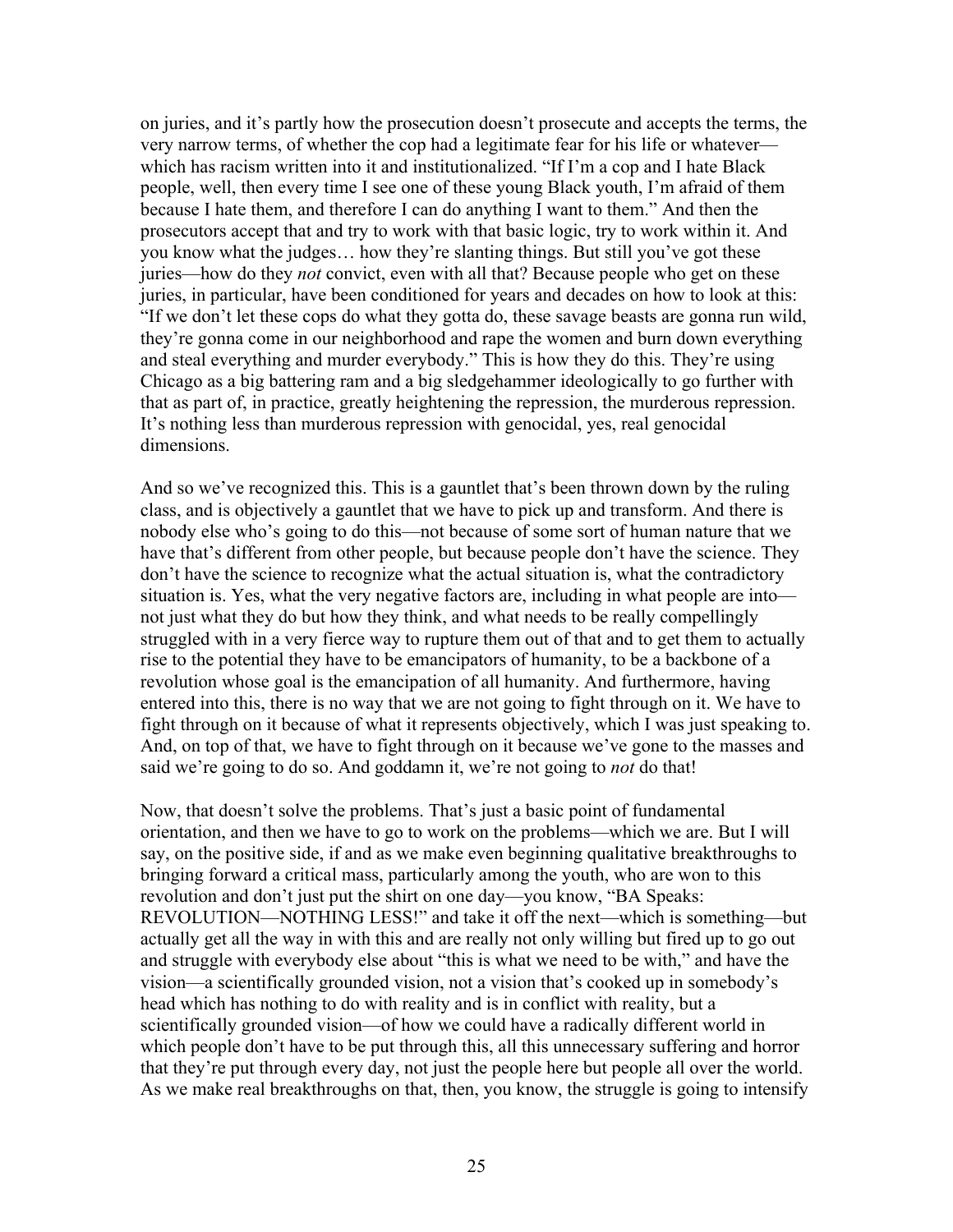a thousand-fold. And we have to be prepared for that. We have to be, as we once said, down for the whole thing. We have to be ready to fight that all the way through. It's not the whole of the revolution by any means, but it is a crucial concentration point of the fight for revolution in this society and in this world. And even all over the world people know about Chicago.

So think of the positive side. What's it going to mean if the banner of revolution—in a real sense, and real people actually raising and fighting for that banner among others like them and going out more broadly in society and fighting for it—what's it going to mean positively as that comes forward and the fight is waged not to have it suppressed? I just want to emphasize: this is the stakes of this battle. It's not everything we're doing, it's not even everything we're doing among the basic masses, but it is a concentration point and carries tremendous stakes and implications.

Next, I want to say a few things about potential civil war between two sections of the people. I notice that the reactionaries, the fascists, are constantly talking about this and gearing up for it in a real way. And if things more fully develop, this is going to be more and more a feature, not just of the future, but in the present struggle. And it already is. I noticed, in reading reports about the July  $15<sup>th</sup>$  Refuse Fascism demonstrations, the question had to be fought out: Are people afraid to come out because if you go to the Trump star (or whatever it is) in LA, the fascists are going to be there to defend it? In Houston they're saying (the fascists are saying) they're going to come armed to confront the demonstrations. This is going to increase more and more. And are people going to fight through that and recognize that if you capitulate to this, things are only going to get worse? They've got to be won to stand up to it. So this is in embryonic forms now, in terms of the potential civil war between the different sections of people—the reactionary, and the positive and ultimately revolutionary side of the people. But how this gets fought out now—I don't mean fought out in military terms, just to be clear. But how it gets fought out politically now and whether people stand up to this, and whether, yes, they defend themselves if they're attacked, not initiate attack but defend themselves if they're attacked, whether they refuse to back down—carries real stakes and has real consequences in terms of where society is going to go and whether, first of all, this fascist regime could be driven out, and then beyond that whether a radically different society could be brought into being through revolution.

And within this I do want to say a few words about the role of the youth, especially from the basic masses. Now, I know Farrakhan has this thing, always posing as the general whose army is not ready: "I want to lead you"... (He also says, "Justice or else"—but it's really or else nothing.... But, anyway he says,) "I want to lead you, but you're not ready to be led. You've got to stop doing all this bad stuff you're doing because I can't lead you. You're not ready to be led. You've gotta get out of all this bad stuff and get into all this reactionary shit that I'm promoting. And then I'll lead you." *Where* is he going to lead you?—that's another question. But there is a real phenomenon. You could issue a call to these youth who are killing each other: "Stop doing that, let's go out and take on these real fuckers who need to be taken on." But that would not lead to a good result, at this point, because people need to be transformed, people need to fight the power and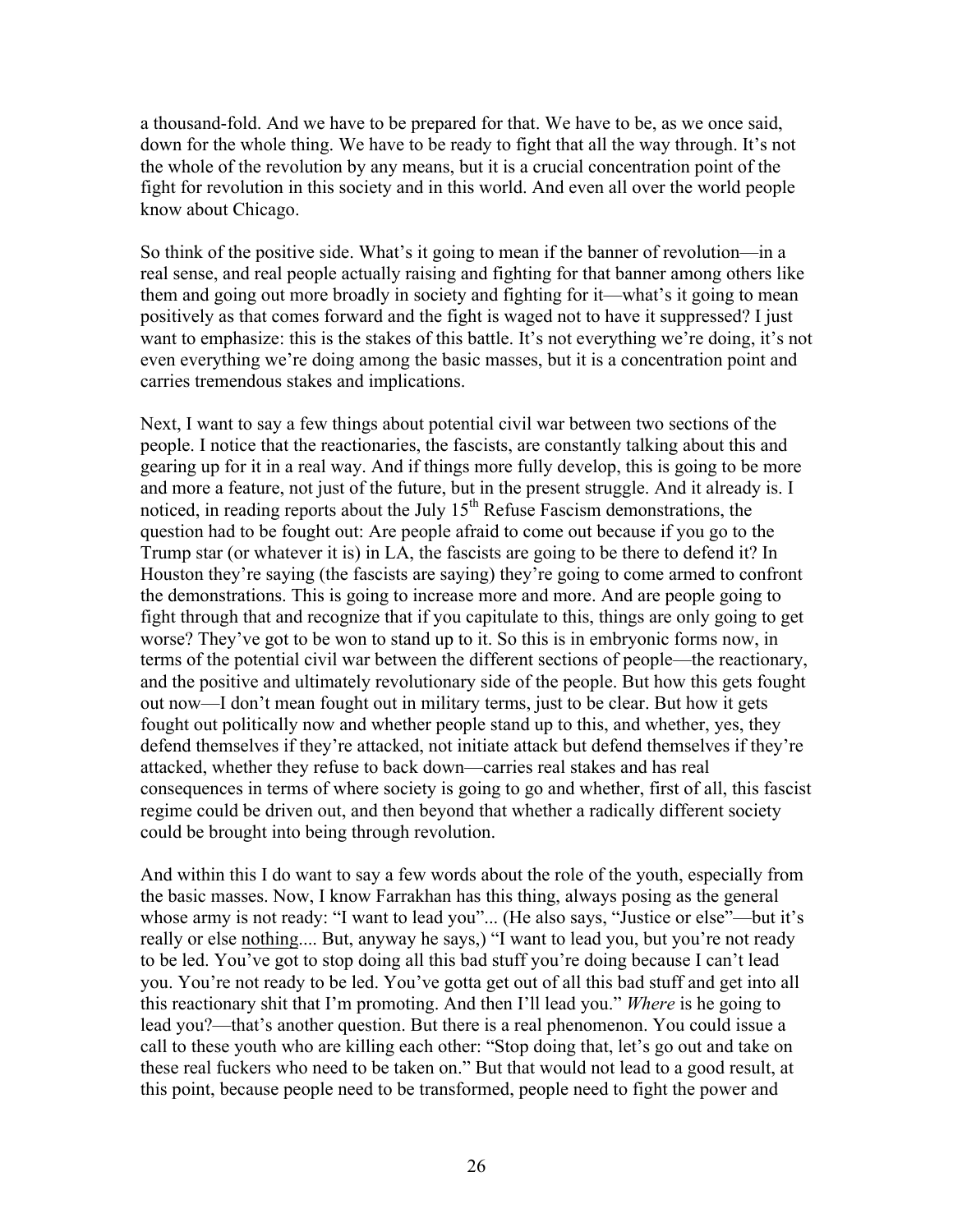transform themselves and transform whole groups of people in increasing waves for revolution. And it's not the Farrakhan thing: "First you have to be perfect, according to my perverted vision of what's perfect, and then maybe I'll lead you somewhere where you don't need to and shouldn't go. But you're not ready yet." It's not that, but there does have to be transformation of people.

They have to take up the Points of Attention for the Revolution, including the ones that really sharply concentrate things among the masses—like the second one, around women, if I remember correctly. And the sixth one. How do we break out of this revenge? I saw an interesting…I was reading an article about Mosul in *The New York Times Magazine*  and this question of revenge came up with one of the…you know, it's perverse… it's one of the Iraqi military officers who's waged this battle of devastation and destruction on Mosul. But the question of revenge came up, because everybody's had people killed by all the sides of this religious sectarian conflict. And one of these guys said: "We have to put aside the revenge, otherwise everybody will be dead." And there is a certain point to that, not in the way he's making it, but in terms of the masses, in particular the youth. We have to break out of that—not just so everybody won't be dead, but so we can get to a whole different place in this country and in the world. And on the basis of *that*, then these youth can come to the forefront. On the basis of fighting the power, and transforming the people, for revolution, they can come forward and be a force who can be in the forefront of beating back these fascists. I don't mean attacking them. Again, the sixth point is we don't initiate violence. In the present stage of things, we do not initiate violence and we're against all violence among the people and against the people. But that doesn't mean people don't have a right to defend themselves if they are not the ones who initiate the violence, if violence is… if illegitimate violence is directed against them, they have a right to defend themselves. And they have a right to be even… besides the question of physical defense when attacked, there's a question of being a bold revolutionary force that gives backbone to people, which is fundamentally even more important. So that's something else to think about in terms of how we struggle with people and what lofty sights we raise their vision to.

And I want to say a few words, before moving on to the final point in this section, about the *Constitution for the New Socialist Republic*. We often say it's the systematic application of the new communism, a sweeping vision and concrete guideline for a radically different and truly liberating society and world. And this is true. But this has to really be understood as how and why that's so, and has to be taken up as such.

In this context, I want to read the following from *THE NEW COMMUNISM*, speaking about this *Constitution*: "One of the things that should really be understood about this *Constitution for the New Socialist Republic*, in most fundamental terms, is that this *Constitution* is dealing with a very profound and very difficult contradiction: the contradiction that, on the one hand, humanity really does need revolution and communism; but, on the other hand, not all of humanity wants that all of the time, including in socialist society." And here's a very important sentence: "So this *Constitution* is set up to provide the basic methods and means to deal with that contradiction….You need to get to communism, but you're not going to get to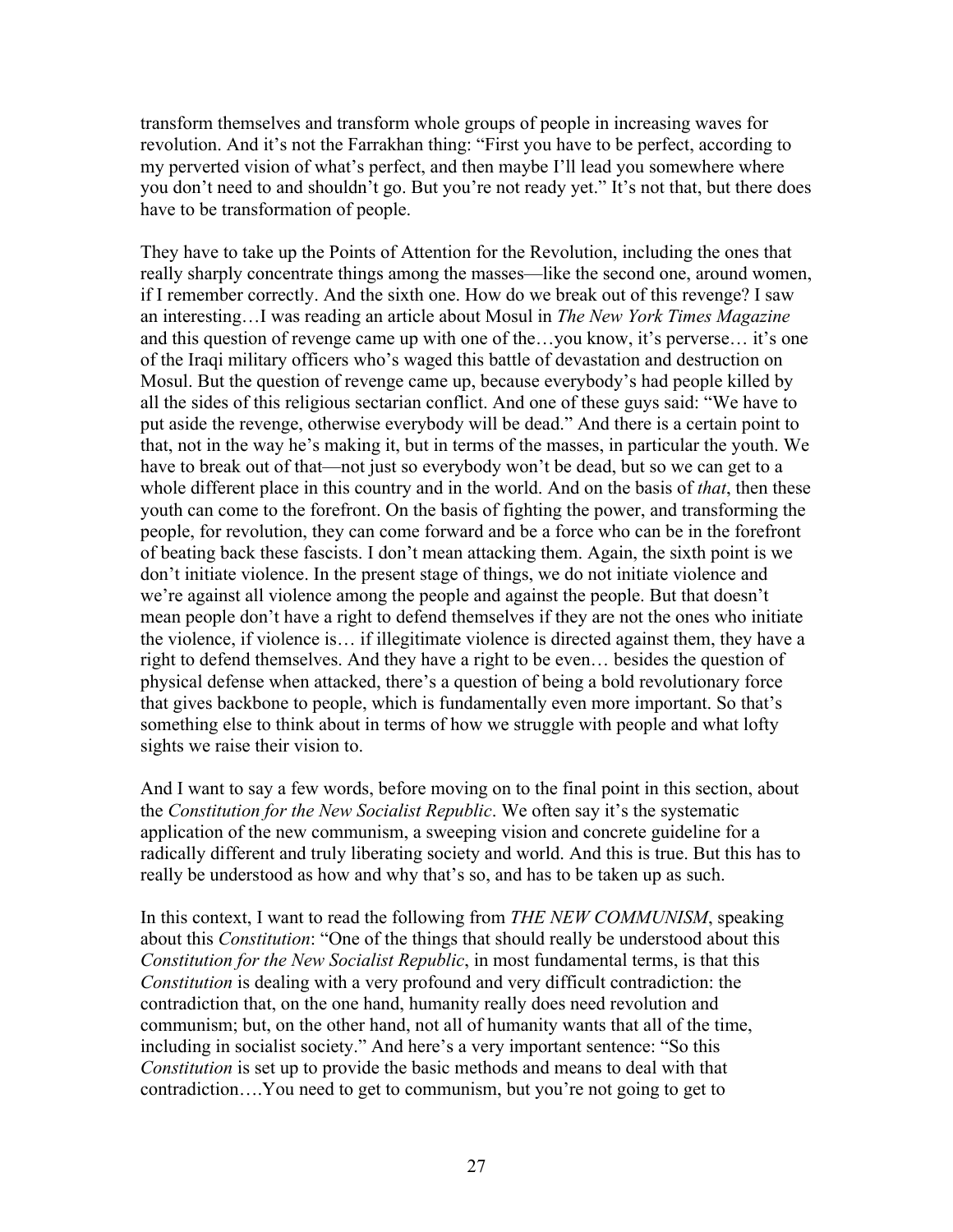communism by putting guns in the backs of the people and force-marching them to communism. You have to continually win them to that, fighting through all the contradictions that get posed, including the ones that the enemies put in your way, or accentuate, in order to turn the people against you."

I want to underscore this sentence: "This *Constitution* is set up to provide the basic methods and means to deal with that contradiction." And really grasping what is being said in a very concentrated way there is really crucial to understanding the full dimensions of what this *Constitution* is actually doing and what it is—what's both the heart of it and the many different particular dimensions of it, and how they all fit together and are all serving that purpose, of dealing with that very basic contradiction in all of its complexity.

And just a word on how this *Constitution* actually got developed. At a certain point, I did go back and read everything from the Magna Carta to Plato's *Republic* and the U.S. Constitution, to the French Declaration of the Rights of Man and other similar documents, and then some constitutions from the Soviet Union when it was socialist and China when it was socialist. And that was important—that's what I did right before sitting down to actually wage the struggle to work through the contradictions in theory and embody them in this *Constitution*. But even more fundamental than that, what I did was repeatedly go back, over the course of a number of years actually, to what I could identify as some of the main contradictions that such a constitution needed to deal with, including this one that I just pinpointed, reading from *THE NEW COMMUNISM*. And, in particular, how does *solid core and elasticity on the basis of the solid core*—how should it be applied in a constitution of this kind? How does it apply to the state? How does it apply to civil society and the relations among people, as well as their relations with the state? How do you actually institutionalize the leadership that's necessary and the understanding concentrated in such a leadership that is necessary in order for society to go where it needs to go, and at the same time institutionalize the provision of the means for many different people of diverse viewpoints and inclinations to be part of this process, while the process continues to go where it needs to go? These were the contradictions I was wrestling with repeatedly.

I even had little diagrams, which then got translated into concrete provisions in the *Constitution*—like, okay, here's the Party, a diagram for the Party to …what are the institutions the Party really needed to lead? The legal apparatus, the courts, the executive, the institutions of defense and security. But how do you do that in a way that isn't just what we're accused of doing? For example, Ajith in his polemic says: "Well, this stuff about the Party being… has to be faithful to the Constitution or has to adhere to the Constitution—that doesn't mean anything, because the Party can suspend the Constitution." Well, no, it doesn't actually say that. The Party itself cannot in this *Constitution* take that step. As referred to under the rights of the people, Point H there, where it says under emergency situations, where literally the existence of the Republic is at stake, certain rights could be suspended, there are a lot of provisions for how that has to be done in a certain way and how it has to be overseen, so it isn't just arbitrary. But it isn't the Party that does that. There are institutionalized mechanisms for how that is done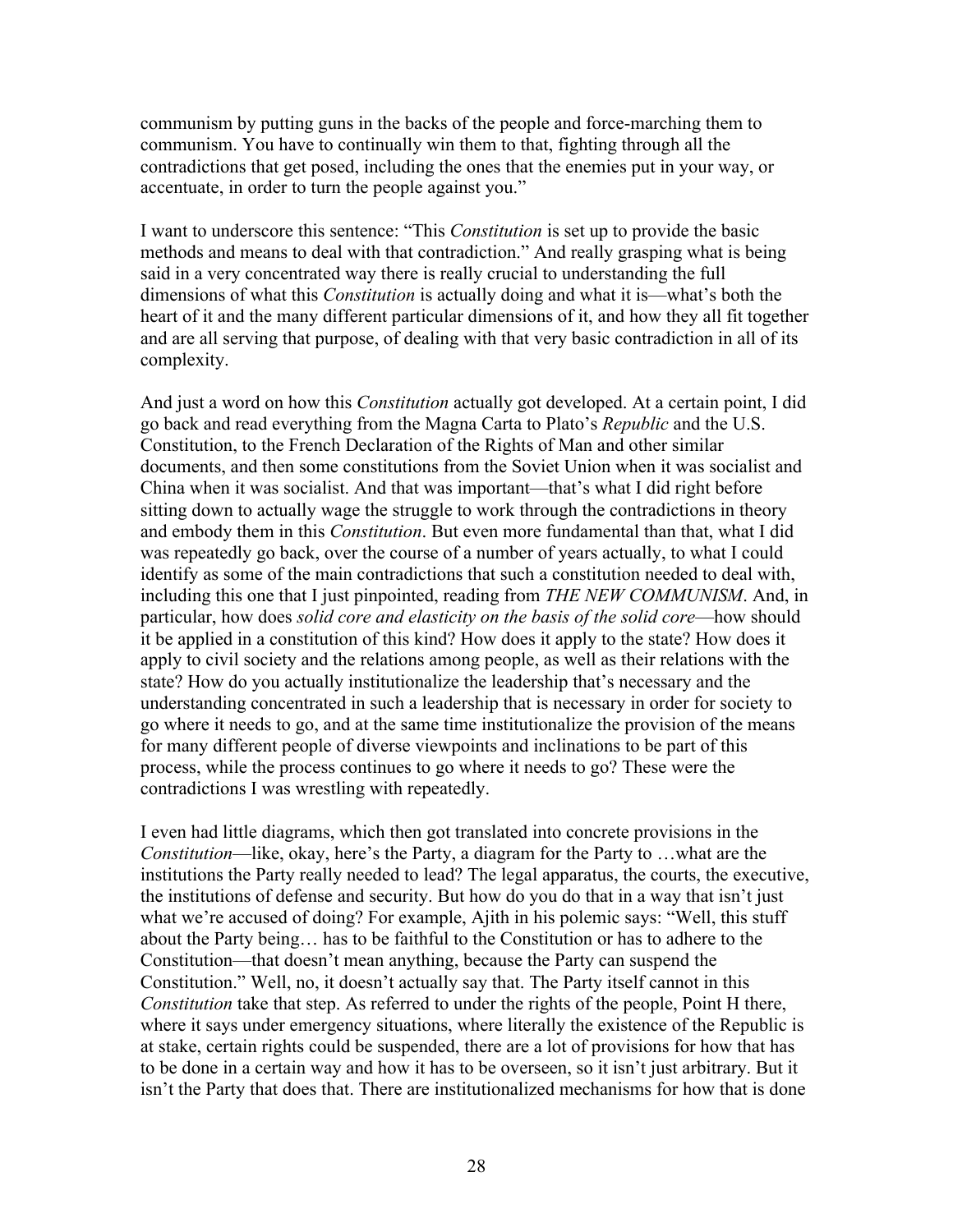that is not just the Party acting unilaterally and acting willfully and arbitrarily on the basis that it doesn't like something that's happened. So a lot of struggle went on with how do you actually handle the solid core and elasticity on the basis of the solid core—how do you actually institutionalize it so there's a very strong basis for things to be led where they need to be go and, on the other hand, for there to be this whole process of a lot of ferment, a lot of diverse thinking, a lot of diversity in culture, even down to the level of how these things will be supported that are oppositional to the direction things need to go in.

And if you go through this *Constitution* you can see the tension there that's being worked with—the objective tension of how do you handle that contradiction. That's what's so important about this *Constitution*—that it's dealing with that contradiction that I spoke to, reading from *THE NEW COMMUNISM*, but it's dealing with it in all the manifold ways and many different ways this is going to arise, anticipating as much as possible because, of course, everything can't be anticipated—but anticipating as much as possible, and to a very great degree, all these kinds of contradictions, specific contradictions that really get back to the question of solid core and elasticity on the basis of the solid core. How does society go where it needs to go, but then this is not a process of force-marching it there, and there's a lot of diversity and a lot of wrangling and even a lot of opposition along the way, but it all can go where it needs to go if things are done correctly. It's not a matter of institutionalizing in the sense that it becomes automatic, but the institutional means are provided for how to struggle through those contradictions. And this really has to be understood. I'm going a little bit into how I approached this because I think it shines further light on what is actually embodied in this *Constitution* and how important it is, what it's actually dealing with, and the whole radically different way than this has been dealt with before. Not that it's rejecting all the past experience (of socialist society) or saying that was principally negative, but it is a radical leap, and it is in some ways breaking with some things, as we've said. So I just want to emphasize that point, and it's really important to wield this *Constitution* with that kind of understanding and to fight through all the petty objections and whatever to actually get people to engage: This is the kind of society we're going for, this is what we intend to do. And it isn't us imposing our unilateral will on everybody, but it does have a direction to it, because that's a direction things need to go, and at the same time it is envisioning and embodying and institutionalizing a living process full of contradiction and full of diversity and opposition and struggle as a necessary part of that process.

Now, before moving on to the final section here, I want to talk about what is posed by the Trump/Pence fascist regime—how to oppose this, and how this relates to the fundamental strategic goal of revolution.

First of all, identifying the Trump/Pence regime is important. I'll come back to that a little bit more and how that comes up in the actual work and struggle in Refuse Fascism and what it's aiming for. One thing I think we should understand, an important part of this whole picture and we can understand it partly in terms of historical analogy, is what we could call—since Trump is the "master of the deal" according to him—Trump's deal with the Christian Fascists. You see, I think it's pretty important for us to understand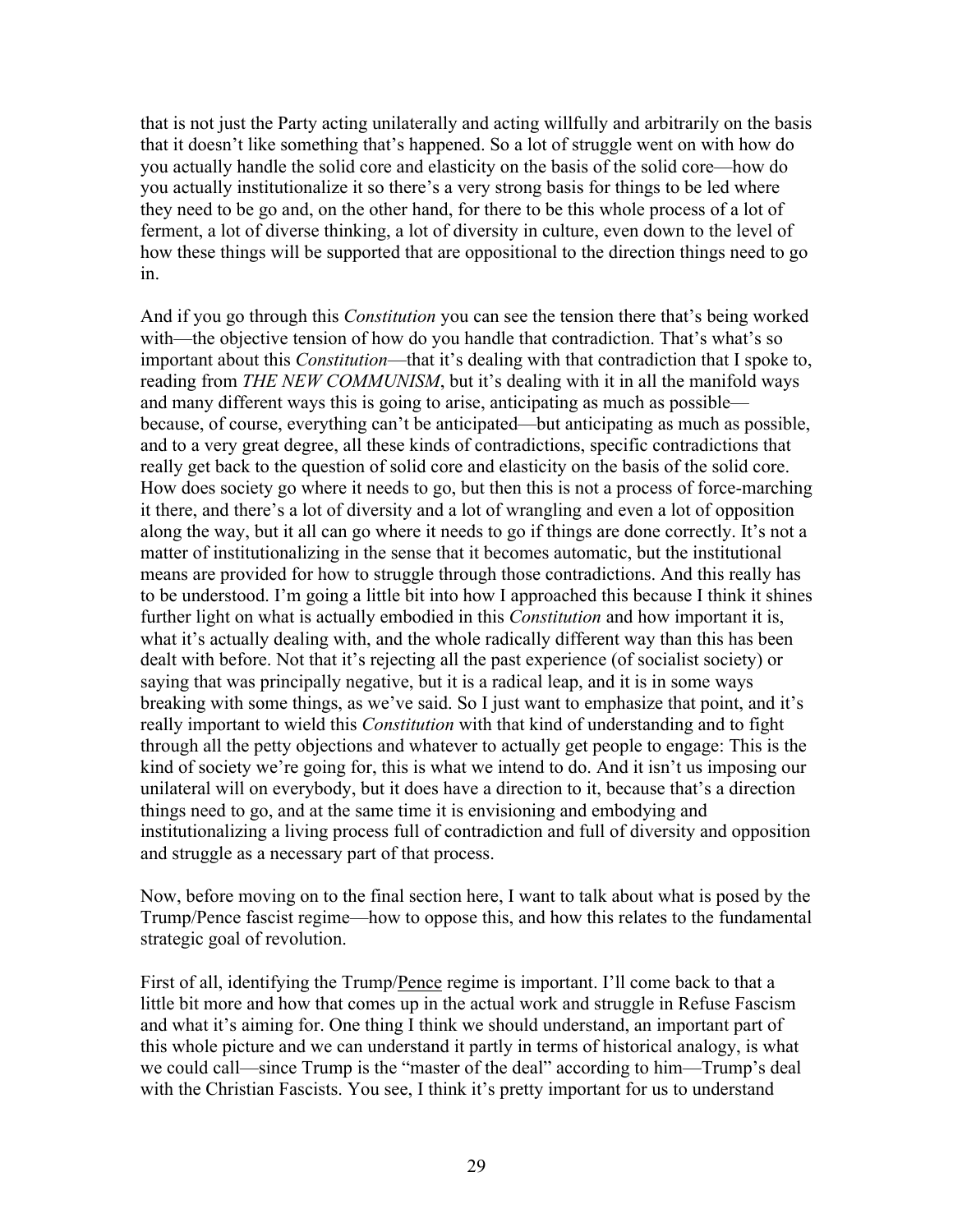what happened here with Trump and particularly this dimension of it. If you look back over Trump, he used to be pro-choice, a lot of his views were not in line with those of the Republican Party and in particular the Christian Fascists. The racism, the crude misogyny—yes. But a lot of it was out of line with their position. And, at a certain point, there was a recognition from the two sides of some important things from their points of view. Trump, I think it's fair to say, could not have won the election if the Christian Fascists had not only—not only if they had opposed him, but if they'd been unenthusiastic about him. And you would think: well, why him? Ted Cruz is much more in line with these Christian Fascists, and he's much more of a Christian Fascist lunatic himself. He's right in the heart of that stuff. Why not Ted Cruz, from their point of view? Because at a certain point—and this is spoken to in *The Coming Civil War* articles—you can't keep dangling as bait before these fascist forces, and in particular the Christian Fascists, about you're going to do this and that, like get rid of abortion and suppress the gays and all this kind of stuff. You can't keep dangling that and never deliver on it, and at a certain point if you do, they're going to break away from that. And in a sense that's what has happened. Trump ran within the Republican primaries, but he was not really of the Republican Party. And what Trump represented to these forces—which is why, even when the Hollywood Access tape pussy-grabbing thing came out, they didn't turn against him (you know, Jerry Falwell, Jr. and all these others)—because they recognized: "Here is somebody who is going outside of the whole rules and the way this is done in the 'swamp of Washington,' who will actually carry through on this stuff. So even though Ted Cruz is more like what we're about, he's too much been a part of those dynamics. Trump is outside of that. Trump will actually carry through on these things." And Trump, for his part, recognized that if he didn't get this force behind him, he was not going to be able to do it.

The historical analogy this calls to mind is the deal Hitler made with the military in 1934. Hitler came to power, but for a long time the military was not really under his command. It still was under the more traditional command. And at a certain point Trump (I mean Hitler) struck a deal in 1934 with the military. The military would come under his command, and in return he would smash the Storm Troopers, the SA, the brown shirts which he did. And there's a certain analogy here to Trump and the Christian Fascists, that Trump took up their program. Look who he nominated to the Supreme Court, a Christian Fascist lunatic, Gorsuch. And look who he's nominating…. he's doing what he said he would do, as far as the main programmatic things. He's delivering what these other people wouldn't carry through and deliver for them because they were still "playing the game" of bourgeois politics as it's been carried out. So this is an important thing to understand.

Pence is obviously a critical linchpin in this, in this alliance, this uniting of what's represented by Trump—his own personal ambitions and everything bound up with that and the Christian Fascists, and programmatically what he (Trump) has taken up in order to get where he's going and in order to keep going with it. And this is why the regular bourgeois institutions, especially those more in the center of things, like CNN, the Democratic Party and so on, they keep bringing in historical analogies which don't pan out or don't pan out completely. You know, they keep saying: "He can't do that, that's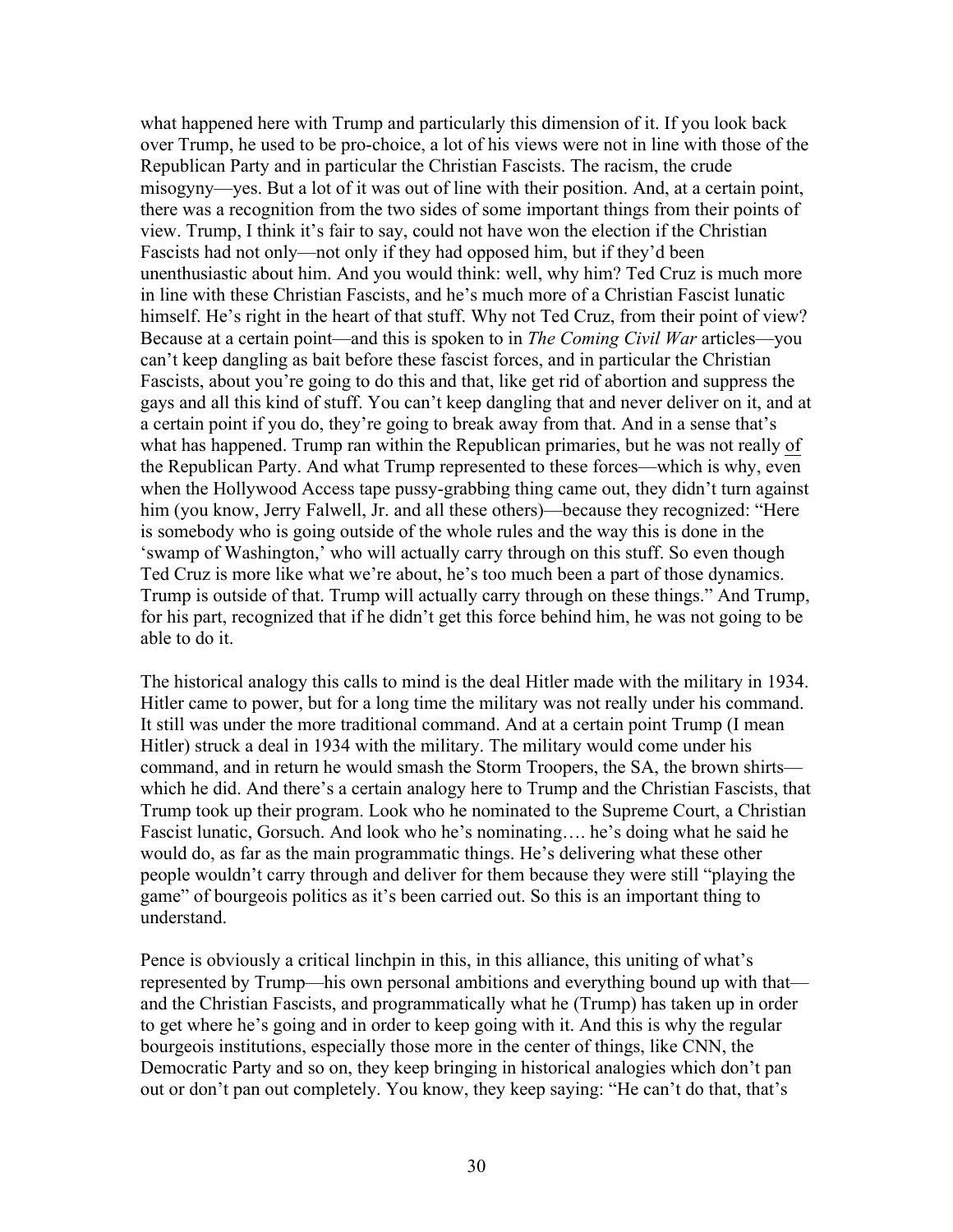not the way things are done." But then he does it, because he's not playing by those rules. He's not working within the norms as they've been. He is going directly up against them, precisely as an important part of what he's doing. I mean who ever heard of somebody tweeting all this stuff—not just the asinine stuff but the actual really fascist stuff, including attacks on other people within the ruling structures. You know, Comey's a nut job, Adam Schiff is a sleazy Democratic politician. I mean, who heard of anybody doing that—that's outside the norms. This is an important part of what Trump is doing. And Pence is a real linchpin of this, cementing the Christian Fascists—or hinging them together, if you want to continue the analogy: Trump and what he represents and particularly the Christian Fascists. And it's worth pointing out what was quoted from Andrew Sullivan way back in the Clinton supplement, *The Truth About Right-Wing Conspiracy…And Why Clinton the Democrats Are No Answer*, where it says: nowadays some are saying the religious fundamentalist element of this right-wing thing is not the going thing, it's the fiscal conservatives who want to cut social programs, cut benefits to people, slash taxes for the rich, and so on—those are the ones who have the initiative. And it was pointed out: Well, that may be a very temporary thing, but in an overall sense these Christian Fascists are the ones more setting the terms within this whole fascist thing. And Sullivan pointed out: Even people who are fiscal conservatives—this is writing way back almost 20 years ago, but it's even more true now—even the ones who are fiscal conservatives have to wrap up their program in this language of this Christian fundamentalism. So this is an important point to understand. And I'll come back to the whole question of: Well, if we get rid of Trump, then we'll get Pence, and that might be even worse.

I think it's important to identify what we can call the triad of fascism, that is, the unapologetic aggressive assertion of white supremacy, male supremacy and American supremacy (or racism, misogyny and bellicose xenophobic jingoism, if you want to use other terminology), reinforced with defiantly—not apologetically, defiantly—ignorant and belligerent opposition to science and rational thought, combined with equally ignorant and belligerent assertion of the "superiority of western civilization," as evidenced in Trump's recent speech in Poland. And once again, referring back to what I read from Jackson Lears' *The Rebirth of a Nation*, speaking about things at the turn of the previous century, more than a 100 years ago, you can see sharply manifested the intertwining and mutual reinforcement of all of this.

Along with this, we have the fascist thuggery—both physical thuggery and intellectual thuggery: mindless storm troopers, coupled with perverted pretensions of victimhood and irrational rationalizations for atrocities. Think about it: You have these stormtrooopers you know, the Oath Keepers, the Ku Klux Klan, and all the rest of these people, the Proud Boys, or whatever they're called—out there in the streets carrying guns, and so on. And you have the NRA videos basically calling for people to engage in civil war against anything positive in society. But you also have the Ann Coulters and others out there with their intellectual thuggery, presenting at one and the same time the Christian Fascists and other fascists as victims. Somehow these people—whose representatives are in power, with a fascist regime implementing its program—somehow they're the victims, they're the Christians in the coliseum with the lions being turned loose on them. Why? Well,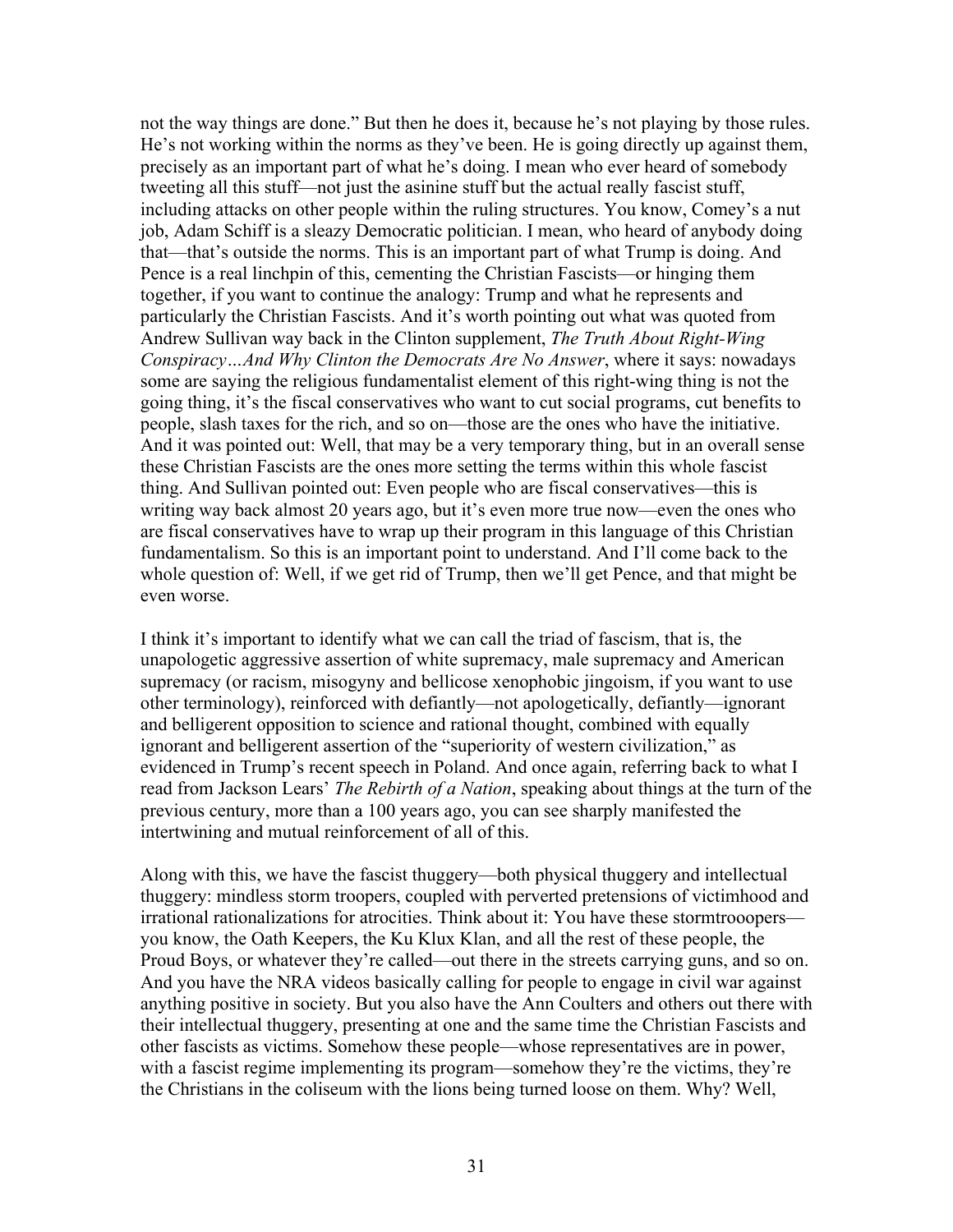there is this book by this guy—his name is, it's not Jimmy Kimmel, it's another Kimmel (Michael Kimmel)—called *Angry White Men.* And he made a statement which I think speaks to a lot of this sort of mobilized resentment, this frustrated entitlement. He said: If you've been in a situation—speaking about men who feel aggrieved these days because "the bitches are getting everything their way"—if you're used to having everything 100% in your favor, and then it's cut down to 75%, I guess it feels like you're being persecuted. And that's essentially what's happening here. There have been certain concessions to the struggle against things like white supremacy, and patriarchy in different forms, and so on and so forth. So this feels to these people like their birthright of superiority—even if they're not wealthy and powerful, all of them, some of them are—their birthright is being undercut and diminished and destroyed by these minor concessions. I think this is very important to understand. Then there's the irrational rationalizations for atrocity. I mean just look at Ann Coulter—pure irrationality but in the service of all kinds of horrendous things—advocacy of horrendous acts: Go in (to Muslim countries), and kill all their leaders, convert them all to Christianity—on and on and on—you can cite these things endlessly.

So I think it is very important to understand this phenomenon. But I also want to stress, again, the importance of not being cowed by it, but boldly countering these fascist thugs in every sphere—including the intellectual sphere and including the physical storm troopers—but, at the same time, doing so as part of a broader movement to drive out this fascist regime, and from our standpoint, in terms of what's fundamentally needed, part of advancing the 3 Prepares: Prepare the Ground, Prepare the People, Prepare the Vanguard—Get Ready for the Time When Millions Can Be Led to Fight All-out for Revolution With a Real Chance of Winning.

It's very important, in connection with all this and overall, to correctly handle the contradiction between the essence of the bourgeois capitalist state, the dictatorial essence of that, and the appearance of democracy—which, on the other hand, the fascists are moving to resolve in their own way by getting rid of the appearance and moving to grotesque outright dictatorship. And in all this, once again, we can see the long shadow of slavery and the continuing oppression of Black people playing a pivotal role, including in fascist rule today. Among this is its expression through the normal electoral set-up. This includes the whole voter suppression thing, which has taken another leap with this commission supposedly investigating voter fraud, which is really a commission for further voter suppression. And you can see it in the skewing of the electoral process to favor the conservative—that is, the reactionary and fascist-inclined—areas and forces. I saw on one of these programs—I think it was on MSNBC—somebody was saying that there is an analysis that by the year 2030 (or something like that, within a couple of decades anyway) 30% of the population will be represented by 70% of the Senate, and 70% of the population will be represented by 30%. This is an important phenomenon, because is it necessary for them to do away with all the electoral processes? It may not be necessary, because things are skewed toward these rural areas, and small states which tend to be highly rural as well (in many cases, not in all cases). Then you don't necessarily have to do away with the whole electoral process. And that's an additional reason—not the most essential reason, but an additional reason—why this whole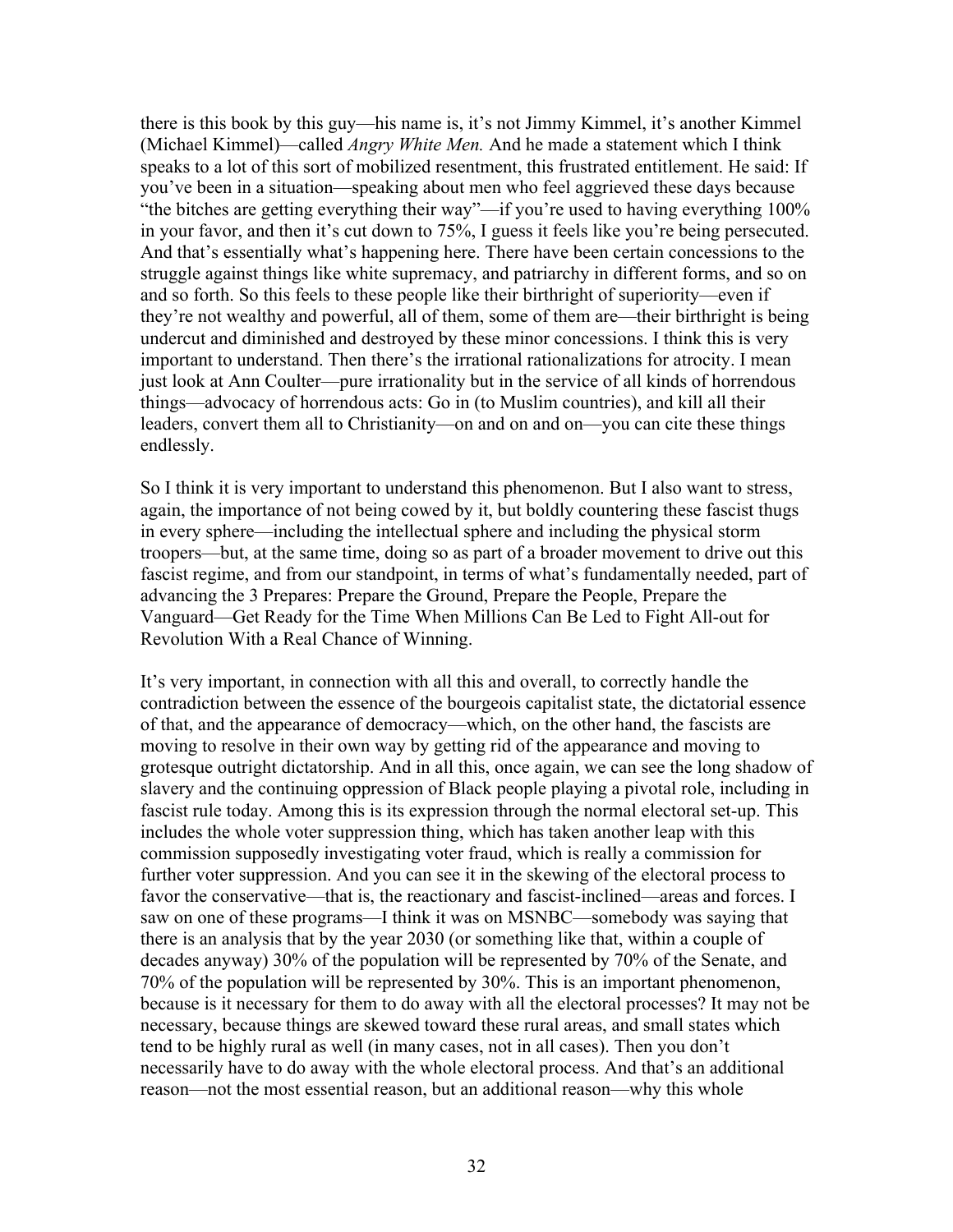Democratic Party strategy of "We're going to flip all these elections in 2018 and win the White House back in 2020," is out of line with what's actually happening. I'm not saying they couldn't possibly win an election, if there is an election in those years, but there's something going on here. Which, once again, if you think about what led to the electoral college in the first place, and the way the representation in the Senate is set up, and on top of that the way the Congressional districts have been gerrymandered so that sometimes you have like one district… you have a lot of Black people in an area, they're overwhelmingly in one district, and then all the other districts are the white people in the area... all this kind of thing is part of what they've been building up for decades now, which is taking another leap.

And we have to understand, and struggle for people to understand, the straight-up Nazi mentality of this fascism and its consciously genocidal—not only implications but intentions. I go back to that comment, once again, by that "sleazy Congressman," Adam Schiff. I remember seeing him talking about the original Obamacare (the Affordable Care Act, or whatever they call it) when it was passed. One of his constituents came up to him and asked him how he voted on it, and he said he voted for it, for Obamacare. And his constituent is obviously displeased and asks him: "Why'd you vote for it?" He gave a number of reasons, and then he said: "Well, and besides, one of the main reasons is that people who otherwise couldn't afford health care can now get it." Then this guy said: "And you think that's a good thing?" Adam Schiff said: "Yes, I do. Don't you?" And the guy said: "No! If they can't afford it, they shouldn't have it." Now, think about the implications of this kind on mentality that's been built up and primed among sections of the people into a fascist force. This depraved world view that certain types of people including obviously Black people, other oppressed peoples, but also old people, sick people, women and so on, especially ones who want to have birth control and abortion that these are people who are seen by these fascist forces as a drain and a stain on society and civilization, and who, therefore, deserve to die (or, what is the same thing, do not deserve to live or to be assisted to live).

There's a great deal concentrated in and great importance to this statement which appears regularly on revcom.us:

The Democrats, along with the *New York Times* and the *Washington Post*, etc., are seeking to resolve the crisis with the Trump presidency *on the terms of this system*, and *in the interests of the ruling class of this system*, which they represent. *We*, the masses of people, must go all out, and mobilize ourselves in the millions, to resolve this **in** *our* **interests, in the interests** *of humanity***, which are fundamentally**  *different from* **and** *opposed to* **those of the ruling class**.

This is extremely important, and it was very heartening to read about what happened in L.A. when the Trump fascist people came out and were yelling: "U.S.A., U.S.A.," and the people who were there with Refuse Fascism were led to chant: "Humanity first! Humanity first!"—which drowned out, and actually in the short run silenced, these fascists.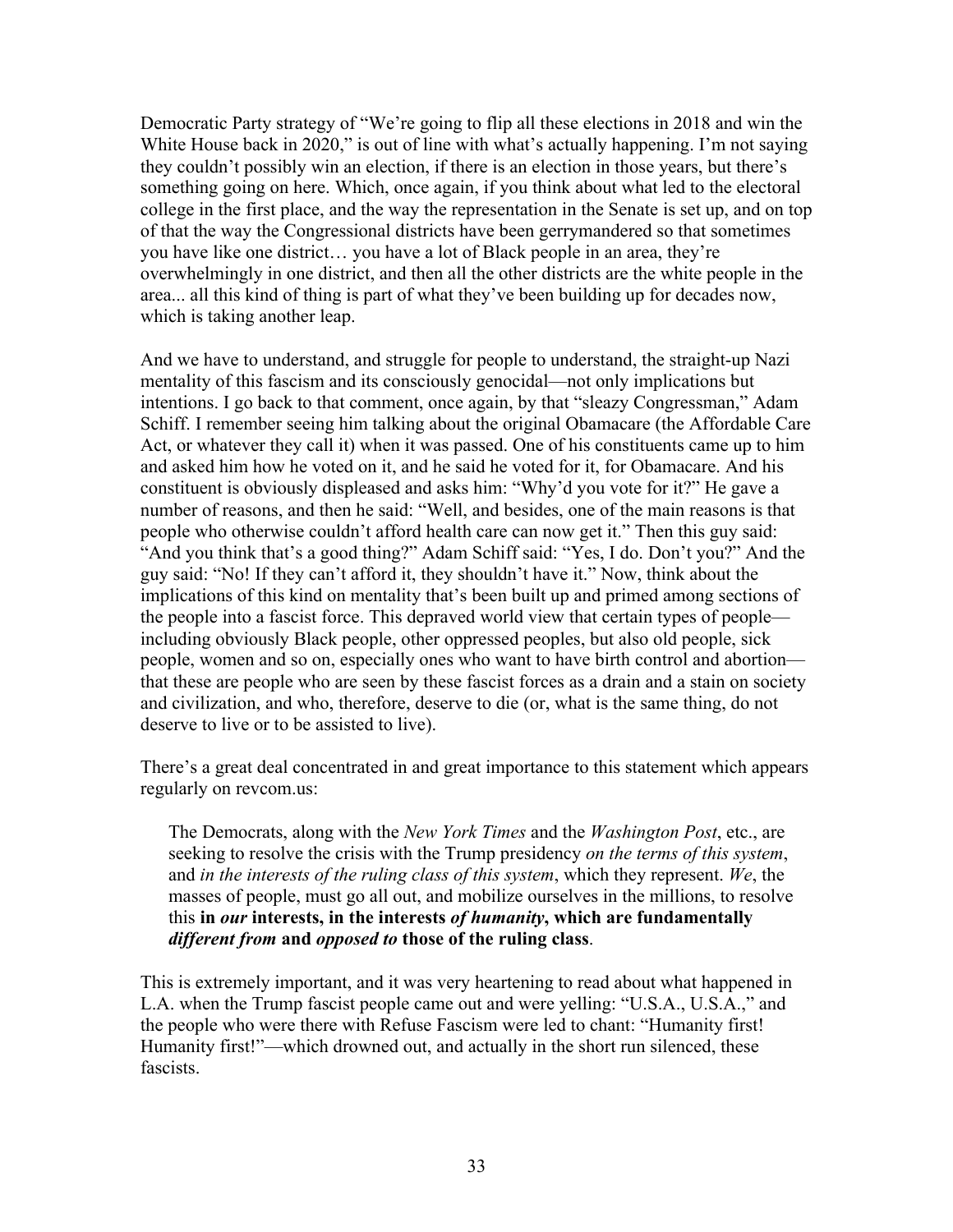Now, it is also important to go on with the second part of this statement which says:

This, of course, does not mean that the struggle among the powers that be is irrelevant or unimportant; rather, the way to understand and approach this (and this is a point that must also be repeatedly driven home to people, including through necessary struggle, waged well) is in terms of *how it relates to, and what openings it can provide for, "the struggle from below"—for the mobilization of masses of people around the demand that the whole regime must go, because of its fascist nature and actions and what the stakes are for humanity*.

The Democrats, and the section of the ruling class generally aligned with them, do not and cannot provide any answer to this fascism that is in the interests of the people, of humanity, because they are part of the same system which has created the conditions that gave rise to and fostered this fascism, and they share with the fascist section of the ruling class fundamental interests and assumptions, not least grotesque American chauvinism. This repeatedly comes out from all these institutions of the media and the Democratic Party. And all you have to do is think back to the 2016 Democratic Party Convention that nominated that hawk Hillary Clinton and think how this got concentrated, when not only was there militarism and "U.S.A., U.S.A." emanating from the stage, but then this got concentrated when some of the people from Oregon, I believe it was, at a certain point, in opposition to all this jingoism and chauvinism, began to chant, "No War, No War, No War," and they were drowned out by the mass of the delegates yelling, "U.S.A., U.S.A., U.S.A." So just think about that.

Or think about the question of the fundamental lie of American society—the fundamental lie that "you can make it if you try." Now, think about this: In the middle of the election, a Trump campaign functionary in Ohio was forced to resign—even a Trump campaign functionary was forced to resign—because she said: If you're Black and in America today and you're not making it, it's your own fault, you aren't trying hard enough, you're not working hard enough. I'm paraphrasing, but that's the essence of what she said. She had to resign from the Trump campaign because of that. That's because she put it in baldly negative terms, openly blaming the people. But I would like somebody to explain to me: What is the difference in logic between that and Barack Obama's statement in his victory speech in the 2012 election when he said: The great thing about America is if you work hard you can succeed. What is the difference in substance, in the essence of what's being said, between that and what this woman in Ohio in the Trump campaign had to resign because she said? It's exactly the same statement, except one is put in very negative terms, and the other is put in very "positive, hopeful" terms by the man of the "audacity of hope." But it's exactly the same message, because what is the logic of: If you work hard in America and do the right things, you can succeed? The logic is: If you're not succeeding, you're not doing the right things and not working hard—which is exactly what the woman from the Trump campaign said and had to resign over. So you can see a number—we could go through others, but I am running out of time, so I won't—but there are many other examples in which they share fundamental assumptions because of the very nature of the system that they represent.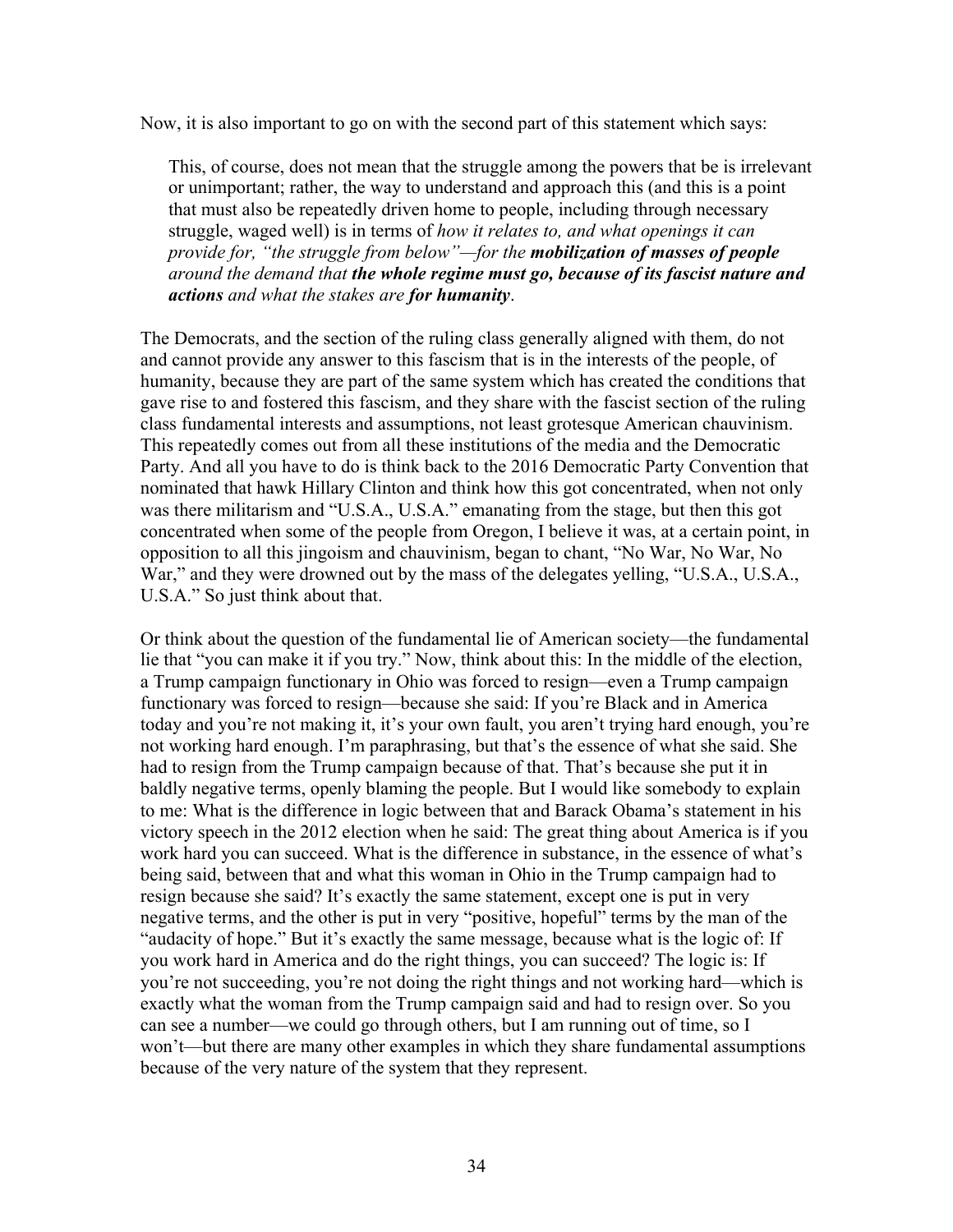So, in sum on this, even as they do have real and in some aspects very acute differences and conflicts with the fascist section of the ruling class, including over the norms of political rule, they are an expression and an instrument of the same capitalist-imperialist system which produces daily horrors for humanity on a massive scale and which has spewed forth this fascism as a response to a situation that has resulted, above all and most fundamentally, from the basic contradictions and dynamics of this very system that all these politicians and political forces represent and serve.

Now, many have raised: If we drive out Trump—here I want speak to this—then we'll just get Pence, and if anything he is even worse. Here it's worth referring back to what was said earlier about the deal between Trump and the Christian Fascists, which Pence symbolizes and whose outlook and program he aggressively spreads and fights for, that of the Christian Fascists. But it's important to understand that it's not a matter of just driving out Trump and getting Pence. That way of seeing things, once again, reflects still too much being confined within, and weighed down by, the normal way of seeing and doing things, which is precisely the trap that people have to break out of in their millions and millions. It is a matter not of getting rid of Trump and getting Pence, but it is a matter of driving out the whole Trump/Pence regime. It is a matter of a massive and sustained political mobilization and resistance from below. It is a matter of changing the whole political landscape, the whole political situation, culture and atmosphere in society. If, and as, this begins to happen on the scale and with the determination that is needed, this, in turn, will have significant repercussions among the ruling political forces, creating or deepening cracks and divisions among them and forcing at least sections of the "liberal" ruling class forces to pretend to recognize the legitimacy of what this mass mobilization is demanding, while at the same time seeking to co-opt it and bring it back within the normal and "acceptable" channels and positions. This, in turn, must be responded to by seizing on the further openings that are created by all this, to draw even greater numbers of people into the massive and sustained mobilization. And this overall dynamic must be continued, amplified and accelerated toward the goal of actually driving out this regime before it can fully consolidate its rule and implement its program. All this will be necessary and crucial in order to drive out this regime, and driving out this whole regime in this way would create more favorable conditions for bringing about even further positive change in the interests of not just people in this country who are sick to death of this regime and refuse to accept a fascist America, but of all humanity.

The last thing on this point: there's the question of what is the relationship between the principal objective now of driving out this fascist regime and the fundamental objective of the revolution we need. Here we have to speak very briefly to Naomi Klein and her book *No is Not Enough*. Now, it's very significant that she had to put out a book with that title, even though she didn't put the exclamation point on the NO. It's very significant she had to speak to this NO. And what is the answer to that? The answer is, first of all: NO is necessary, vitally necessary. Driving out this regime, in other words, is critical at this point. At the same time, no, it is not enough. And the fact is—which we, again, going back to the *Constitution for the New Socialist Republic in North America*, have to be bringing to people in a very bold and vigorous way—that there is a real, viable radical alternative beyond just driving out this regime: the new communism, the revolution it is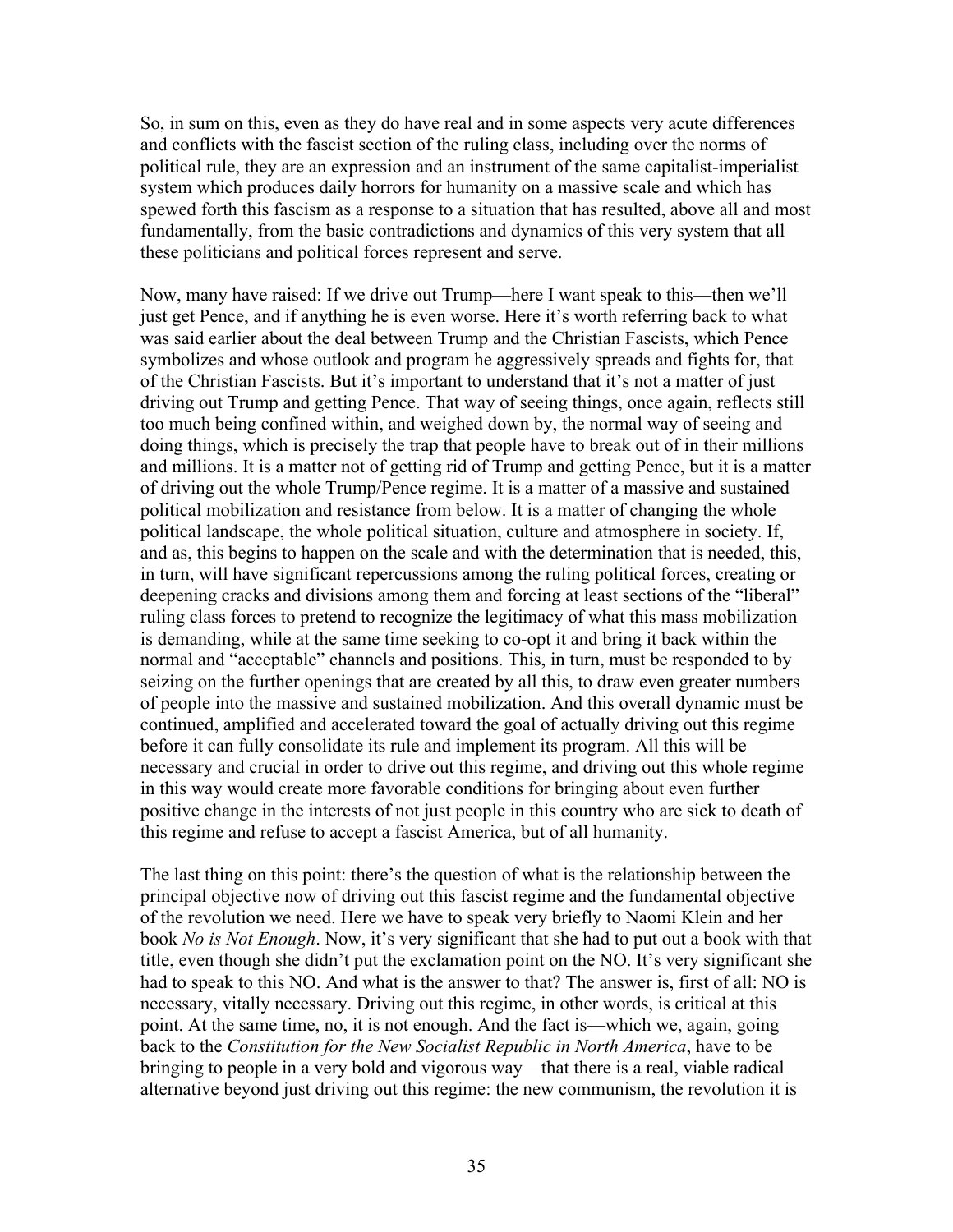the foundation for, and the *Constitution for the New Socialist Republic* it has brought forth.

In conclusion on this point, we can go back to the conclusion of the Weimar Republic article and what it says there: that the attack by fascist forces on the Weimar Republic, especially when these fascist forces are in power, is something that has to be opposed; but what needs to be brought forward, fundamentally and ultimately, is not the Weimar Republic, or an even more grotesque and murderous form of what is represented by the Weimar Republic—that is, the bourgeois-democratic form of bourgeois dictatorship and the capitalist-imperialist system it enforces—but the radical alternative represented by revolution, represented and embodied in the new society, the new society represented and embodied in the *Constitution for the New Socialist Republic,* and the ultimate goal of a communist world. That is what fundamentally and ultimately needs to replace the Weimar Republic—and, at this point, the road to that lies through driving out this regime and then carrying forward the struggle toward that goal of revolution and a radically new society.

Part 4: Once More on the Crucial Role of Leadership

Here, I refer people, in addition to what I'm going to say now, to the fourth part of *THE NEW COMMUNISM*.

As a matter of fundamental orientation and approach, what is needed are emancipators of humanity, "on fire for revolution" and wanting revolution badly enough to approach it scientifically; propagating, and fighting, consistently, boldly to win people to this revolution; not tailing but *leading people*, including through comradely but compelling struggle, to carry forward "Fight the power, and Transform the People, for Revolution," and advance the "3 Prepares."

In this context, I want to talk about something that is spoken to in one of the sections of Part 4 of *THE NEW COMMUNISM*—what's referred to as another kind of pyramid. I want to speak to this both because it's important and also because I have the sense that, at least in some ways, there's been a misrepresentation (or a misunderstanding and misrepresentation) of what's being said there. The point isn't just that when you are engaging in political work and discussion and struggle with various class forces you have to never forget what it is you are standing on and what it is you represent in the fullest sense—not in a tailist sense—that you represent the fundamental interests of the exploited and oppressed of the world and the need for communism to put an end to that oppression and exploitation. That point is very important, that in working among all different sections of the people, as we must, we must never forget that most fundamental thing and have it constantly in mind. But if this point about another kind of pyramid is reduced to that, it's going to be distorted and vitiated. Its real meaning is going to be lost—the essence of what's being said here and the contradictions that it's dealing with. The point here is not just that you have to not forget what fundamentally you're representing and keep this consistently mind in going among all sections of the people; the point is that you need to go among all sections of the people, you need to engage in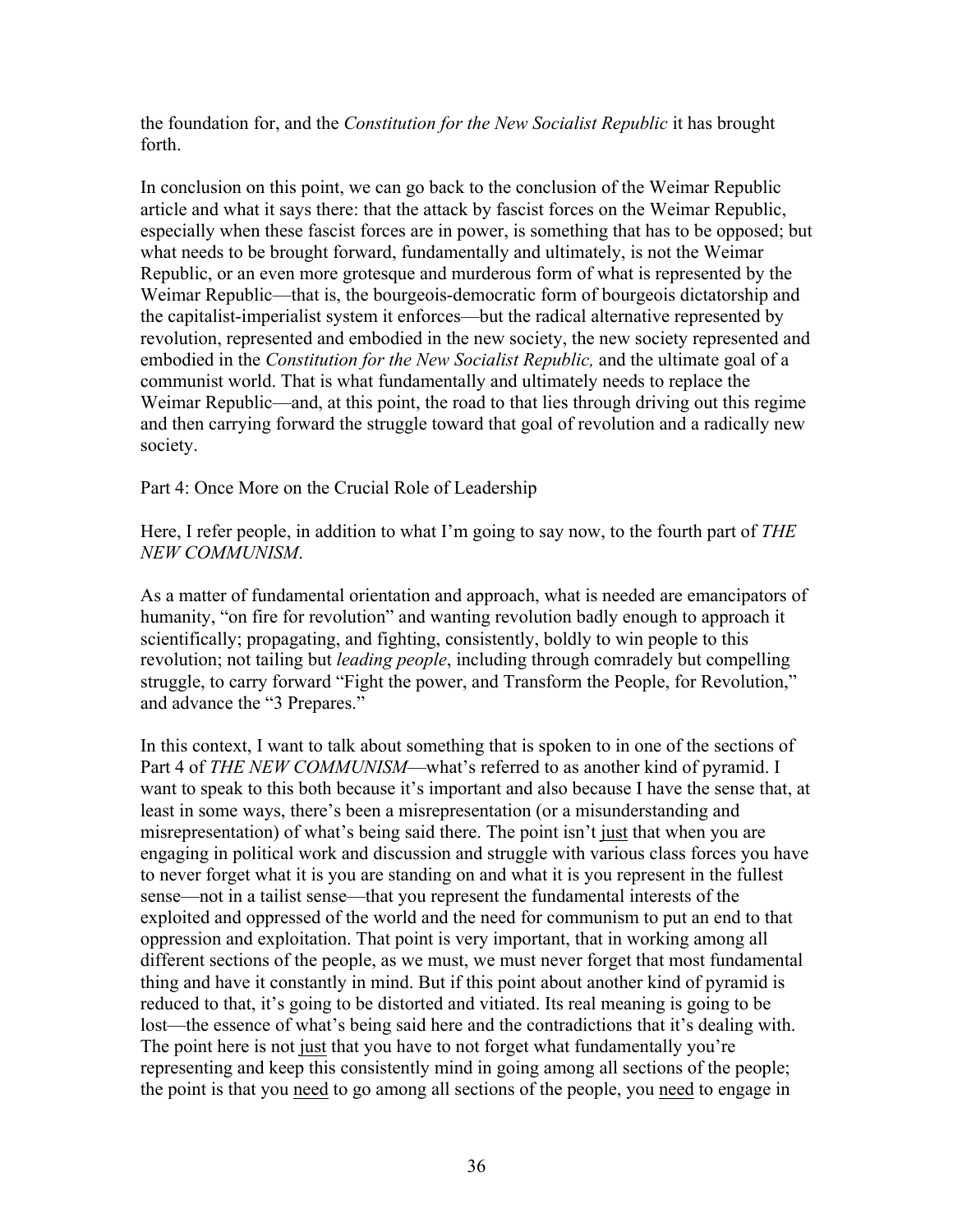discussion and struggle with people of all different strata, and you need to engage in the realm of ideology and philosophy, if you will, theory—you need to do all that, and because you need to do that, then you need to not ever forget what it is that you represent, and you need to consistently fight to do that with the scientific outlook and method of communism as it's been further developed through the new synthesis of communism. That's the point of "another pyramid," and if that first part is lost sight of it becomes narrowed down, and becomes in effect economism, and feeds economism and tailing the oppressed among the masses. It becomes a form of reification, of turning yourself into just a representative of those masses in a narrow, and even in a tailist, sense. So I want to stress that point. It's really important that this point, which is a very important point, be understood correctly, in its full dimensions and in the full amplitude of the contradictions that it's dealing with, in particular that contradiction between the need to go among all sections of the people and to engage in the struggle in the realm of ideology and theory and work in the realm of theory and discussion and struggle with people representing different world outlooks and ultimately different social forces and class interests—and in that context and because of the need to do that, never losing sight of what fundamentally it is you're representing and what outlook and methodology you must bring to bear consistently in doing so.

What we need—once again, a point that's stressed in the Interview with Ardea Skybreak, *SCIENCE AND REVOLUTION*, as well as in *THE NEW COMMUNISM*—we need strategic commanders of the revolution, people consistently approaching everything from the strategic standpoint of how to work and fight through the contradictions to actually make revolution, continually grappling with the problems of the revolution, with the goal of advancing toward the emancipation of all humanity with the achievement of communism on a world scale as the consistent guiding orientation. And this means being—among other things, other important things—it means being alert to, and constantly seeking to draw lessons from, major events in society and the world, as well as grappling with and deepening the grasp and application of theory and, in particular, method, all in relation to the strategic objective of revolution and the ultimate goal of communism on a world scale.

Here, let's talk a little bit about this question of weighing major social and world events— not approaching them in some abstract sense, but weighing them specifically in relation to the goal of revolution, and even more specifically, what is concentrated in "How We Can Win." For example, a strategic commander of the revolution, when seeing the exposure and the living reality of the horror in Mosul, would think not only about the crimes of imperialism, as well as the crimes of these reactionary fundamentalist jihadists, not only about the devastation that's brought about by these forces, but would also think about what can we learn from this in terms of what should and should not be done in actually making a revolution that has to go up against these forces, in particular the massive machinery of these imperialists. For example, what light does this shed on why, in the third part of "How We Can Win," it talks about not openly controlling and governing territory until a very late stage in the overall struggle? What does the experience in Mosul have to do with that? What can you learn from that? Why is that principle in there? See, that's the kind of thing that a strategic commander of the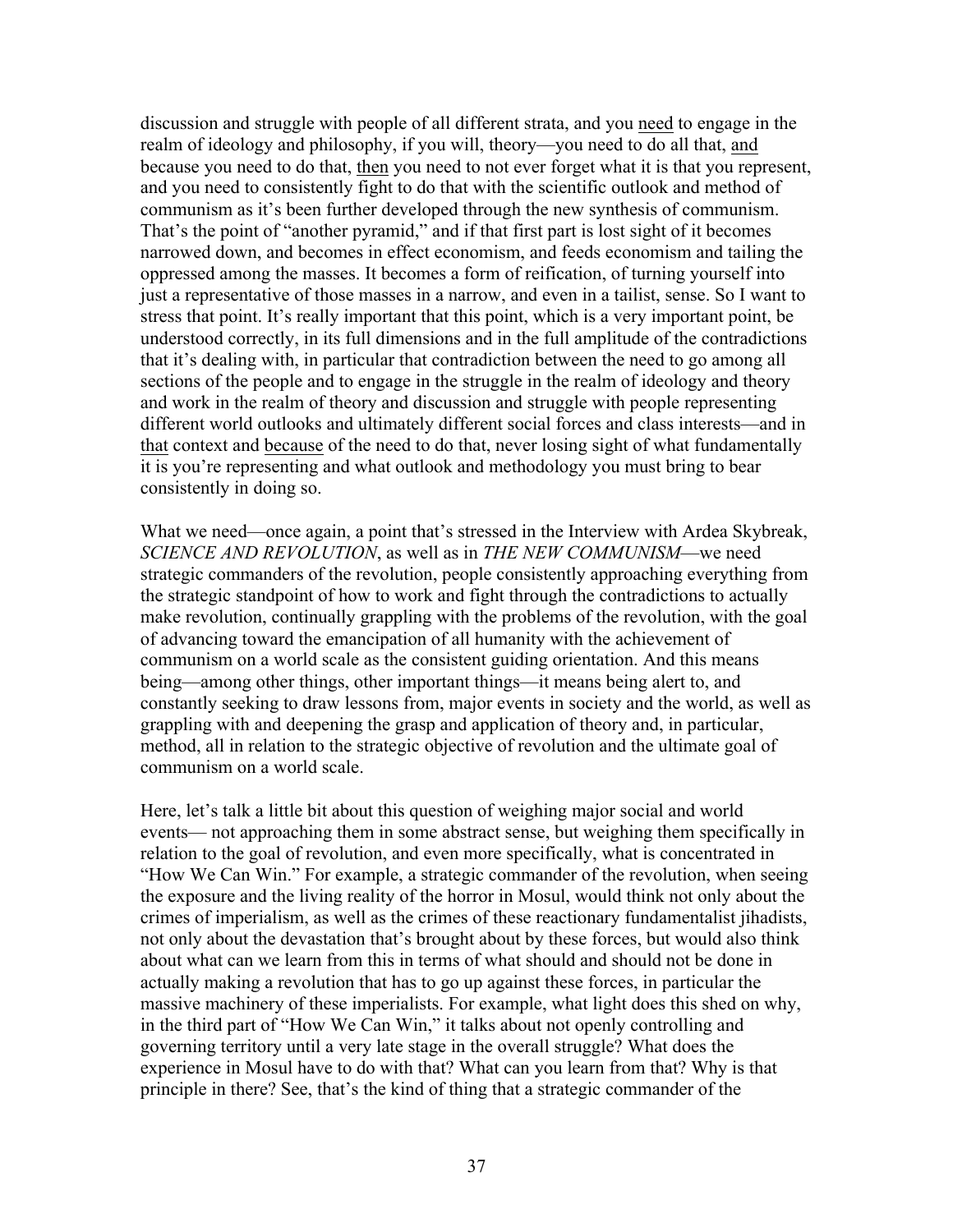revolution—just to cite one example—would think about. Not because that's the form of struggle that we're engaging in now. We're not. We've made that point many times. We're talking about—and it's very explicit in the third part of "How We Can Win"—a radically different, qualitatively different, situation with a ripening revolutionary situation and revolutionary people emerging in the millions and millions. But strategically we have to be thinking about that. What does this struggle going on at the ruling class levels of society—what does that have to do with our more immediate objectives, but even more fundamentally, with our strategic objectives?

I remember, back a long time ago, one of these youth who was very dogmatic and, not surprisingly, didn't stick around after a while, but who was impressing everybody by memorizing many of my works—I remember talking in a meeting with some of these youth, including that person, about something I'd read in the *New York Times*. And he made the comment: "Why would you even bother to read the *New York Times*?" That is not a strategic commander of the revolution. It's not just a question of, metaphorically speaking, "doing reconnaissance on the enemy"—politically speaking now. It's a matter of looking at all the major events in society and the world and how different class forces are reacting to them and seeking to work on them, and what that has to do with our strategic goal and the application of our strategy to get toward that strategic goal. This is what it means, and everybody from the newest person in the ranks of the revolution to the most seasoned leader of the revolution, should be doing this on the level on which they're capable at any given time and constantly striving to raise their level, not just individually but as part of the collective process, to be able to contribute more fully. This is a very important point I want to stress about strategic commanders—what that means and how that has to be applied, how people should be approaching it. We have to be thinking in terms of how are we actually going to make this revolution, how are we actually going to work through the contradictions and solve the problems of the revolution from here all the way forward. And what do all these different social events and world events and the actions of different class forces in relation to them have to do with all that, at every given point, as well as in an overall strategic sense?

And I want to say a word in this context about the new synthesis of communism, the new communism and the leadership of BA. "The basis for a new wave of communist revolution that is urgently needed in the world and the leading edge in building for that revolution in this country, as a crucial part of that worldwide revolutionary struggle"—I just read this like a mantra, on purpose, and that is not how it should be seen and approached. These are not empty words to be ignored or occasionally recited like religious incantations, but something to be deeply grasped and resolutely fought for everyday, everywhere, among all sections of the people. And you have to basically ask yourself: Look, what is objectively the importance of this new synthesis of communism? What is objectively the importance of this leadership? And it gets back to the "As long as" sentence. (The "As long as" sentence refers to the understanding that, as long as we are basing ourselves on, and actively propagating and working toward, the goal of communist revolution, then it should be easy to promote and popularize the crucial role of BA's leadership and the new synthesis of communism he has brought forward.) Do you really understand what's being said there? Do you really understand what's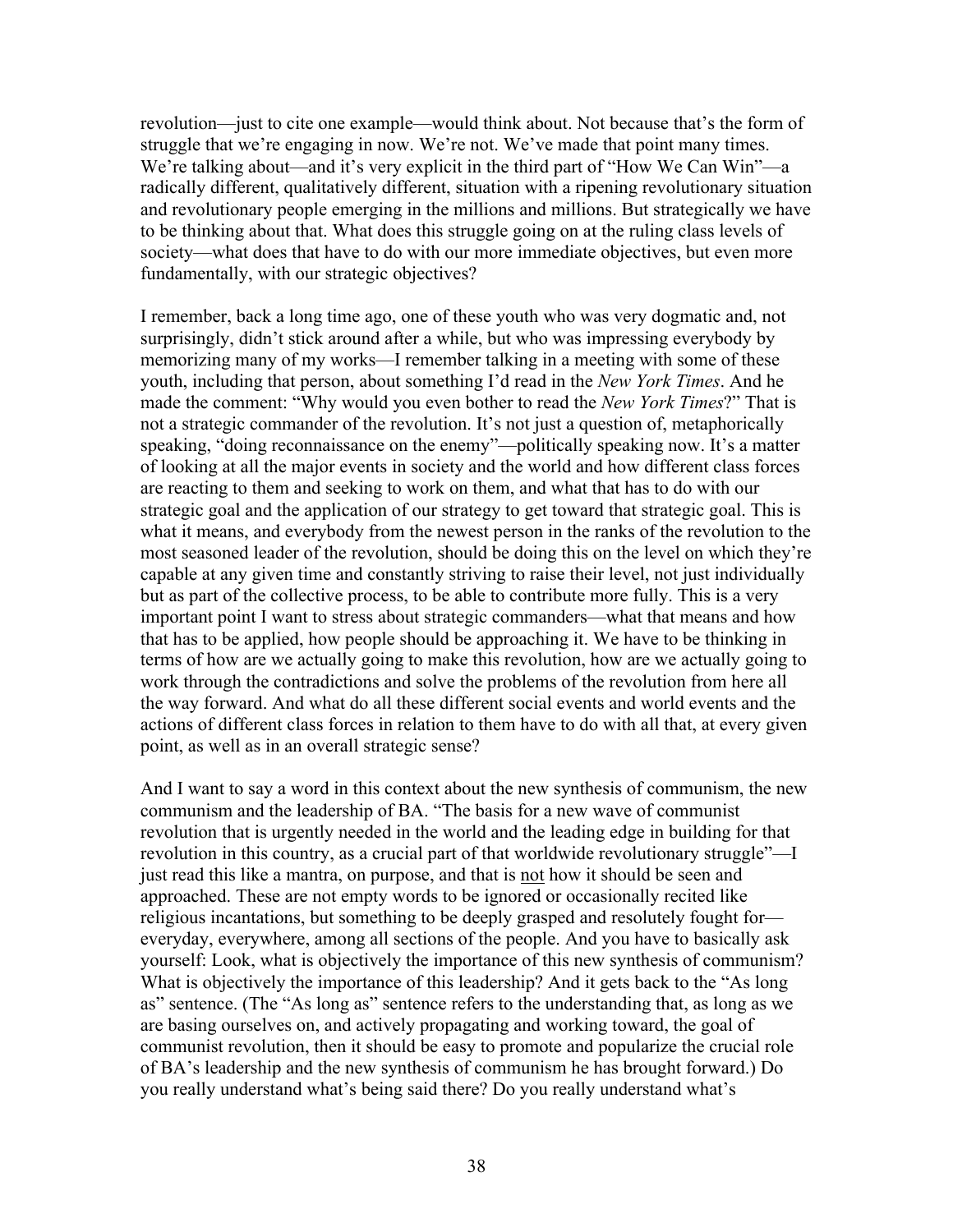embodied in this new synthesis? Do you really understand what this leadership represents? And therefore do you go out among the masses of people to struggle with them about this, in a way that flows out of that scientific understanding and not out of religiosity? This is something very important for the masses of people to know about and to take up, to themselves become active fighters for, and to apply actively as part of the overall collective process of the revolution.

I want to read something important which we all can cite but we really need to, once again, struggle with people to deeply grasp and recognize the significance of this. The following is from the first of the January 1, 2016 Six Resolutions of the Central Committee of the Revolutionary Communist Party (It says "U.S.A." but I'm just going to say Revolutionary Communist Party—No U.S.A, No U.S.A.—anyway, let's get serious here, although I was serious about that, but anyway, to continue...) It says:

As Bob Avakian himself has emphasized, the new synthesis:

*represents and embodies a qualitative resolution of a critical contradiction that has existed within communism in its development up to this point, between its fundamentally scientific method and approach, and aspects of communism which have run counter to this.*

And:

What is most fundamental and essential in the new synthesis is the further development and synthesis of communism as a scientific method and approach, and the more consistent application of this scientific method and approach to reality in general and in particular the revolutionary struggle to overturn and uproot all systems and relations of exploitation and oppression and advance to a communist world.

Now, is that important or not important? It depends on what you're aiming for, what you understand, once again, about what the problem is and what the solution is. Sometimes people say… I saw somebody, a minister, quoted somewhere making a positive comment but he had to, of course, start it off with a slightly snarky, negative comment: While I don't understand all this devotional stuff about BA, I have to say these revolutionary communists are everywhere, they're always everywhere—I wish we could be like that. I'm paraphrasing, but he was saying: I wish we were as consistent and always there in the struggle.

Well, by the way, you are the one who deals in the devotional dimension of things. You are part of inventing a god, elevating something above human beings so you can engage in devotion toward it. That's not what we do. But in any case, I don't want to be snarky in turn. The point is, how do you understand why it is that the communists, when they're actually acting with the method and approach and the line they should, are consistently out there fighting on all these different fronts—around the 5 Stops, for short—in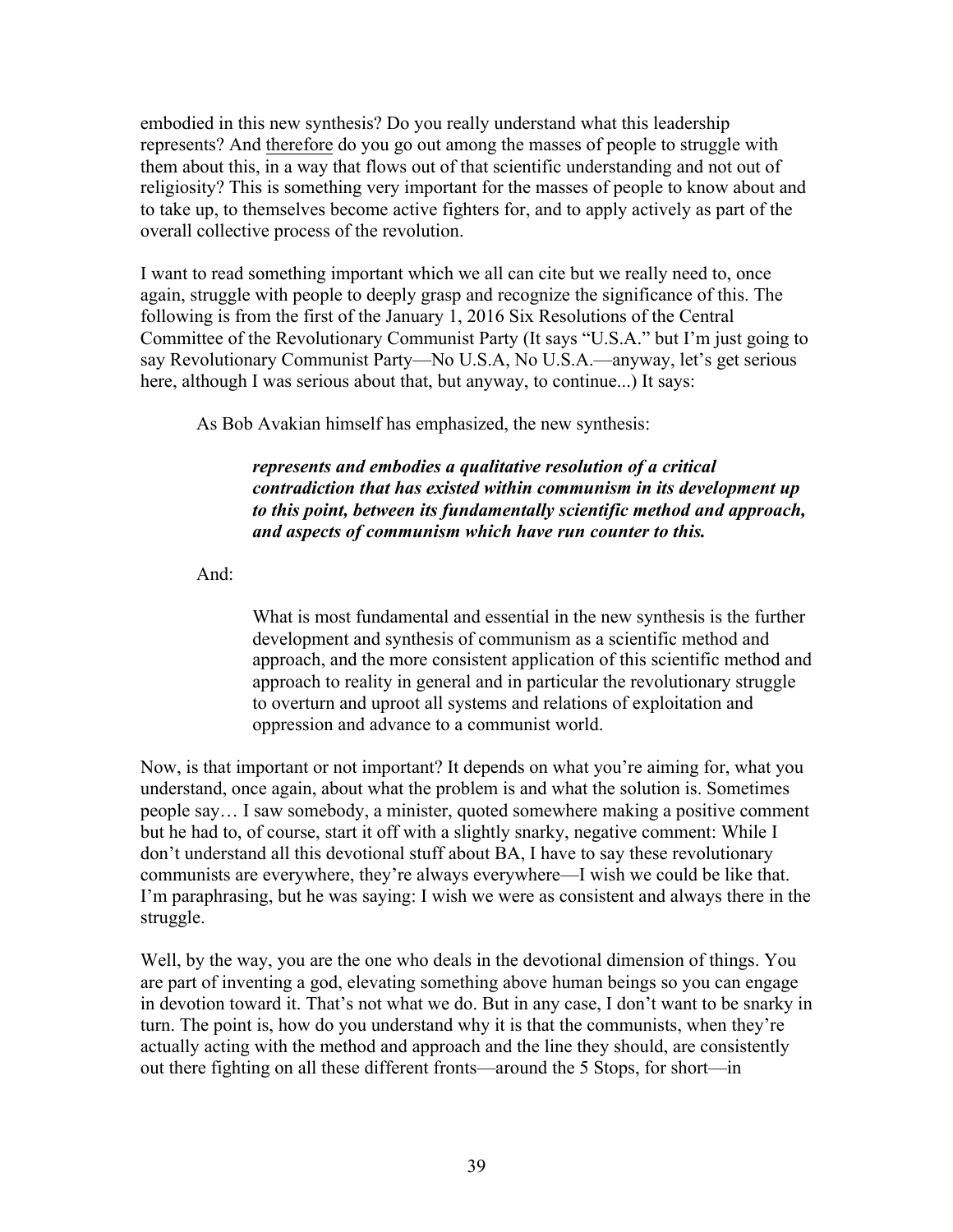opposition to this whole system? Why are they doing that? Because they have a scientific understanding of the problem and solution, for short.

And what does this "devotional element"—which must not be religious devotion, but science—what does this have to do with that? Once, again it's back to the "As long as" sentence. Is it important that—is it true, first of all, that this science has been qualitatively developed, that there's been a qualitative resolution of a critical contradiction that has run through communism from the beginning up till now? Is that true? And is that important? The answer is yes and yes. But that's the basis on which people have to really take this out and struggle with people about it. This is monumentally important to people—that there's a more consistently scientific approach to understanding why people are in the situation they're in and what must be done to get to a radically different situation which is liberatory, which is emancipating. If you approach it with religiosity and religious incantations, you're not going to: A) convince anybody; and more fundamentally, you are actually undermining the very essence of what this is all about. Because it's about science, and it's not about religion.

And I want to go to the Sixth Resolution, where it speaks to the fact of BA being subordinate to the Party in one dimension but greater than the Party in another, and that the latter aspect is principal. Once again, we're back to: what is the importance of what's been brought forward here? There's a unity between Resolution 1 and Resolution 6. I mean, there's a unity between all of the Six Resolutions, but there's a particular unity between Resolution 1 and Resolution 6. Why is this new synthesis important? How should we present this to people? To use a perhaps over-used but still valid analogy, imagine when Pasteur came forward and said: "I've developed something that will prevent people from going through the terrors and the horrors of rabies." And people said: "Well, you can't do that. Everybody knows there's always going to be rabies, people are always going to have rabies. If you get bitten by a dog or a wild animal, you're going to have rabies. What are you talking about?" Imagine if people had that attitude towards somebody that brought forward an actual way to deal with rabies so that people weren't put through the whole… I mean it's a horrific thing, rabies. Imagine if that were the attitude: "I don't have to think about that." Or imagine, in relation to the smallpox vaccine (and millions of people in the history of humanity suffered and died from smallpox) or the fact that the plague could be dealt with by antibiotics now, and it was a terrible scourge on humanity—imagine if when those things were brought forward people said: "I don't care about that. Besides, you can't do that. Everybody knows people will always get smallpox. It's just the way it is. It's human nature, people get smallpox, and there's nothing you can do about it. So I don't have to find out about your supposed vaccine that deals with rabies, or your vaccine that deals with smallpox." Or imagine the Salk vaccine, dealing with polio— that was another scourge on people. Imagine if people said: "I really don't care about that. Why are you making such a big deal about this guy Salk and the fact that he did something about polio? Everybody knows you always are going to have polio. That's just the way it is. Children are going to go out to swim in water and they're going to get polio—that's just the way it is. You can't do anything about it." Imagine if people... I know there are people full of idiocy now about vaccines,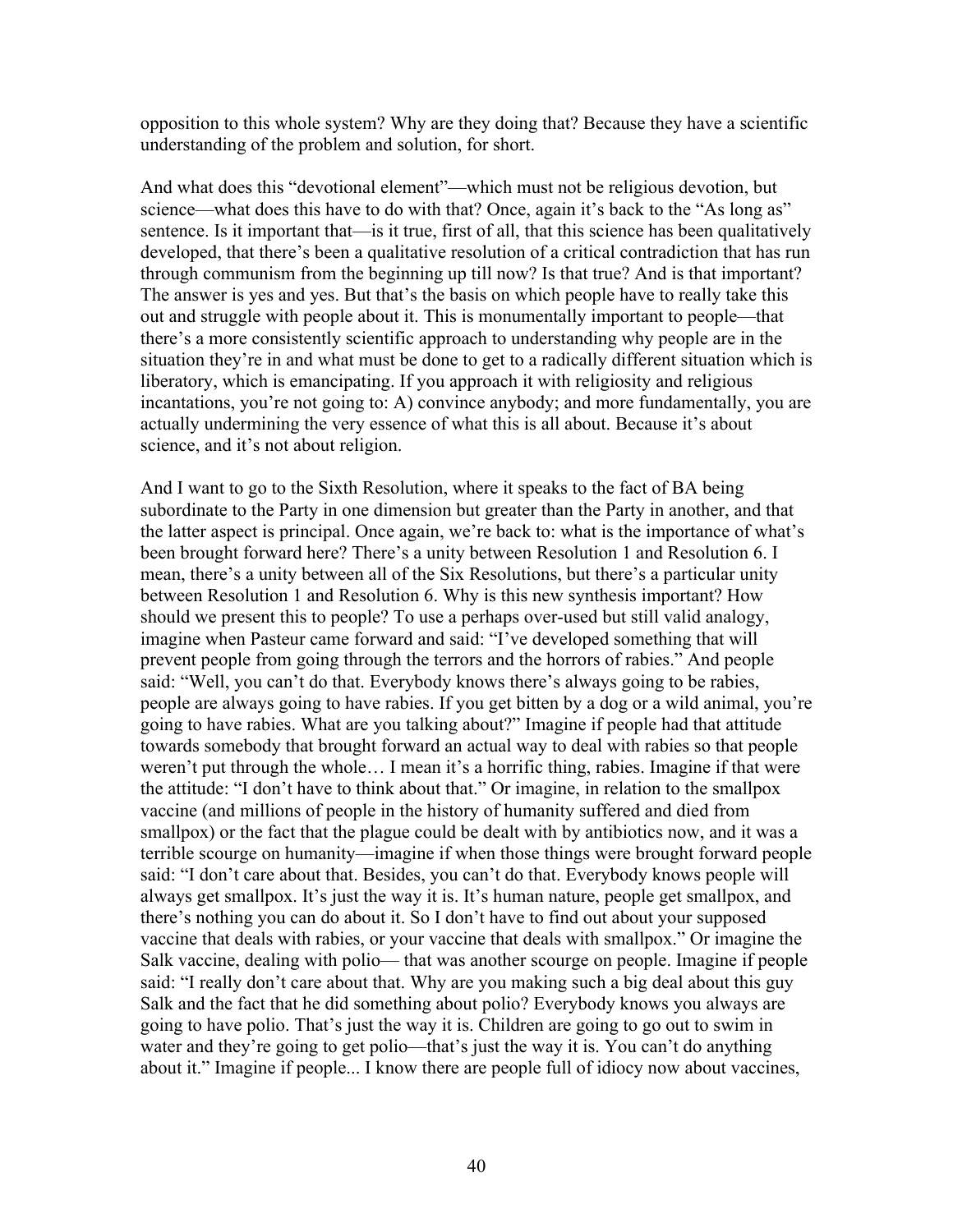including people who should know better, but imagine if that had been the reaction to these kinds of breakthroughs in medicine.

Well, we're dealing with a much, much greater scourge on humanity than even these terrible diseases. And we've identified it—it's capitalism-imperialism. And there's an answer to it. It's not some magic potion, but there's an answer to it. There's a way forward out of it. Is that important to the masses of people? Or can that also be dismissed in a flippant way, this irresponsible way: "People are always going to…society is always going to be like this…people are always going to be like this. It's just human nature. This is the best of all possible worlds." Or: "It's no good, but you can't do anything about it." Why should we—when we're talking about something that's a road forward out of a much greater scourge for humanity than even those terrible diseases—why should we not be impatiently and vigorously struggling with people about that, if that's what we run into? Or even the people who are not coming from such a bad place—masses of people out there who don't even know what the problem is, they're caught up in it and suffering terribly as a result of it, but they don't know what the problem is. You know, it's no different than people centuries ago who thought—and some of this still exists in the world today—people who thought that these terrible diseases were the result of demon possession, or whatever, because the Bible told them so. Or the religious authorities told them so. All these terrible ways in which ignorance was imposed on people in a way that reinforced the most horrific conditions of life that they were subjected to as a result of real material forces of the system they were forced to live under. Masses of people out there are going through all this horrific suffering—and on top of it, they don't even understand what it is and why they're going through it. And all too often they're led and misled to blame themselves on top of all the rest of the horrors.

Is it important what we have to bring to them? Is it important that there's not some magic solution or magic wand you can wave, but there is a road of struggle to deal with this scourge of humanity? Is it important that these things like the *Constitution for the New Socialist Republic*, like the strategic approach to revolution, like an understanding of the relation between the struggle in one country and the worldwide struggle, like an understanding of how all these different 5 Stops relate to each other and relate to the fundamental dynamics of this system, and how they all have to be taken on in a unified struggle, that you can't eliminate every form of oppression but one—is that important to people? Is that important to the people, not just in this country, but the people of the world? This is the question that has to be answered, and there is an answer to it. It's extremely important, and people have to go out there and fight for this on nothing less than the basis of that scientific understanding, not with religiosity which leads them to drop it as soon as somebody challenges them, or lets these other people set the terms. There's going to be lots of opposition, including from people who desperately need this, you know—the nationalism, "I don't want to follow a white man, I want to follow somebody Black," or whatever it is. And people have to be told: "Look, you don't understand—we've never had leadership like this. This is something that we've never had before that we now have." If you have a terrible disease you want to go to the doctor that actually might have a cure for this disease. And if it turns out that doctor is this nationality or this gender or that, well, so be it.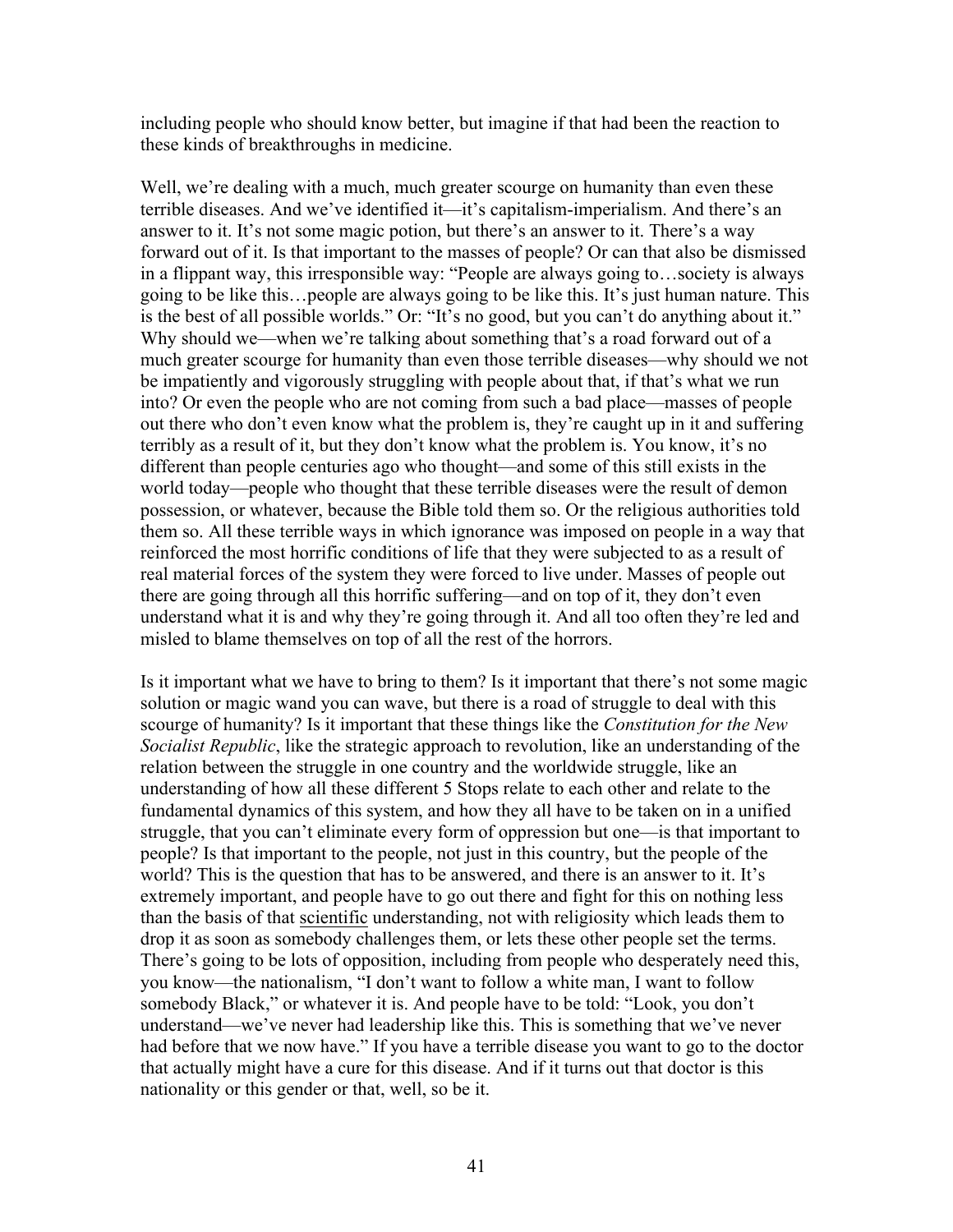The question is: Are we going to find a solution to the terrors and horrors that people are being put through without even understanding why? That's the way we have to go out to people. This is something we have that's beyond anything that we've had before—way beyond anything we've had before. This new synthesis of communism, this scientific approach, what's concentrated in that First Resolution and in the Sixth Resolution—the importance of that being fought for as the leading edge in building revolution in this country, and also as what is needed throughout the world for people to take up the fight for their emancipation—this is what we have to be grounding ourselves on. And if you do, then into play comes the "As long as" sentence: It's not hard to go out and fight for this, if you actually are grounding yourself in what the problem is, what the solution is, what this is all about and what we're all about.

This is critical in terms of the great challenge we face immediately before us—in an ongoing way, but acutely right now—forging a real revolutionary vanguard on the basis of the new communism. This is a contradiction and a challenge profoundly, that's acutely posed now. We need a living, flowing OHIO, as we've described it, a process where people are moving forward from their first engagement with the revolution, through struggle and contradiction, and sometimes backward motion and forward again, toward actually becoming part of the vanguard of this revolution. We need to be continually bringing forward and recruiting into the Party new forces from among the basic masses, especially the youth, but also among students and intellectuals and other sections of the people, on the basis of the new communism and everything that it opens up and everything that it provides the path to, nothing else and nothing less.

So the final point I want to speak to is the interrelation and positive synergy, you could say, between bringing forward new forces, on the one hand, and, on the other hand, the continuing Cultural Revolution within the Party at any given time to effect its radical transformation to really and fully becoming the vanguard it needs to be and to rise to the profound challenges that must be confronted, in an acute way now and repeatedly throughout the process of actually making revolution—aiming, once again, for nothing less than the emancipation of humanity with the achievement of communism throughout the world.

We have to correctly handle this contradictory relationship. We have correctly identified that the main way we're going to revolutionize this Party is by bringing in new forces on the basis of the new communism and nothing else and nothing less. And we have to be understanding that as a strategic goal but also one which we have to make immediate further breakthroughs on now, and in an ongoing way, at the same time as we need to continue to carry forward the struggle within the Party as it is at any given time—and especially as it is, given the positive injections (so to speak) of these new forces on the basis of the new communism—the continuing Cultural Revolution to actually effect the radical transformation of this Party to more fully and really become the vanguard it needs to be. We are acutely put to the test around this now, because of everything we're up against in the objective situation, including this fascist regime and the fascist forces it is mobilizing and unleashing, as well as the wielding of state power that it now has largely